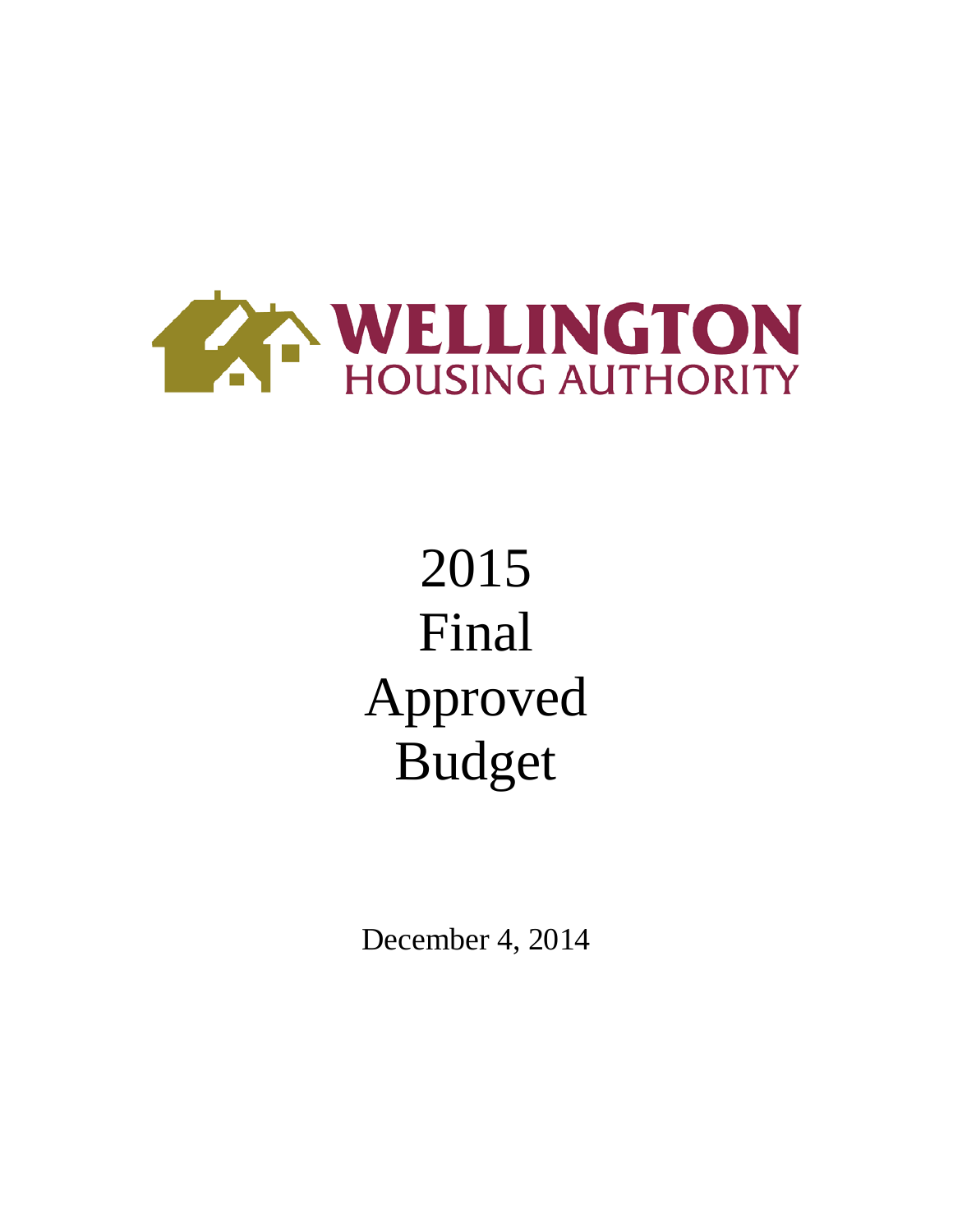This page is blank intentionally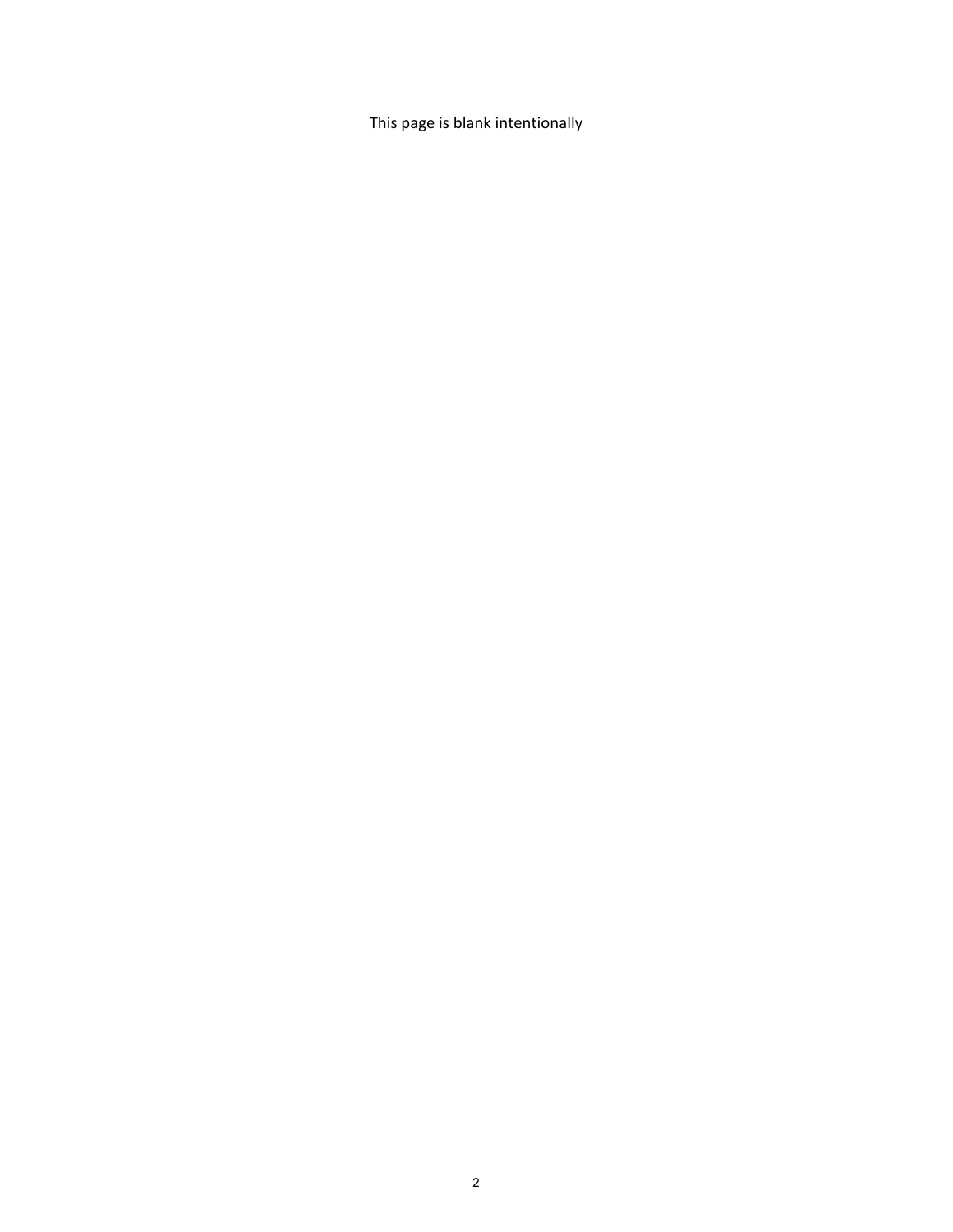#### **Overview**

Wellington Housing Authority (WHA) was created under the laws of the State of Colorado. The purpose of the WHA is to administer the operation of 42 units of public housing in accordance with the Housing Act of 1937, as amended. These operations are subsidized by the Federal Government through the U.S. Department of Housing and Urban Development (HUD).

The WHA is governed by a five-member Board of Commissioners. The WHA has a management contract with the Fort Collins Housing Authority (FCHA). The agreement requires FCHA to provide for the operations of the WHA's property. The WHA pays a management fee plus all direct costs to the FCHA.

The fiscal year 2015 budget presented here covers all of the operations and the capital fund projects of the WHA. With the funding levels anticipated from HUD, the WHA is projected to operate at a positive operating/cash-flow of \$16,717 for 2015.

#### **Funding Summary**

The Quality Housing and Work Responsibility Act of 1998 gave small housing authorities, with less than 250 public housing units, the flexibility to transfer all of their capital funds over to operations. Small housing authorities were also given authorization to spend operating reserves on capital items. The intent of the reform law was to provide smaller agencies with greater flexibility in meeting the requirements of the public housing program and to give them relief from some of the burdensome reporting requirements required under the HUD Capital Fund Program. The traditional HUD approach of "one size fits all" simply did not work for smaller agencies with limited staff and funding.

The amount of operating funds and capital funds available to housing authorities has varied significantly in the last five years. The table below shows the amount of operating subsidy awarded to WHA each year.

| Year | <b>WHA</b> |
|------|------------|
| 2010 | \$175,841  |
| 2011 | \$166,761  |
| 2012 | \$129,140  |
| 2013 | \$141,771  |
| 2014 | \$159,625  |

Public housing capital funding has also been subject to the same type of fluctuations over the last five years.

| Year | <b>WHA</b> |
|------|------------|
| 2010 | \$65,257   |
| 2011 | \$54,220   |
| 2012 | \$49,949   |
| 2013 | \$48,170   |
| 2014 | \$50,731   |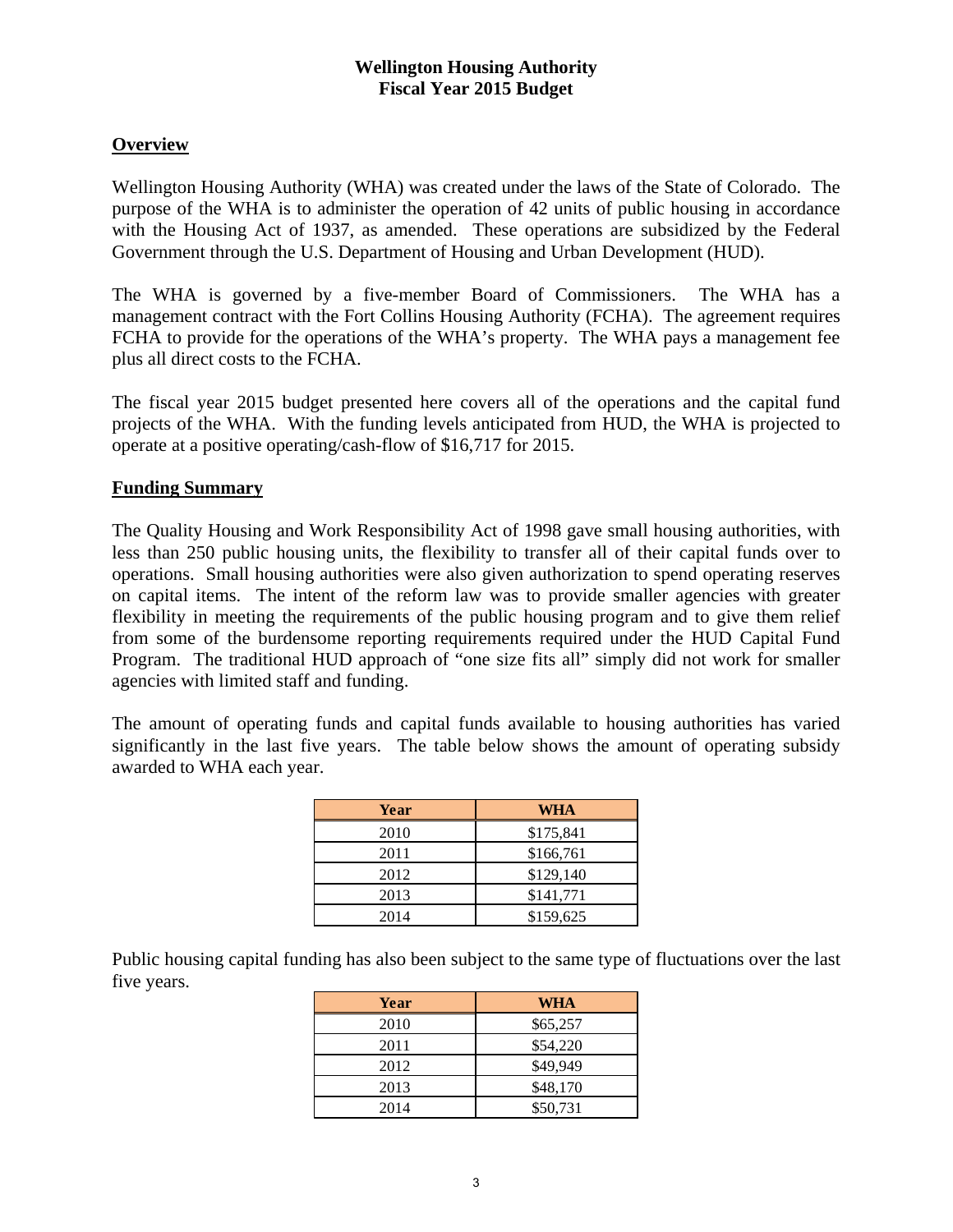The budgeting process for WHA begins every year long before Congress actually passes a federal budget. The significant changes in funding from year to year make it very difficult to create a balanced public housing budget when capital funds are kept separate from operations. A few large expenses in operations, for example a small number of very high cost turnovers, can cause the operating budget to go completely out of balance. Fort Collins Housing Authority, for instance, has had to transfer large amounts of capital funds over to operations in the past several years just to try to maintain a balanced budget. The other negative effects of keeping capital funds separate from operations are; there are strict obligation and expenditure deadlines for the capital funds, funding cannot be moved from one HUD category to another without sending in a budget revision to HUD for approval, and it is not possible to build up money for large capital items because of the expenditure deadlines for each separate capital fund grant.

This budget proposes to change the way WHA budgets for public housing capital funds in 2015. All awarded capital funds for 2015, and future years, will be moved over to operations. In this budget \$400 per unit per year is proposed as a replacement reserve as is standard practice in other affordable housing programs. At the end of each year going forward any unused funds will be moved to operating reserves where it can also be spent on future capital items. The money will be drawn down into operations in one lump sum as soon as it is available from HUD. The grant for that year can then be closed and all reporting requirements will end once the grant is closed out by HUD. The amount of staff time spent on tracking and reporting on each year's capital funds is extensive and will no longer be necessary utilizing this approach.

#### **Assumptions**

- **Rental Income** is projected based on historical trends and information from HUD about the level of subsidy available. This also includes Utility Reimbursements for low-income tenants.
- **Other Tenant Income** is projected based on historical amounts.
- **Repayment Agreement** line items represent an estimate of maintenance work orders that will be paid by tenants. Historically, a majority of these costs have been paid through the use of repayment agreements and the amount budgeted here is consistent with this type of income in 2014.
- **Administrative Salaries** are calculated based on pro-ration of the salary costs of the positions which provide services/oversight to the WHA. The pro-ration is based on estimated time spent by each individual using historical trends as a foundation. The positions which provide direct services to the WHA include: Property Manager and Administrative Support.
- **Management Fee** allocation is designed to accommodate the ability to compare WHA to standard market benchmarks. There are two accounts that make up all management fees for WHA:
	- **Management Fee** is the proportionate share of the operating cost of the FCHA executive department allocated to each property/fund; and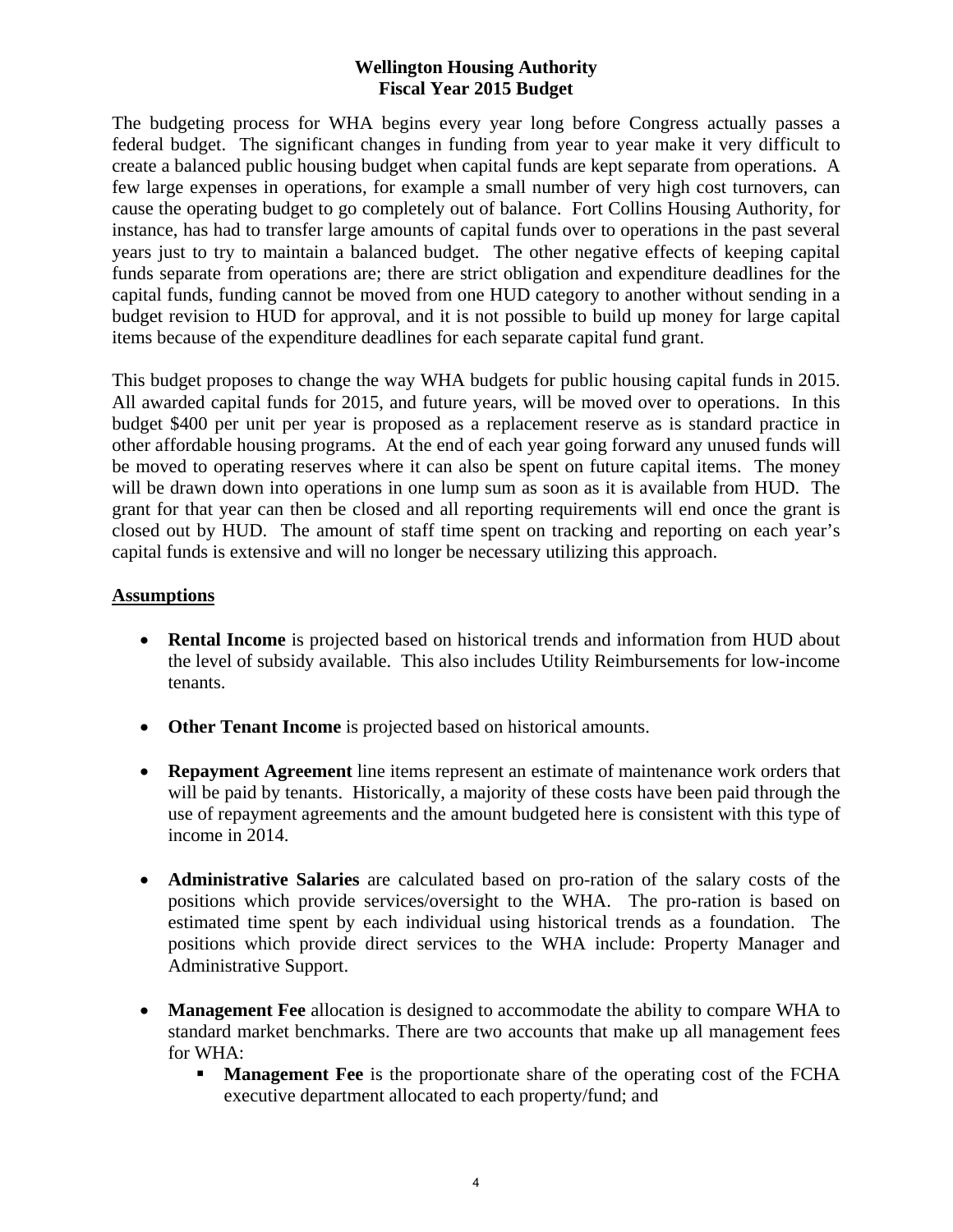- **Accounting/Bookkeeping Fee** is the proportionate share of the operating cost of the FCHA finance department allocated to each property/fund
- **Office Rent** is determined through a process of gathering the market rent rate of like properties. In this case we used Executive Suite properties in Denver, Boulder, and Fort Collins. We averaged the price per square foot and applied this amount to the square footage that is utilized in the Mountain Avenue office by support staff that work exclusively on Public Housing. The amount allocated to WHA is their proportionate share by units.
- **Utility Expenses** are projected based on 2014 expenditures with the following inflation factors:
	- Water: 4%
	- Electricity: 4%
	- Gas:  $4\%$
- **Maintenance Expenses** are being projected for 2015 based on the turn overs in 2014.
- **Payments in Lieu of Taxes** are based on the HUD directed formula.
- **Depreciation**, a non cash item, is included to allow financial statements to be prepared in accordance with accounting standards and for consistency of presentation with audited statements for the WHA.

#### **Year-Over-Year Analysis**

For additional analysis, Exhibit III contains a comparison of the 2014 approved budget and the 2015 proposed budget for the WHA. This analysis enables us to identify significant variances. The significant variances below are those that exceeded \$1,500 and 10% benchmarks.

#### **Significant Variances**

• Salaries and Benefits:

| 2014       |          |          | <u> 2015   \$ - Incr (Decr)   % - Incr (Decr)  </u> |
|------------|----------|----------|-----------------------------------------------------|
| - 31.511 ⊧ | . 18.278 | (13,233) | -42%                                                |

Salary and benefit costs are of the FCHA employees who work directly with the WHA properties and are budgeted based on the estimated time spent. In the 2014 budget a portion of the Federal Programs Manager and the Senior Accountant (Federal Programs) was included in this budget line. The allocation of the Federal Programs Manager and Senior Accountant are changed in 2015. These salaries and benefits will be expensed to the Central Office Cost Center (COCC) and allocated proportionately by units across all properties in the Management Fees (see Management Fees).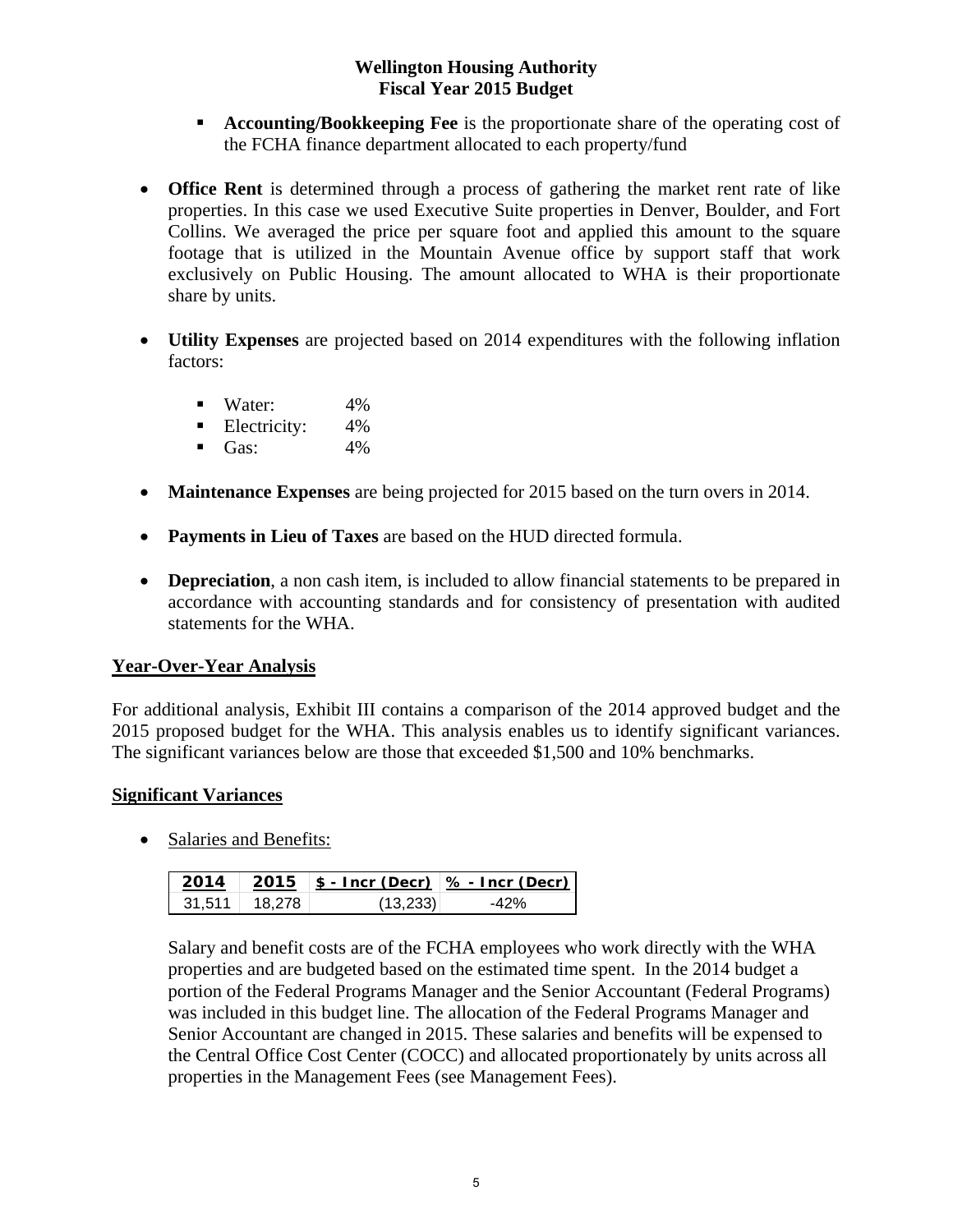**Staff Training:** 

|             |         |         | <u>2014   2015   \$ - Incr (Decr)   % - Incr (Decr)  </u> |
|-------------|---------|---------|-----------------------------------------------------------|
| $5.000 \pm$ | - 1.000 | (4,000) | -80%                                                      |

The training cost of \$1,000 in 2015 is place holder in case any of the commissioners plan to go to a Board training session.

• Management Fees:

|                            | <b>Budget</b> | <b>Budget</b> | <u>2015</u>       | <u>2015</u>        |
|----------------------------|---------------|---------------|-------------------|--------------------|
|                            | <u>2014</u>   | <u>2015</u>   | $\$ - Incr (Decr) | $\%$ - Incr (Decr) |
| Management Fee             | 14,968        | 23,496        | 8.528             | 57%                |
| Accounting/Bookkeeping Fee | 11.644        | 16,974        | 5,330             | 46%                |
|                            | 26,612        | 40,470        | 13,858            | 52%                |

There is an increase to the management fees due to the Director of Federal Programs, and the Senior Accountant salaries and benefits being moved from the salary and benefits line to the COCC allocation line in 2015, and allocated proportionately by units.

• Supplies-Appliance:

| 2014  |      |         | $\frac{2015}{5}$ $\frac{1}{201}$ |
|-------|------|---------|----------------------------------|
| 1.930 | 250. | (1.680) |                                  |

Most appliances were replaced in 2013. We do not anticipate any replacements in 2015. The \$250 is for repairs only.

• Contract Grounds:

| 2014 l |               |        | 2015   $\frac{1}{2}$ - Incr (Decr)   % - Incr (Decr) |
|--------|---------------|--------|------------------------------------------------------|
|        | 22.219 34.300 | 12.081 | 54%                                                  |

The new landscape and grounds contract did not account for snow removal and WHA experienced an extensive amount of expense for this service in 2014. The budget includes \$8,500 for snow removal, \$1,500 for miscellaneous, \$1,500 for irrigation needs, and \$22,841 per the 2015 contract.

• Contract HVAC:

| 2014 |           |       | $2015$   \$ - Incr (Decr)   % - Incr (Decr) |
|------|-----------|-------|---------------------------------------------|
|      | - 3.500 - | 2.667 | -320%                                       |

The 2015 HVAC budget is being calculated on an average of the past 3 years actuals.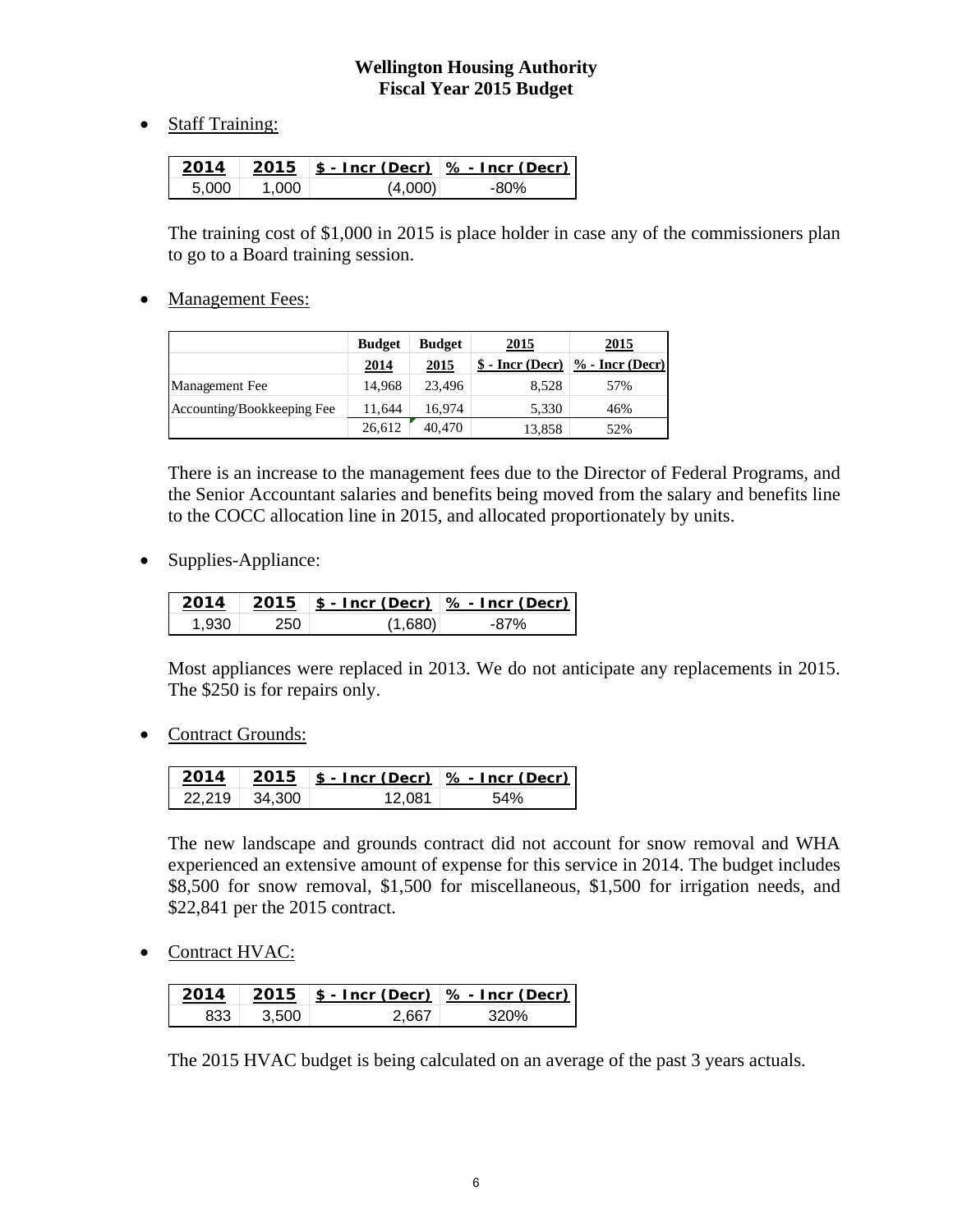FCHA Maintenance WO:

|               |            | <u>2014   2015   \$ - Incr (Decr)   % - Incr (Decr)  </u> |
|---------------|------------|-----------------------------------------------------------|
| 24.880 35.500 | $10.620$ . | 43%                                                       |

Thus far in 2014 there have been multiple expensive turn overs. Based on these unexpected expenses a larger amount is budgeted to cover the possible 2015 turn overs.

• FSS Escrow Payments:

| 2014  |           |         | $2015$ \$ - Incr (Decr) % - Incr (Decr) |
|-------|-----------|---------|-----------------------------------------|
| 8.000 | - 3.200 - | (4,800) | -60%                                    |

Based on the actual 2014 payments made we are anticipating \$3,200 in payments in 2015. Family Self-Sufficiency Program (FSS) helps families who receive Housing Choice Voucher assistance to become economically self-sufficient and independent of welfare. By participating in this program a portion of rent increases (rent portion that increases as income increases) goes into an escrow savings account. Upon successful completion of the program, the participant receives the full amount from their escrow savings account, including interest.

• Provision - Replacement Reserve:

| 2014 |        |        | $2015$   \$ - Incr (Decr)   % - Incr (Decr) |
|------|--------|--------|---------------------------------------------|
|      | 16.800 | 16.800 | 100%                                        |

As stated previously, in accordance with the Quality Housing and Work Responsibility Act of 1998, the approach to budgeting for capital improvement items is being changed in 2015. This budget includes \$400 per unit per year as a replacement reserve to be used for capital items.

#### **Costs Paid to FCHA**

Many of the expenses that WHA pays for are to outside vendors providing services or materials. Following are the expenses that are projected to be paid directly to FCHA in 2015.

| <b>Costs Paid to FCHA</b>               |               |               |      |  |
|-----------------------------------------|---------------|---------------|------|--|
| 2014<br>2015                            |               |               |      |  |
| <b>Description</b>                      | <b>Amount</b> | <b>Amount</b> | Page |  |
| <b>Administrative Salaries/Benefits</b> | 37,558        | 29,244        | 20   |  |
| Maintenance Salaries/Benefits           | 14,601        | 5,963         | 20   |  |
| <b>Management Fees</b>                  | 26,612        | 40,470        | 21   |  |
| <b>Office Rent</b>                      | 2,054         | 2,409         | 21   |  |
| <b>FCHA Maintenance WO's</b>            | 24,880        | 35,500        | 22   |  |
| <b>TOTAL</b>                            | \$105,705     | \$113,586     |      |  |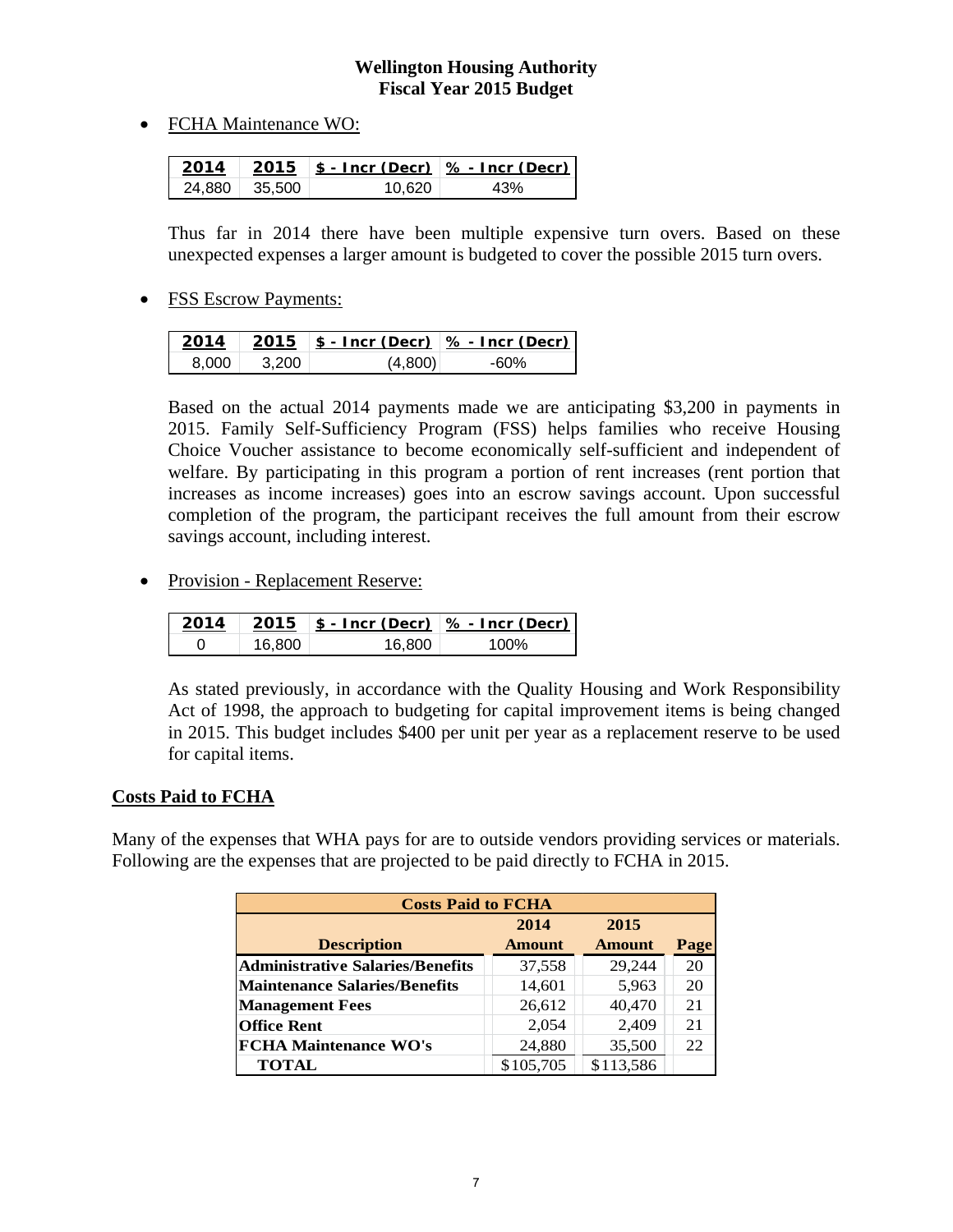#### **Capital Budget Projects**

Currently planned, and Board approved, are continued landscape improvements as part of the phased landscape plan. Anticipated projects that are not scheduled yet include: appliance replacements, window replacements, roofing, cabinet/counter and flooring replacements, pruning/replacing trees and unknown projects that arise throughout the year.

#### **Presentation Annotations**

- $\Rightarrow$  **Net Income:** With the addition of depreciation (a non-cash expense) in the budgeted expenses the Net Income amount shown represents the income (loss) presented in accordance with Generally Accepted Accounting Principles (GAAP).
- $\Rightarrow$  **Cash Flow Calculation (Operations):** This section is included to make a clear statement whether current year income is projected to be sufficient to cover current year expenditures.
	- The WHA does not currently have any debt so the calculation of Net Operating Income and Projected Cash Flow result in the same figure.

#### **Attachments**

| Exhibit I   | 2015 Summary Budget (with historical totals)     |
|-------------|--------------------------------------------------|
| Exhibit II  | 2015 Summary Budget (with month-by-month totals) |
| Exhibit III | 2015 Year-Over-Year Budget Comparison            |
| Exhibit IV  | 2015 Detail Budget                               |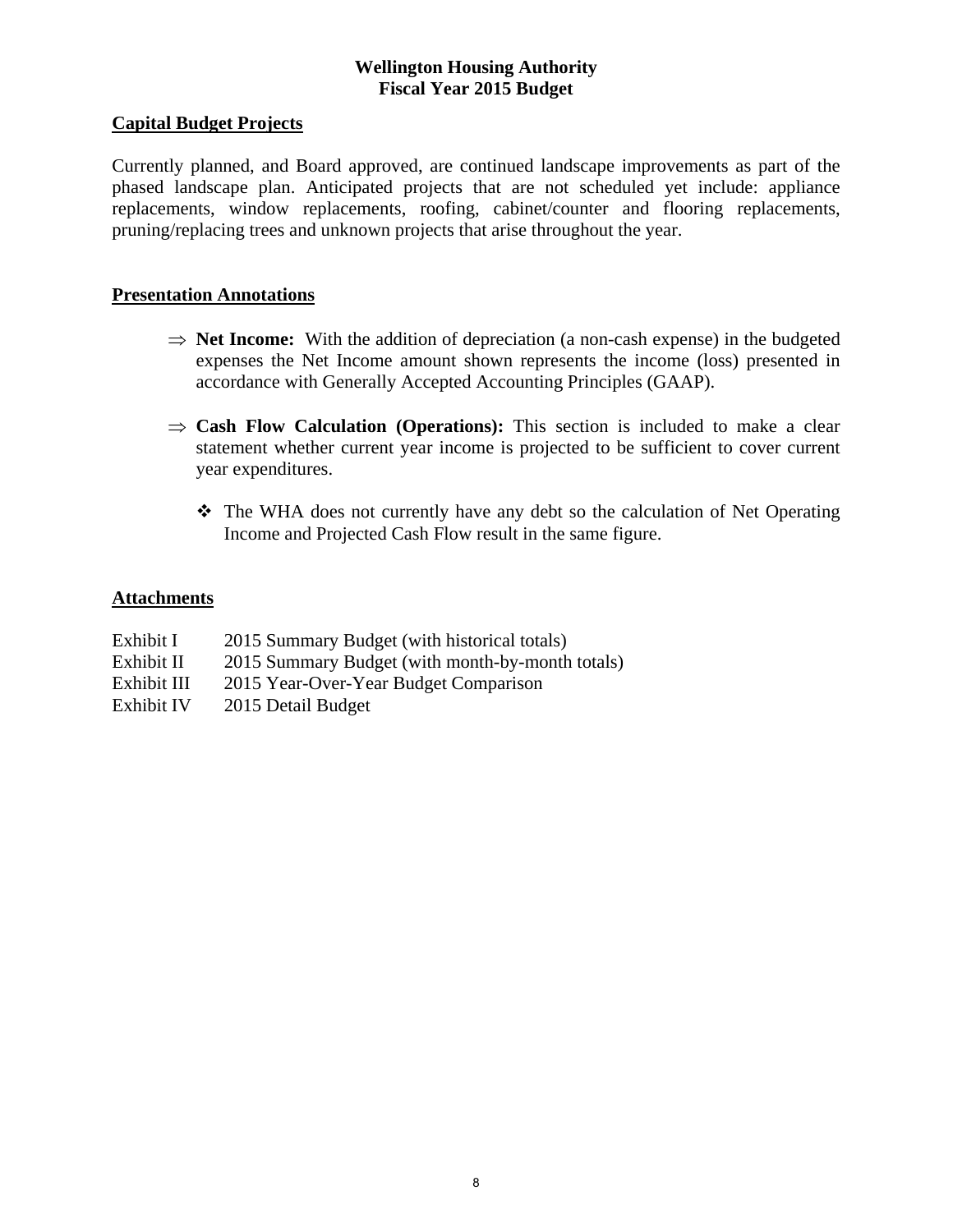## Exhibit I

### 2015

# WHA Summary Budget (with historical totals)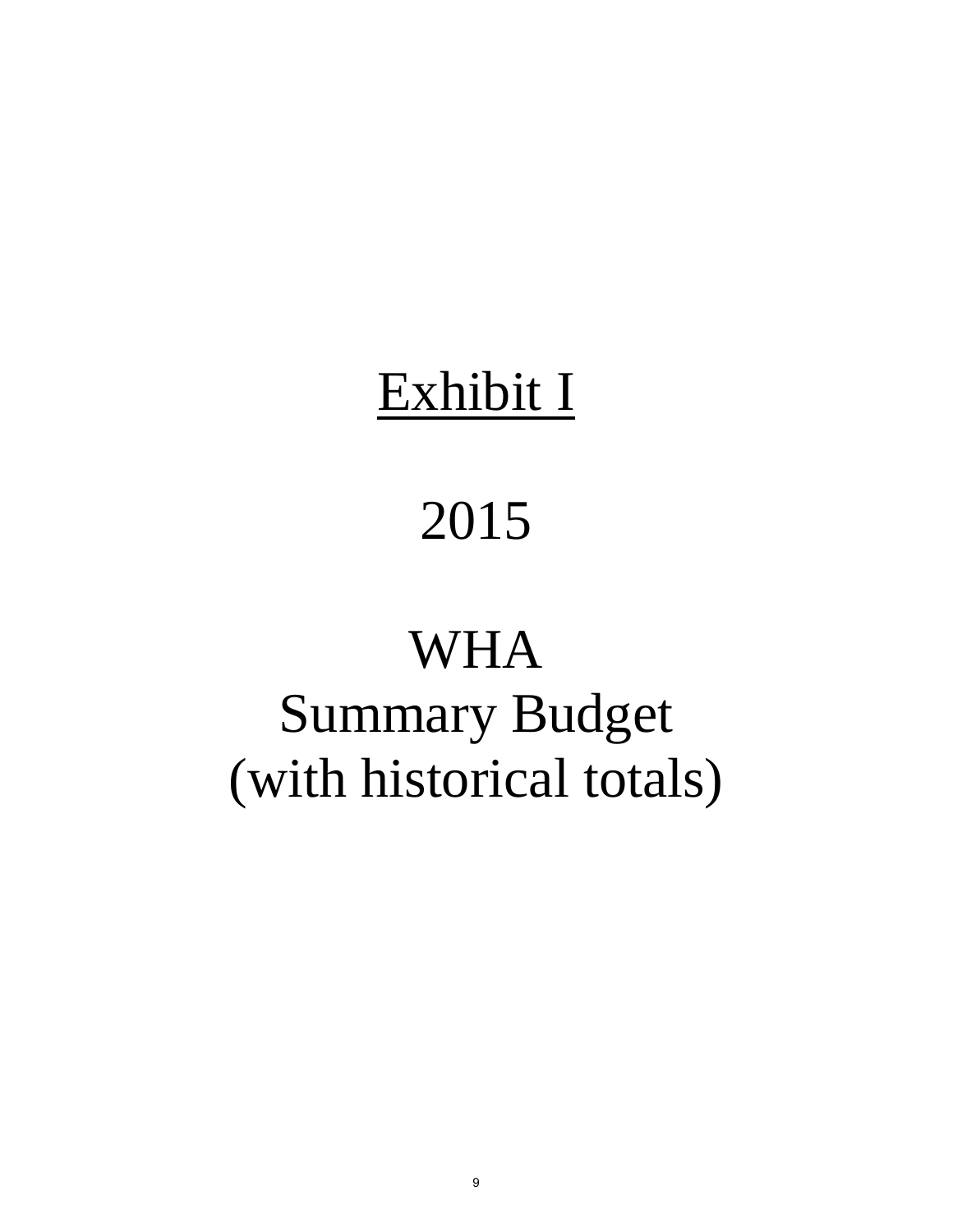#### *FORT COLLINS HOUSING AUTHORITY*

Fiscal Year 2015

INCOME-EXPENSE WORK SHEET

| <b>Wellington HA Public Housing</b> |
|-------------------------------------|
| phwha                               |
| n/a                                 |
| n/a                                 |
| John Tuchscherer                    |
| ln/a                                |
| <b>Carol McGrath</b>                |

|                                  |                |                | 6                         |                     |               |
|----------------------------------|----------------|----------------|---------------------------|---------------------|---------------|
|                                  | Actual         | Actual         | Y-T-D Jan-June Annualized |                     | <b>Budget</b> |
|                                  | 2012           | 2013           | 2014                      | 2014                | 2015          |
| <b>TENANT INCOME</b>             |                |                |                           |                     |               |
| <b>Rental Income</b>             |                |                |                           |                     |               |
| Rent Income-Gross Potential      | $\Omega$       | $\Omega$       | $\Omega$                  | $\Omega$            |               |
| <b>Tenant Rent</b>               | 83,457         | 84,855         | 35,982                    | 71,964              | 80,000        |
| Tenant Assistance Payments       | $\Omega$       | O              | 0                         | O                   |               |
| Utility Reimb.-Affordable        | (9, 342)       | (12, 819)      | (5,864)                   | (11, 728)           | (11,000)      |
| Tax Credit Subsidy               | 0              | 0              | 0                         | 0                   |               |
| Section 8 Subsidy                | $\mathbf 0$    | $\Omega$       | 0                         | $\Omega$            |               |
| Pet Rent                         | 0              | 0              | $\Omega$                  | $\mathbf 0$         |               |
| Storage Rent                     | $\Omega$       | 0              | $\Omega$                  | $\mathbf 0$         |               |
| Less: Vacancies                  | $\mathbf 0$    | 0              | 0                         | $\mathbf{O}$        |               |
| Less: Concessions                | $\Omega$       | $\Omega$       | $\Omega$                  | $\Omega$            |               |
| Less: Prepaid Rents              | $\overline{0}$ | 0              | 0                         | $\Omega$            |               |
| Less: Delinquencies              | 0              | 0              | 0                         | 0                   |               |
| Less: Admin/Employee Unit        | $\mathbf 0$    | 0              | $\Omega$                  | $\mathsf{O}\xspace$ |               |
| Subsidy Adjustments              | 0              | $\Omega$       | $\Omega$                  | $\Omega$            |               |
| <b>TOTAL RENTAL INCOME</b>       | 74,115         | 72,036         | 30,118                    | 60,236              | 69,000        |
| <b>Other Tenant Income</b>       |                |                |                           |                     |               |
| Laundry and Vending              | 109            | 243            | 99                        | 198                 | 180           |
| <b>Cleaning Fee</b>              | 0              | $\Omega$       | 0                         | $\Omega$            |               |
| Damages                          | $\Omega$       | 0              | $\Omega$                  | $\mathbf 0$         |               |
| Late Charges                     | 750            | 925            | 600                       | 1,200               | 950           |
| Legal Fees - Tenant              | 86             | 1,162          | 384                       | 767                 | 670           |
| <b>NSF Charges</b>               | $\Omega$       | O              | 24                        | 48                  |               |
| <b>Tenant Owed Utilities</b>     | 1,135          | 1,273          | 937                       | 1,873               | 1,400         |
| <b>Tenant Screening</b>          | $\mathbf 0$    | 0              | 0                         | 0                   |               |
| Misc. Tenant Income              | $\Omega$       | $\Omega$       | 0                         | $\mathbf 0$         |               |
| Tenant Work Orders               | 1,569          | 1,821          | 27                        | 53                  | 1,690         |
| Repayment Agreement 1            | 779            | 953            | 502                       | 1,004               | 900           |
| Repayment Agreement 2            | 574            | 572            | 642                       | 1,284               | 800           |
| Repayment Agreement 3            | 523            | 0              | 0                         | $\mathbf 0$         |               |
| Repayment Agreement 4            | 131            | 393            | 0                         | $\mathbf 0$         |               |
| <b>Total Other Tenant Income</b> | 5,525          | 6,949          | 3,214                     | 6,428               | 6,590         |
| <b>NET TENANT INCOME</b>         | 79,640         | 78,985         | 33,332                    | 66,664              | 75,590        |
| <b>GRANT INCOME</b>              |                |                |                           |                     |               |
| HUD PHA Operating Grants/Subsidy | 129,044        | 141,867        | 79,888                    | 159,776             | 155,000       |
| Section 8 HAP Earned             | $\Omega$       | 0              | $\Omega$                  | $\mathbf 0$         |               |
| Section 8 Admin. Fee Income      | 0              | 0              | O                         | O                   |               |
| Section 8 FSS Grant Income       | $\mathbf 0$    | $\overline{O}$ | 0                         | $\mathbf 0$         |               |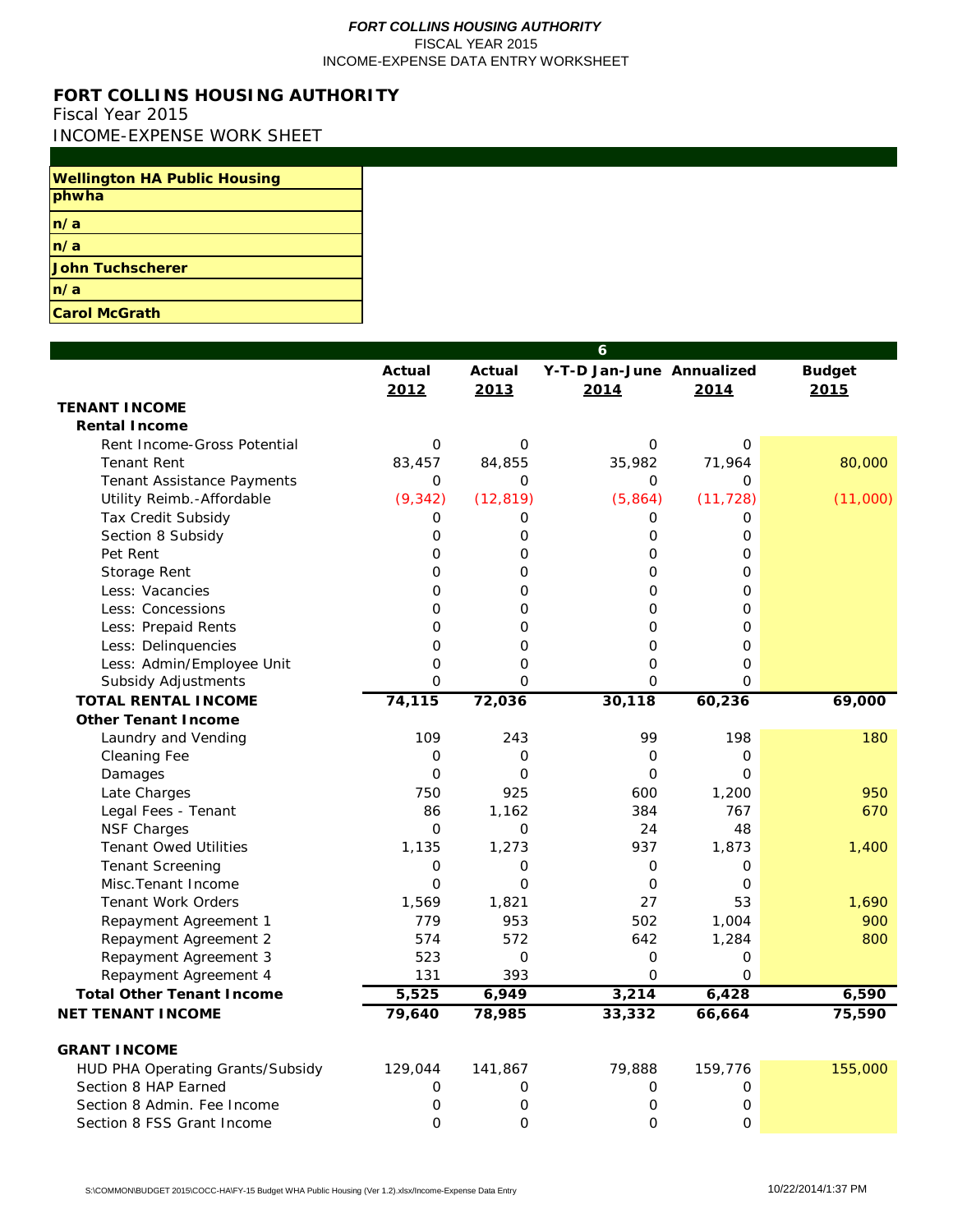|                                       |                     |         | 6                         |                     |               |
|---------------------------------------|---------------------|---------|---------------------------|---------------------|---------------|
|                                       | Actual              | Actual  | Y-T-D Jan-June Annualized |                     | <b>Budget</b> |
|                                       | 2012                | 2013    | 2014                      | 2014                | 2015          |
| Section 8 Port-In Admin Fees          | 0                   | 0       | 0                         | 0                   |               |
| Section 8 Homeownership Fee Earned    | 0                   | 0       | 0                         | 0                   |               |
| Port In HAP Earned                    | O                   | 0       | 0                         | 0                   |               |
| HUD - ROSS                            | O                   | 0       | 0                         | 0                   |               |
| <b>Other Government Grants</b>        | 0                   | 0       | 0                         | 0                   |               |
| Grants - CDOH                         | 0                   | 0       | 0                         | 0                   |               |
| Grants - City                         | 0                   | 0       | 0                         | 0                   |               |
| Grants - FHLB                         | 0                   | 0       | 0                         | 0                   |               |
| Grants - Other                        | 0                   | 0       | 0                         | 0                   |               |
| Capital Fund Grants                   | 68,620              | 35,467  | 12,005                    | 24,010              | O             |
| Capital Fund Grants-Operating Subsidy | 3,180               | 3,180   | 0                         | 0                   | 50,731        |
| <b>TOTAL GRANT INCOME</b>             | 200,844             | 180,514 | 91,893                    | 183,786             | 205,731       |
|                                       |                     |         |                           |                     |               |
| <b>OTHER INCOME</b>                   |                     |         |                           |                     |               |
| Investment Income - Unrestricted      | 302                 | 254     | 127                       | 255                 | 215           |
| Investment Income - Restricted        | 0                   | 0       | 0                         | 0                   |               |
| Interest - Mortgages                  | 0                   | 0       | 0                         | 0                   |               |
| Interest Income - N2N Loan            | 0                   | 0       | 0                         | 0                   |               |
| Management Fee Income                 | 0                   | 0       | 0                         | 0                   |               |
| <b>FCHA LIPH Fees</b>                 | 0                   | 0       | 0                         | 0                   |               |
| FCHA Voucher Fees                     | 0                   | 0       | 0                         | 0                   |               |
| <b>Villages Fees</b>                  | 0                   | 0       | 0                         | 0                   |               |
| <b>VOCC Fees</b>                      | 0                   | 0       | 0                         | 0                   |               |
| <b>WHA Fees</b>                       | 0                   | 0       | 0                         | 0                   |               |
| <b>LCHA Fees</b>                      | 0                   | 0       | 0                         | 0                   |               |
| <b>VOE Fees</b>                       | 0                   | 0       | 0                         | 0                   |               |
| Northern Fees                         | 0                   | 0       | 0                         | 0                   |               |
| VOS Fees                              | O                   | 0       | 0                         | 0                   |               |
| Force Account                         | O                   | 0       | 0                         | 0                   |               |
| Development Department Fees           | 0                   | 0       | 0                         | 0                   |               |
| Developer Fee Income                  | O                   | 0       | 0                         | 0                   |               |
| Maintenance Fees                      | O                   | 0       | 0                         | 0                   |               |
| <b>FSS Forteiture Income</b>          | O                   | 0       | 0                         | 0                   |               |
| Fraud Recovery                        | $\Omega$            | 0       | 0                         | 0                   |               |
| Miscellaneous Other Income            | 4,804               | 2,094   | 215                       | 430                 | 1,650         |
| Office Rent Charged                   | $\mathsf{O}\xspace$ | 0       | 0                         | $\mathsf{O}\xspace$ |               |
| Leasing Office Income                 | 0                   | 0       | 0                         | 0                   |               |
| <b>Operating Transfers IN</b>         | 0                   | 0       | 0                         | 0                   |               |
| Income - Partnerships                 | 0                   | 0       | 0                         | 0                   |               |
| FSS - Donations                       | 0                   | 0       | 0                         | 0                   |               |
| <b>TOTAL OTHER INCOME</b>             | 5,106               | 2,348   | 342                       | 685                 | 1,865         |
| <b>TOTAL INCOME</b>                   | 285,590             | 261,847 | 125,567                   | 251,135             | 283,186       |
| <b>EXPENSES</b>                       |                     |         |                           |                     |               |
| <b>ADMINISTRATIVE</b>                 |                     |         |                           |                     |               |
| <b>Administrative Salaries</b>        |                     |         |                           |                     |               |
| <b>Administrative Salaries</b>        | 36,271              | 38,208  | 16,334                    | 32,668              | 18,278        |
| Administrative Housing AllowanceUnit  | 0                   | 0       | 0                         | 0                   |               |
| Additional Compensation               | 0                   | 0       | 0                         | 0                   |               |
| <b>Compensated Absences</b>           | 0                   | 0       | 0                         | 0                   |               |
| Employee Benefit Contribution-Admin   | 6,845               | 7,716   | 2,970                     | 5,939               | 3,868         |

 **Total Administrative Salaries 43,116 45,924 19,303 38,607 22,146**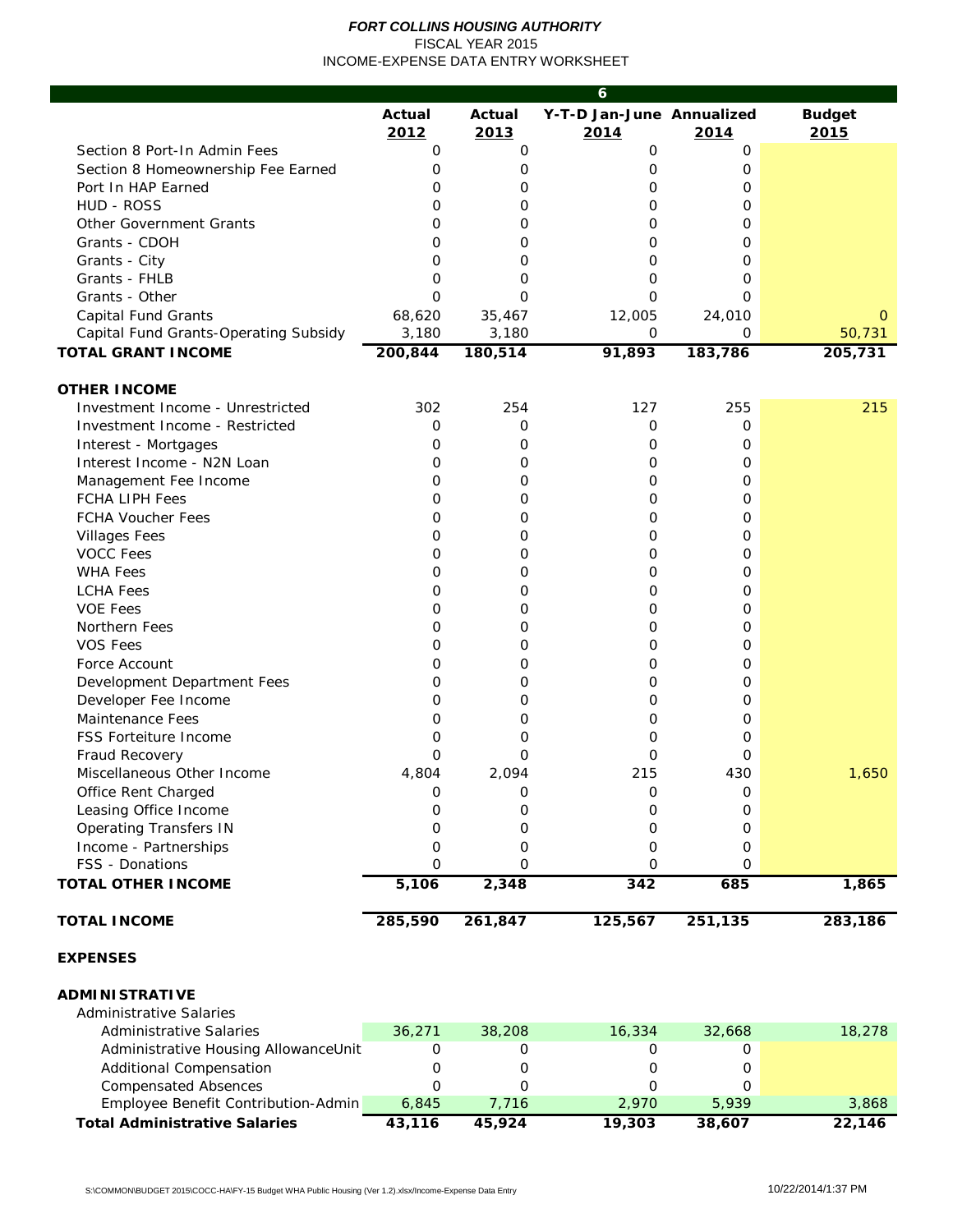**6**

|                                           | Actual         | Actual         | Y-T-D Jan-June Annualized |             | <b>Budget</b> |
|-------------------------------------------|----------------|----------------|---------------------------|-------------|---------------|
|                                           | 2012           | 2013           | 2014                      | 2014        | 2015          |
| <b>FSS Salaries</b>                       |                |                |                           |             |               |
| <b>FSS Salaries</b>                       | $\mathbf 0$    | $\mathbf 0$    | $\mathbf 0$               | $\mathbf 0$ | $\mathbf{O}$  |
| <b>FSS Benefits</b>                       | $\overline{O}$ | $\overline{O}$ | $\overline{0}$            | $\Omega$    | $\mathbf{O}$  |
| <b>Total FSS Salaries</b>                 | $\Omega$       | $\mathbf o$    | $\mathbf{o}$              | $\Omega$    | $\mathbf 0$   |
| <b>Legal Expense</b>                      |                |                |                           |             |               |
| <b>Unlawful Detainers</b>                 | 0              | 0              | 0                         | 0           |               |
| Criminal Background Checks                | 620            | 12             | 0                         | 0           |               |
| <b>Tenant Screening</b>                   | 0              | $\Omega$       | $\Omega$                  | 0           |               |
| General Legal Expense                     | 529            | 1,181          | 488                       | 975         |               |
| <b>Total Legal Expense</b>                | 1,149          | 1,193          | 488                       | 975         | 0             |
| <b>Other Admin Expenses</b>               |                |                |                           |             |               |
| <b>Staff Training</b>                     | 0              | 0              | 0                         | $\mathbf 0$ | 1,000         |
| Travel                                    | 0              | 0              | 0                         | 0           |               |
| Mileage                                   | 268            | 0              | 0                         | 0           |               |
| <b>Accounting Fees</b>                    | 0              | O              | 0                         | $\Omega$    |               |
| <b>Auditing Fees</b>                      | 5,300          | 5,600          | 5,000                     | 10,000      | 5,925         |
| Port Out Admin Fee Paid                   | $\Omega$       | O              | 0                         | $\mathbf 0$ |               |
| <b>Management Fee</b>                     | 22,758         | 30,276         | 7,488                     | 14,976      | 23,496        |
| <b>Accounting/Bookkeeping Fee</b>         | O              | 0              | 5,820                     | 11,640      | 16,974        |
| <b>Program Overhead</b>                   | 7,915          | O              | 0                         | $\Omega$    |               |
| Leasing Office Expense                    | 0              | 0              | 0                         | 0           |               |
| Tax Credits Monitoring                    | O              | 0              | $\Omega$                  | 0           |               |
| Marketing                                 | Ο              | 0              | 0                         | 0           |               |
| Security Deposit Assistance               | O              | O              | $\Omega$                  | $\Omega$    |               |
| <b>Office Rent</b>                        | O              | 0              | 1,026                     | 2,052       | 2,409         |
| <b>Contract Inspections</b>               | 0              | 0              | 0                         | 0           |               |
| Consultants                               | $\Omega$       | O              | O                         | $\Omega$    |               |
| <b>Total Other Admin Expenses</b>         | 36,241         | 35,876         | 19,334                    | 38,668      | 49,804        |
| <b>Miscellaneous Admin Expenses</b>       |                |                |                           |             |               |
| Membership and Fees                       | 0              | 200            | 0                         | $\mathbf 0$ |               |
| Publications                              | 0              | 0              | 0                         | 0           |               |
| Advertising                               | 0              | 0              | 0                         | 0           |               |
| Office Supplies                           | O              | 0              | 0                         | 0           |               |
| Cable                                     | O              | 0              | 0                         | 0           |               |
| <b>City Network</b>                       | 0              | $\Omega$       | $\Omega$                  | 0           |               |
| Telephone                                 | 639            | 645            | 324                       | 647         | 648           |
| Postage                                   | 0              | 0              | 0                         | $\mathbf 0$ |               |
| Software License Fees                     | 0              | 0              | 0                         | 0           |               |
| Copiers                                   | 0              | 0              | 0                         | 0           |               |
| Printer Supplies                          | 0              | 0              | 0                         | 0           |               |
| Software                                  | 0              | 0              | 0                         | 0           |               |
| Internet                                  | 0              | 0              | 0                         | 0           |               |
| Fax                                       | 0              | 0              | 0                         | 0           |               |
| Cell Phones/Pagers                        | 0              | 0              | 0                         | 0           |               |
| Temporary Administrative Labor            | 0              | 0              | 0                         | 0           |               |
| Small Office Equipment                    | O              | O              | $\Omega$                  | $\Omega$    |               |
| <b>Bank Fees</b>                          | 270            | 300            | 190                       | 380         | 300           |
| Sponsorships                              | 0              | $\Omega$       | 0                         | 0           |               |
| Other Misc Admin Expenses                 | 1,322          | 1,542          | 0                         | 0           |               |
| Misc - Meetings                           | 1,079          | 325            | 0                         | 0           | 500           |
| Vehicle Allowance                         | 0              | 0              | 0                         | 0           |               |
| Public Housing Disposition                | $\mathbf 0$    | 0              | 0                         | 0           |               |
| <b>Total Miscellaneous Admin Expenses</b> | 3,310          | 3,012          | 514                       | 1,027       | 1,448         |
| TOTAL ADMINISTRATIVE EXPENSES             | 83,817         | 86,005         | 39,639                    | 79,277      | 73,398        |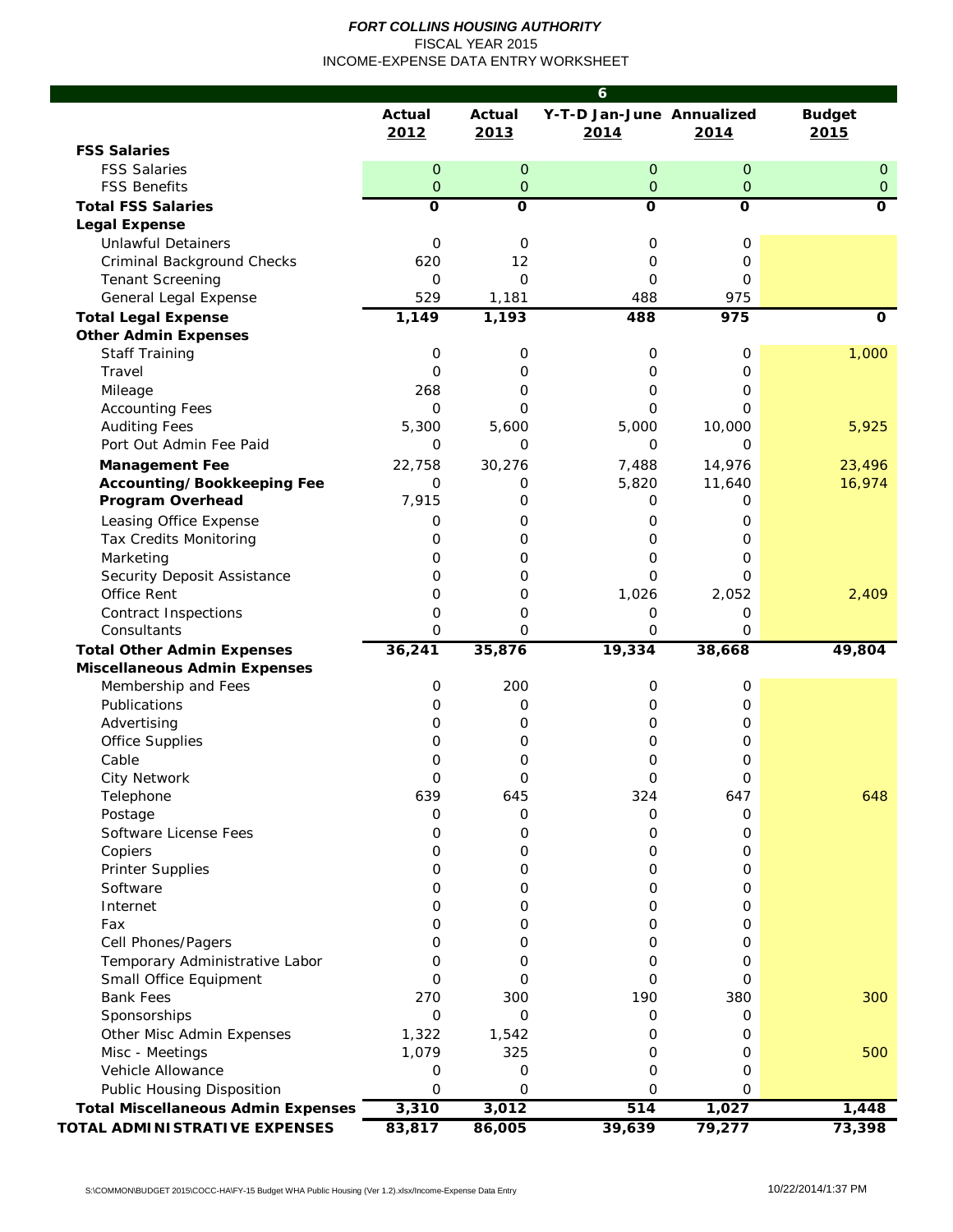|                                                 | Actual                  | Actual         | Y-T-D Jan-June Annualized |                  | <b>Budget</b> |
|-------------------------------------------------|-------------------------|----------------|---------------------------|------------------|---------------|
|                                                 | 2012                    | 2013           | 2014                      | 2014             | 2015          |
|                                                 |                         |                |                           |                  |               |
| <b>TENANT SERVICES</b>                          |                         |                |                           |                  |               |
| <b>Tenant Services Salaries</b>                 | $\mathbf{O}$            | $\overline{0}$ | $\mathbf{O}$              | $\mathbf{O}$     | $\mathbf{O}$  |
| Employee Benefit Contributions-Tenant S         | $\Omega$                | $\overline{O}$ | $\Omega$                  | $\overline{O}$   | $\Omega$      |
| <b>Resident Council</b>                         | O                       | $\Omega$       | $\Omega$                  | $\Omega$         |               |
| Other Tenant Sycs.                              | 0                       | 5,681          | 356                       | 712              | 2,700         |
| <b>Tenant Services Contract Costs</b>           | O                       | 0              | 0                         | 0                |               |
| <b>Tenant Relocation</b>                        | 0                       | $\Omega$       | 0                         | 0                |               |
| <b>TOTAL TENANT SERVICES EXPENSES</b>           | $\overline{\mathbf{o}}$ | 5,681          | 356                       | $\overline{712}$ | 2,700         |
|                                                 |                         |                |                           |                  |               |
| <b>UTILITIES</b>                                |                         |                |                           |                  |               |
| Water                                           | 37,844                  | 38,260         | 13,052                    | 26,103           | 35,500        |
| Electricity                                     | 8,234                   | 8,889          | 4,283                     | 8,567            | 8,240         |
| <b>Electricity-Vacant Units</b>                 | 0                       | 0              | 0                         | $\mathbf 0$      |               |
| Gas                                             | 7,660                   | 7,932          | 3,989                     | 7,977            | 7,480         |
| <b>Gas-Vacant Units</b>                         | 0                       | 0              | 0                         | 0                |               |
| <b>Heating Oil</b>                              | 0                       | 0              | 0                         | 0                |               |
| Garbage/Trash Removal                           | 0                       | 0              | 0                         | 0                |               |
| Do Not Use                                      | 0                       | 0              | 0                         | 0                |               |
| Sewer                                           | O                       | 0              | 0                         | 0                |               |
| <b>TOTAL UTILITY EXPENSES</b>                   | 53,738                  | 55,082         | 21,324                    | 42,647           | 51,220        |
| <b>MAINTENANCE AND OPERATIONS</b>               |                         |                |                           |                  |               |
| <b>General Maint Expense</b>                    |                         |                |                           |                  |               |
| Maintenance Salaries                            | $\mathbf{O}$            | 3,693          | 4,658                     | 9,316            | 10,966        |
| Maintenance Labor-Grounds                       | 0                       | 0              | 0                         | 0                |               |
| Maint-On Call Service                           | 0                       | 0              | 0                         | 0                |               |
| Maintenance - Temporary Labor                   | 960                     | 960            | 480                       | 960              | $\Omega$      |
| Maint. Empl. Rent Free Unit                     | 0                       | 0              | $\Omega$                  | 0                |               |
| Employee Benefit Contribution-Maint.            | $\Omega$                | 399            | 1,181                     | 2,361            | 2,095         |
| Maintenace Uniforms                             | 0                       | 0              | 0                         | 0                |               |
| Maintenance Travel/Training                     | 0                       | 0              | 0                         | $\mathbf 0$      |               |
| Vehicle Gas, Oil, Grease                        | 0                       | 0              | O                         | 0                |               |
| Vehicle allowance                               | 0                       | 0              | 0                         | 0                |               |
| <b>TOTAL GENERAL MAINT EXPENSE</b>              | 960                     | 5,052          | 6,319                     | 12,637           | 13,060        |
| <b>Materials</b>                                |                         |                |                           |                  |               |
| Supplies-Grounds                                | 427                     | 232            | 425                       | 850              | 392           |
| Supplies-Appliance                              | 46                      | 2,071          | 532                       | 1,063            | 250           |
| Supplies-Decorating                             | $\mathbf 0$             | 0              | 0                         | 0                |               |
| Supplies-Electrical                             | 584                     | 639            | 331                       | 662              | 550           |
| Supplies-Exterminating                          | 16                      | 4              | 0                         | $\mathbf 0$      | 9             |
| Supplies-Janitorial/Cleaning                    | $\mathbf 0$             | 9              | 5                         | 10               | 75            |
| Supplies-Maint/Repairs                          | 4,176                   | 2,572          | 890                       | 1,780            | 1,500         |
| Supplies-Plumbing                               | 425                     | 2,014          | 313                       | 626              | 1,500         |
| Tools and Equipment                             | 147                     | 0              | 0                         | 0                |               |
| Maintenance Paper/Supplies                      | $\mathbf 0$             | 0              | 0                         | $\mathbf 0$      |               |
| Supplies - Paint                                | 44                      | 153            | 90                        | 180              | 150           |
| Materials - HVAC                                | 53                      | 1,370          | 542                       | 1,084            | 950           |
|                                                 |                         |                |                           |                  |               |
| <b>Total Materials</b><br><b>Contract Costs</b> | 5,918                   | 9,065          | 3,127                     | 6,254            | 5,376         |
| Contract-Alarm/Extinguisher                     | 24                      | 24             | 0                         | $\mathbf 0$      |               |
| Contract-Appliance                              | 1,035                   | 1,699          | 139                       | 278              | 150           |
| <b>Contract-Building Repairs</b>                | 8,075                   | 2,897          | 0                         | 0                | $\mathbf{O}$  |
| Contract-Carpet Cleaning                        | $\mathbf 0$             | 0              | $\mathsf{O}\xspace$       | 0                |               |
|                                                 |                         |                |                           |                  |               |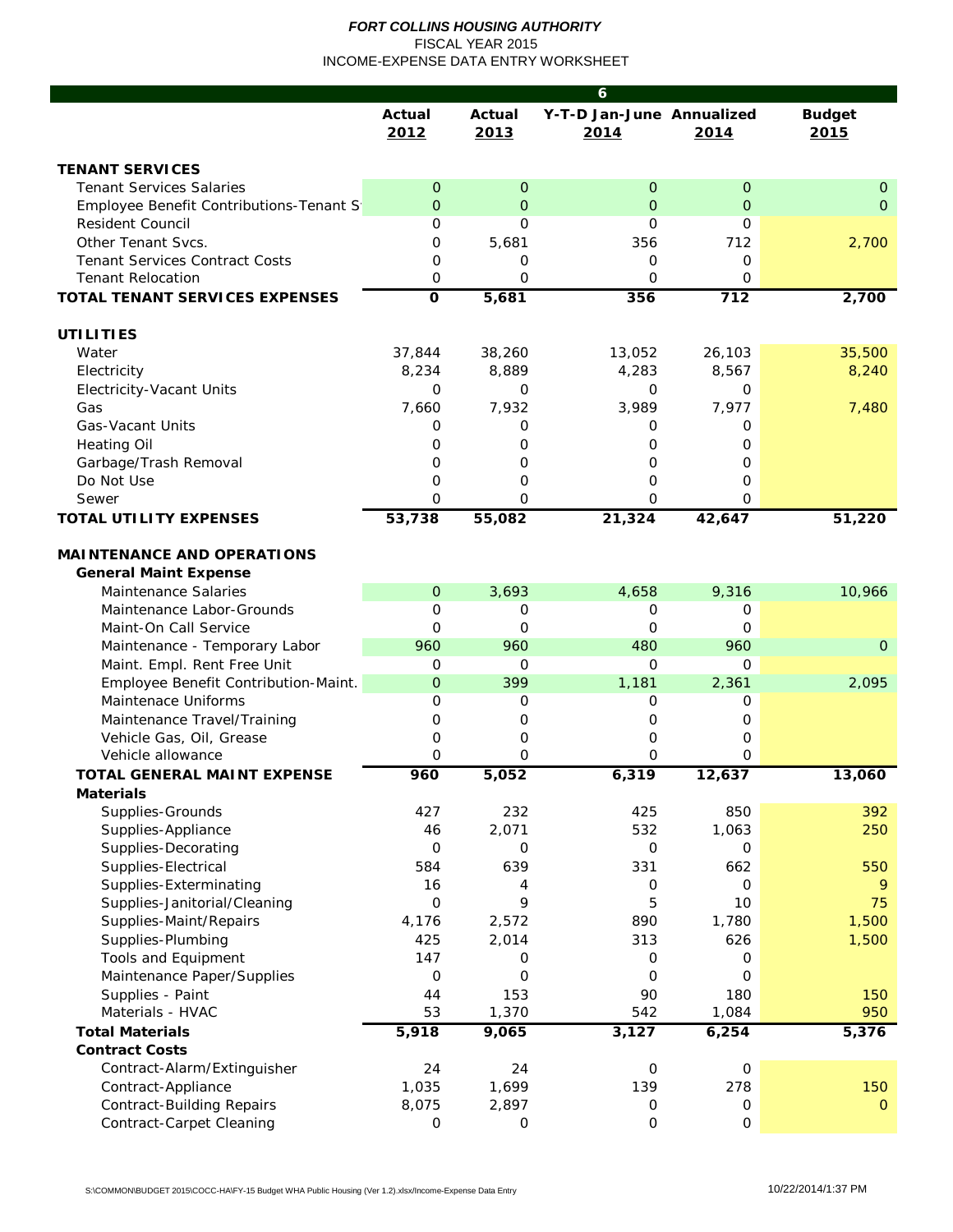|                                                        | Actual                  | Actual                  | Y-T-D Jan-June Annualized |                         | <b>Budget</b> |
|--------------------------------------------------------|-------------------------|-------------------------|---------------------------|-------------------------|---------------|
|                                                        | 2012                    | 2013                    | 2014                      | 2014                    | 2015          |
| Contract-Decorating/Painting                           | 1,604                   | $\mathsf{O}$            | $\Omega$                  | $\mathbf 0$             |               |
| Contract-Electrical                                    | 80                      | 4,228                   | 210                       | 420                     | 250           |
| Contract-Pest Control                                  | 250                     | 1,684                   | O                         | 0                       | 800           |
| Contract-Floor Covering                                | 630                     | $\Omega$                | $\overline{O}$            | $\Omega$                |               |
| Contract-Grounds                                       | 16,697                  | 18,787                  | 18,381                    | 36,761                  | 34,300        |
| Contract-Janitorial/Cleaning                           | 1,673                   | $\Omega$                | 75                        | 150                     |               |
| Contract-Plumbing                                      | 2,232                   | 4,224                   | 2,607                     | 5,214                   | 3,400         |
| Contract-Window Covering                               | 191                     | 1,166                   | 645                       | 1,290                   | 1,000         |
| Contract-HVAC                                          | 1,980                   | 3,706                   | 2,388                     | 4,776                   | 3,500         |
| Contract-Vehicle Maintenance                           | 0                       | 0                       | 0                         | 0                       |               |
| Contract-Equipment Rental                              | 0                       | $\Omega$                | 0                         | 0                       |               |
| <b>Contract-Maintenance Consultants</b>                | $\Omega$                | $\Omega$                | 0                         | 0                       |               |
| Contract-Elevator Monitoring                           | $\Omega$                | $\Omega$                | 0                         | 0                       |               |
| Contract-Alarm Monitoring                              | 75                      | 0                       | 0                         | 0                       |               |
| <b>Contract-Sprinkler Monitoring</b>                   | 0                       | 0                       | $\Omega$                  | 0                       |               |
| Contract-IT Contracts                                  | $\Omega$                | O                       | $\Omega$                  | 0                       |               |
| <b>Contract-Consultants</b>                            | 0                       | 0                       | $\Omega$                  | 0                       |               |
| <b>FCHA Maintenance WO</b>                             | 43,445                  | 36,912                  | 16,524                    | 33,049                  | 35,500        |
| <b>Contractor Work Orders</b>                          | 790                     | 1,609                   | 0                         | 0                       | $\mathbf 0$   |
|                                                        | 3,685                   |                         | 510                       | 1,020                   |               |
| Contract - Vacancy                                     |                         | 2,876                   |                           |                         | 2,916         |
| Contract - Casualty                                    | 0                       | 0                       | 0                         | 0                       |               |
| <b>HOA Dues</b>                                        | 0                       | 0                       | $\Omega$                  | 0                       |               |
| Contract - Trash                                       | 4,693                   | 5,095                   | 2,706                     | 5,412                   | 5,352         |
| <b>Capital Expenditures</b>                            | 0                       | 0                       | 0                         | 0                       |               |
| Contract Costs-Other                                   | $\Omega$                | $\Omega$                | 0                         | $\Omega$                |               |
|                                                        |                         |                         |                           |                         |               |
| <b>Total Contract Costs</b>                            | 87,158                  | 84,907                  | 44,185                    | 88,369                  | 87,168        |
| Facility - Utilities                                   | $\mathbf 0$             | 0                       | 0                         | 0                       |               |
| Facilities - Trash                                     | 0                       | 0                       | 0                         | 0                       |               |
| Facilities - Other                                     | $\Omega$                | $\Omega$                | $\Omega$                  | 0                       |               |
| <b>Total Facility</b>                                  | $\overline{\mathbf{0}}$ | $\mathbf{o}$            | $\mathbf o$               | $\overline{\mathbf{0}}$ | 0             |
| <b>Vehicle Costs</b>                                   |                         |                         |                           |                         |               |
| Gas, Oil                                               | 0                       | 0                       | 0                         | 0                       |               |
| Repairs                                                | 0                       | 0                       | 0                         | 0                       |               |
| Auto Insurance                                         | 0                       | 0                       | 0                         | 0                       |               |
| Lease                                                  | 0                       | 0                       | 0                         | 0                       |               |
| <b>Other Vehicle Costs</b>                             | $\mathbf 0$             | 0                       | 0                         | 0                       |               |
| <b>Total Vehicle Costs</b>                             | O                       | $\overline{\mathbf{o}}$ | $\overline{\mathbf{o}}$   | $\overline{\mathbf{o}}$ | 0             |
| <b>TOTAL MAINTENANCE EXPENSES</b>                      | 94,037                  | 99,024                  | 53,630                    | 107,261                 | 105,604       |
|                                                        |                         |                         |                           |                         |               |
| <b>GENERAL EXPENSES</b>                                |                         |                         |                           |                         |               |
| Insurance                                              | 8,403                   | 11,082                  | 5,537                     | 11,075                  | 11,896        |
| Payments in Lieu of Taxes                              | 2,011                   | 1,374                   | 795                       | 1,590                   | 1,650         |
| Misc. Taxes/Liscenses/Insurance                        | 0                       | 0                       | 0                         | 0                       |               |
| Severance Expense                                      | 0                       | 0                       | 0                         | 0                       |               |
| DDA - Mountain                                         | 0                       | 0                       | 0                         | 0                       |               |
| <b>Bad Debt-Tenant Rents</b>                           | 0                       | 0                       | 0                         | 0                       |               |
| <b>Bad Debt-Other</b>                                  |                         |                         | 0                         | 0                       |               |
| Recoveries                                             | 761                     | 2,247                   | 0                         | 0                       |               |
|                                                        | (50)<br>0               | (407)<br>0              | 0                         | 0                       |               |
| Security/Law Enforcement                               | 0                       | 0                       | 0                         | 0                       |               |
| Port-In HAP Expense                                    | 0                       | 0                       |                           | O                       |               |
| Other General Expense<br><b>TOTAL GENERAL EXPENSES</b> | 11,125                  | 14,297                  | 0<br>6,332                | 12,665                  | 13,546        |

#### **HOUSING ASSISTANCE PAYMENTS**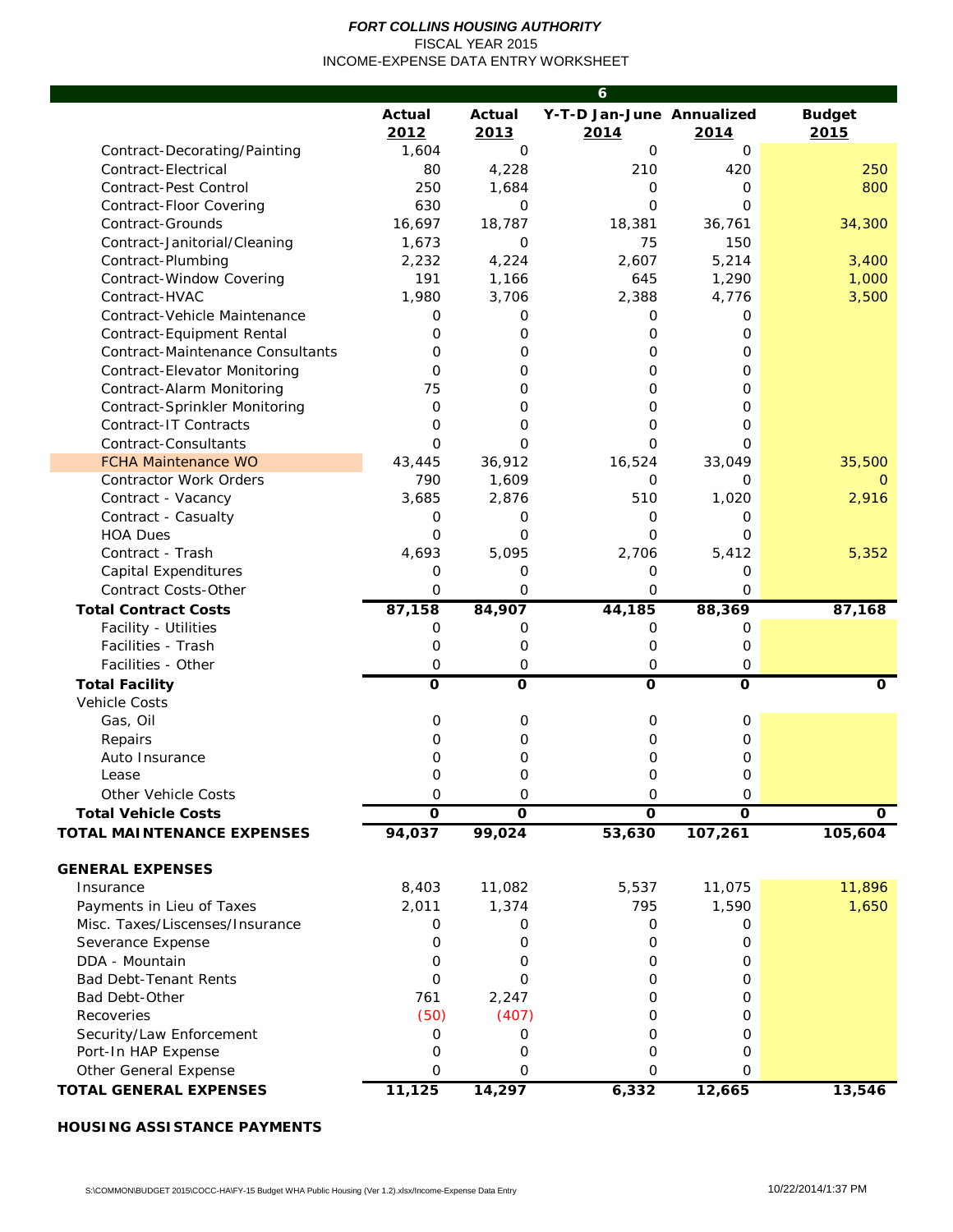| Y-T-D Jan-June Annualized<br><b>Actual</b><br><b>Budget</b><br>Actual<br>2012<br>2013<br>2014<br>2014<br>2015<br>Housing Assistance Payments<br>0<br>0<br>0<br>$\mathbf 0$<br><b>Tenant Utility Payments</b><br>0<br>0<br>0<br>0<br>Portable Out HAP Payments<br>$\Omega$<br>0<br>0<br>0<br><b>FSS Escrow Payments</b><br>852<br>3,209<br>843<br>1,686<br>3,200<br>$\Omega$<br>Security Deposit Assistance<br>0<br>0<br>$\mathbf 0$<br><b>FSS forfietures</b><br>(582)<br>0<br>$\Omega$<br>0<br>270<br>3,209<br>1,686<br>TOTAL HOUSING ASSISTANCE PAYMENT<br>843<br>3,200<br><b>INTEREST EXPENSE</b><br>Interest Expense-N2N Loan<br>0<br>0<br>0<br>$\mathbf 0$<br>Interest Expense-Mtn. Remodel<br>0<br>0<br>0<br>0<br>Interest Expense-Bond 1<br>0<br>0<br>0<br>0<br>Interest Expense-Bond 2<br>0<br>0<br>0<br>0<br>Interest Expense-Mortgage Payable<br>0<br>0<br>0<br>0<br>Interest - Auto Loan<br>0<br>0<br>0<br>0<br>$\Omega$<br>0<br>Lease - Property<br>0<br>0<br><b>Other Financing Costs</b><br>0<br>0<br>0<br>$\mathbf 0$<br>$\overline{\mathbf{o}}$<br>$\overline{\mathbf{o}}$<br>$\overline{\mathbf{o}}$<br><b>TOTAL FINANCING EXPENSES</b><br>$\mathbf 0$<br>O<br><b>CAPITAL FUNDS</b><br>Capital Improvements<br>0<br>0<br>$\mathbf 0$<br>0<br>$\circ$<br>CFP - 2010<br>0<br>0<br>0<br>$\mathbf{O}$<br>0<br>CFP - 2011<br>0<br>0<br>0<br>$\mathbf{O}$<br>0<br>CFP - 2007<br>0<br>0<br>0<br>$\mathbf{O}$<br>0<br>0<br>CFP - Equip - 2008<br>0<br>0<br>0<br>0<br>0<br>$\mathbf 0$<br>0<br>CFP - 2009 - Equip<br>0<br>$\mathbf 0$<br>CFP - 2010<br>0<br>0<br>0<br>0<br>0<br>CFP - 2011<br>0<br>681<br>1,362<br>0<br>0<br>CFP - 2013<br>0<br>9,052<br>18,104<br>0<br>0<br>CFP - 2008<br>0<br>0<br>0<br>0<br>0<br>CFP - 2009<br>0<br>0<br>0<br>0<br>0<br>Stimulus - Formula<br>$\mathsf{O}\xspace$<br>0<br>0<br>0<br>0<br>$\mathsf{O}\xspace$<br>ARRA - Comp<br>0<br>0<br>0<br>0<br>CFP - 2014<br>0<br>0<br>0<br>0<br>0<br>CFP - 2012<br>$\Omega$<br>0<br>2,272<br>$\mathbf{O}$<br>4,545<br>City - Mountain<br>0<br>0<br>0<br>0<br>$\mathbf{O}$<br>CDBG 1 - Leisure<br>0<br>0<br>0<br>0<br>$\mathbf{O}$<br>CDBG 2 - Leisure<br>0<br>0<br>0<br>0<br>$\mathbf{O}$<br>FHLB - Leisure<br>0<br>0<br>0<br>0<br>$\mathbf{O}$<br>Rehab - DDA<br>0<br>0<br>0<br>$\mathbf{O}$<br>0<br>Energy Outreach<br>0<br>0<br>0<br>$\mathbf{O}$<br>0<br>Energy Outreach 08/09<br>0<br>0<br>0<br>0<br>0<br><b>State Energy</b><br>0<br>0<br>0<br>0<br>0<br>Rehab - Leisure Not Funded<br>0<br>0<br>0<br>0<br>0<br>16,800<br>Provision - Replacement Reserve<br>0<br>0<br>0<br>0<br>$\overline{\mathbf{o}}$<br><b>TOTAL CAPITAL FUNDS</b><br>$\mathbf o$<br>12,005<br>24,011<br>16,800<br><b>NON-OPERATING ITEMS</b><br>Depreciation -Buildings<br>76,173<br>79,211<br>79,780<br>39,890<br>79,780<br>Depreciation -Furn, Equip, Machinery-Dwel<br>0<br>624<br>624<br>1,247<br>1,247<br>Depreciation - Furn, Equip, Machinery-Admi<br>0<br>0<br>0<br>0<br>Depreciation-Leashold Improvements<br>0<br>0<br>0<br>0<br>Depreciation-Infratstructure<br>0<br>0<br>0<br>0 |                                |   |   |   |              |  |
|--------------------------------------------------------------------------------------------------------------------------------------------------------------------------------------------------------------------------------------------------------------------------------------------------------------------------------------------------------------------------------------------------------------------------------------------------------------------------------------------------------------------------------------------------------------------------------------------------------------------------------------------------------------------------------------------------------------------------------------------------------------------------------------------------------------------------------------------------------------------------------------------------------------------------------------------------------------------------------------------------------------------------------------------------------------------------------------------------------------------------------------------------------------------------------------------------------------------------------------------------------------------------------------------------------------------------------------------------------------------------------------------------------------------------------------------------------------------------------------------------------------------------------------------------------------------------------------------------------------------------------------------------------------------------------------------------------------------------------------------------------------------------------------------------------------------------------------------------------------------------------------------------------------------------------------------------------------------------------------------------------------------------------------------------------------------------------------------------------------------------------------------------------------------------------------------------------------------------------------------------------------------------------------------------------------------------------------------------------------------------------------------------------------------------------------------------------------------------------------------------------------------------------------------------------------------------------------------------------------------------------------------------------------------------------------------------------------------------------------------------------------------------------------------------------------------------------------------------------------------------------------------------------------------------------------------------------------------------------------------------------------------------------------------------------|--------------------------------|---|---|---|--------------|--|
|                                                                                                                                                                                                                                                                                                                                                                                                                                                                                                                                                                                                                                                                                                                                                                                                                                                                                                                                                                                                                                                                                                                                                                                                                                                                                                                                                                                                                                                                                                                                                                                                                                                                                                                                                                                                                                                                                                                                                                                                                                                                                                                                                                                                                                                                                                                                                                                                                                                                                                                                                                                                                                                                                                                                                                                                                                                                                                                                                                                                                                                        |                                |   |   |   |              |  |
|                                                                                                                                                                                                                                                                                                                                                                                                                                                                                                                                                                                                                                                                                                                                                                                                                                                                                                                                                                                                                                                                                                                                                                                                                                                                                                                                                                                                                                                                                                                                                                                                                                                                                                                                                                                                                                                                                                                                                                                                                                                                                                                                                                                                                                                                                                                                                                                                                                                                                                                                                                                                                                                                                                                                                                                                                                                                                                                                                                                                                                                        |                                |   |   |   |              |  |
|                                                                                                                                                                                                                                                                                                                                                                                                                                                                                                                                                                                                                                                                                                                                                                                                                                                                                                                                                                                                                                                                                                                                                                                                                                                                                                                                                                                                                                                                                                                                                                                                                                                                                                                                                                                                                                                                                                                                                                                                                                                                                                                                                                                                                                                                                                                                                                                                                                                                                                                                                                                                                                                                                                                                                                                                                                                                                                                                                                                                                                                        |                                |   |   |   |              |  |
|                                                                                                                                                                                                                                                                                                                                                                                                                                                                                                                                                                                                                                                                                                                                                                                                                                                                                                                                                                                                                                                                                                                                                                                                                                                                                                                                                                                                                                                                                                                                                                                                                                                                                                                                                                                                                                                                                                                                                                                                                                                                                                                                                                                                                                                                                                                                                                                                                                                                                                                                                                                                                                                                                                                                                                                                                                                                                                                                                                                                                                                        |                                |   |   |   |              |  |
|                                                                                                                                                                                                                                                                                                                                                                                                                                                                                                                                                                                                                                                                                                                                                                                                                                                                                                                                                                                                                                                                                                                                                                                                                                                                                                                                                                                                                                                                                                                                                                                                                                                                                                                                                                                                                                                                                                                                                                                                                                                                                                                                                                                                                                                                                                                                                                                                                                                                                                                                                                                                                                                                                                                                                                                                                                                                                                                                                                                                                                                        |                                |   |   |   |              |  |
|                                                                                                                                                                                                                                                                                                                                                                                                                                                                                                                                                                                                                                                                                                                                                                                                                                                                                                                                                                                                                                                                                                                                                                                                                                                                                                                                                                                                                                                                                                                                                                                                                                                                                                                                                                                                                                                                                                                                                                                                                                                                                                                                                                                                                                                                                                                                                                                                                                                                                                                                                                                                                                                                                                                                                                                                                                                                                                                                                                                                                                                        |                                |   |   |   |              |  |
|                                                                                                                                                                                                                                                                                                                                                                                                                                                                                                                                                                                                                                                                                                                                                                                                                                                                                                                                                                                                                                                                                                                                                                                                                                                                                                                                                                                                                                                                                                                                                                                                                                                                                                                                                                                                                                                                                                                                                                                                                                                                                                                                                                                                                                                                                                                                                                                                                                                                                                                                                                                                                                                                                                                                                                                                                                                                                                                                                                                                                                                        |                                |   |   |   |              |  |
|                                                                                                                                                                                                                                                                                                                                                                                                                                                                                                                                                                                                                                                                                                                                                                                                                                                                                                                                                                                                                                                                                                                                                                                                                                                                                                                                                                                                                                                                                                                                                                                                                                                                                                                                                                                                                                                                                                                                                                                                                                                                                                                                                                                                                                                                                                                                                                                                                                                                                                                                                                                                                                                                                                                                                                                                                                                                                                                                                                                                                                                        |                                |   |   |   |              |  |
|                                                                                                                                                                                                                                                                                                                                                                                                                                                                                                                                                                                                                                                                                                                                                                                                                                                                                                                                                                                                                                                                                                                                                                                                                                                                                                                                                                                                                                                                                                                                                                                                                                                                                                                                                                                                                                                                                                                                                                                                                                                                                                                                                                                                                                                                                                                                                                                                                                                                                                                                                                                                                                                                                                                                                                                                                                                                                                                                                                                                                                                        |                                |   |   |   |              |  |
|                                                                                                                                                                                                                                                                                                                                                                                                                                                                                                                                                                                                                                                                                                                                                                                                                                                                                                                                                                                                                                                                                                                                                                                                                                                                                                                                                                                                                                                                                                                                                                                                                                                                                                                                                                                                                                                                                                                                                                                                                                                                                                                                                                                                                                                                                                                                                                                                                                                                                                                                                                                                                                                                                                                                                                                                                                                                                                                                                                                                                                                        |                                |   |   |   |              |  |
|                                                                                                                                                                                                                                                                                                                                                                                                                                                                                                                                                                                                                                                                                                                                                                                                                                                                                                                                                                                                                                                                                                                                                                                                                                                                                                                                                                                                                                                                                                                                                                                                                                                                                                                                                                                                                                                                                                                                                                                                                                                                                                                                                                                                                                                                                                                                                                                                                                                                                                                                                                                                                                                                                                                                                                                                                                                                                                                                                                                                                                                        |                                |   |   |   |              |  |
|                                                                                                                                                                                                                                                                                                                                                                                                                                                                                                                                                                                                                                                                                                                                                                                                                                                                                                                                                                                                                                                                                                                                                                                                                                                                                                                                                                                                                                                                                                                                                                                                                                                                                                                                                                                                                                                                                                                                                                                                                                                                                                                                                                                                                                                                                                                                                                                                                                                                                                                                                                                                                                                                                                                                                                                                                                                                                                                                                                                                                                                        |                                |   |   |   |              |  |
|                                                                                                                                                                                                                                                                                                                                                                                                                                                                                                                                                                                                                                                                                                                                                                                                                                                                                                                                                                                                                                                                                                                                                                                                                                                                                                                                                                                                                                                                                                                                                                                                                                                                                                                                                                                                                                                                                                                                                                                                                                                                                                                                                                                                                                                                                                                                                                                                                                                                                                                                                                                                                                                                                                                                                                                                                                                                                                                                                                                                                                                        |                                |   |   |   |              |  |
|                                                                                                                                                                                                                                                                                                                                                                                                                                                                                                                                                                                                                                                                                                                                                                                                                                                                                                                                                                                                                                                                                                                                                                                                                                                                                                                                                                                                                                                                                                                                                                                                                                                                                                                                                                                                                                                                                                                                                                                                                                                                                                                                                                                                                                                                                                                                                                                                                                                                                                                                                                                                                                                                                                                                                                                                                                                                                                                                                                                                                                                        |                                |   |   |   |              |  |
|                                                                                                                                                                                                                                                                                                                                                                                                                                                                                                                                                                                                                                                                                                                                                                                                                                                                                                                                                                                                                                                                                                                                                                                                                                                                                                                                                                                                                                                                                                                                                                                                                                                                                                                                                                                                                                                                                                                                                                                                                                                                                                                                                                                                                                                                                                                                                                                                                                                                                                                                                                                                                                                                                                                                                                                                                                                                                                                                                                                                                                                        |                                |   |   |   |              |  |
|                                                                                                                                                                                                                                                                                                                                                                                                                                                                                                                                                                                                                                                                                                                                                                                                                                                                                                                                                                                                                                                                                                                                                                                                                                                                                                                                                                                                                                                                                                                                                                                                                                                                                                                                                                                                                                                                                                                                                                                                                                                                                                                                                                                                                                                                                                                                                                                                                                                                                                                                                                                                                                                                                                                                                                                                                                                                                                                                                                                                                                                        |                                |   |   |   |              |  |
|                                                                                                                                                                                                                                                                                                                                                                                                                                                                                                                                                                                                                                                                                                                                                                                                                                                                                                                                                                                                                                                                                                                                                                                                                                                                                                                                                                                                                                                                                                                                                                                                                                                                                                                                                                                                                                                                                                                                                                                                                                                                                                                                                                                                                                                                                                                                                                                                                                                                                                                                                                                                                                                                                                                                                                                                                                                                                                                                                                                                                                                        |                                |   |   |   |              |  |
|                                                                                                                                                                                                                                                                                                                                                                                                                                                                                                                                                                                                                                                                                                                                                                                                                                                                                                                                                                                                                                                                                                                                                                                                                                                                                                                                                                                                                                                                                                                                                                                                                                                                                                                                                                                                                                                                                                                                                                                                                                                                                                                                                                                                                                                                                                                                                                                                                                                                                                                                                                                                                                                                                                                                                                                                                                                                                                                                                                                                                                                        |                                |   |   |   |              |  |
|                                                                                                                                                                                                                                                                                                                                                                                                                                                                                                                                                                                                                                                                                                                                                                                                                                                                                                                                                                                                                                                                                                                                                                                                                                                                                                                                                                                                                                                                                                                                                                                                                                                                                                                                                                                                                                                                                                                                                                                                                                                                                                                                                                                                                                                                                                                                                                                                                                                                                                                                                                                                                                                                                                                                                                                                                                                                                                                                                                                                                                                        |                                |   |   |   |              |  |
|                                                                                                                                                                                                                                                                                                                                                                                                                                                                                                                                                                                                                                                                                                                                                                                                                                                                                                                                                                                                                                                                                                                                                                                                                                                                                                                                                                                                                                                                                                                                                                                                                                                                                                                                                                                                                                                                                                                                                                                                                                                                                                                                                                                                                                                                                                                                                                                                                                                                                                                                                                                                                                                                                                                                                                                                                                                                                                                                                                                                                                                        |                                |   |   |   |              |  |
|                                                                                                                                                                                                                                                                                                                                                                                                                                                                                                                                                                                                                                                                                                                                                                                                                                                                                                                                                                                                                                                                                                                                                                                                                                                                                                                                                                                                                                                                                                                                                                                                                                                                                                                                                                                                                                                                                                                                                                                                                                                                                                                                                                                                                                                                                                                                                                                                                                                                                                                                                                                                                                                                                                                                                                                                                                                                                                                                                                                                                                                        |                                |   |   |   |              |  |
|                                                                                                                                                                                                                                                                                                                                                                                                                                                                                                                                                                                                                                                                                                                                                                                                                                                                                                                                                                                                                                                                                                                                                                                                                                                                                                                                                                                                                                                                                                                                                                                                                                                                                                                                                                                                                                                                                                                                                                                                                                                                                                                                                                                                                                                                                                                                                                                                                                                                                                                                                                                                                                                                                                                                                                                                                                                                                                                                                                                                                                                        |                                |   |   |   |              |  |
|                                                                                                                                                                                                                                                                                                                                                                                                                                                                                                                                                                                                                                                                                                                                                                                                                                                                                                                                                                                                                                                                                                                                                                                                                                                                                                                                                                                                                                                                                                                                                                                                                                                                                                                                                                                                                                                                                                                                                                                                                                                                                                                                                                                                                                                                                                                                                                                                                                                                                                                                                                                                                                                                                                                                                                                                                                                                                                                                                                                                                                                        |                                |   |   |   |              |  |
|                                                                                                                                                                                                                                                                                                                                                                                                                                                                                                                                                                                                                                                                                                                                                                                                                                                                                                                                                                                                                                                                                                                                                                                                                                                                                                                                                                                                                                                                                                                                                                                                                                                                                                                                                                                                                                                                                                                                                                                                                                                                                                                                                                                                                                                                                                                                                                                                                                                                                                                                                                                                                                                                                                                                                                                                                                                                                                                                                                                                                                                        |                                |   |   |   |              |  |
|                                                                                                                                                                                                                                                                                                                                                                                                                                                                                                                                                                                                                                                                                                                                                                                                                                                                                                                                                                                                                                                                                                                                                                                                                                                                                                                                                                                                                                                                                                                                                                                                                                                                                                                                                                                                                                                                                                                                                                                                                                                                                                                                                                                                                                                                                                                                                                                                                                                                                                                                                                                                                                                                                                                                                                                                                                                                                                                                                                                                                                                        |                                |   |   |   |              |  |
|                                                                                                                                                                                                                                                                                                                                                                                                                                                                                                                                                                                                                                                                                                                                                                                                                                                                                                                                                                                                                                                                                                                                                                                                                                                                                                                                                                                                                                                                                                                                                                                                                                                                                                                                                                                                                                                                                                                                                                                                                                                                                                                                                                                                                                                                                                                                                                                                                                                                                                                                                                                                                                                                                                                                                                                                                                                                                                                                                                                                                                                        |                                |   |   |   |              |  |
|                                                                                                                                                                                                                                                                                                                                                                                                                                                                                                                                                                                                                                                                                                                                                                                                                                                                                                                                                                                                                                                                                                                                                                                                                                                                                                                                                                                                                                                                                                                                                                                                                                                                                                                                                                                                                                                                                                                                                                                                                                                                                                                                                                                                                                                                                                                                                                                                                                                                                                                                                                                                                                                                                                                                                                                                                                                                                                                                                                                                                                                        |                                |   |   |   |              |  |
|                                                                                                                                                                                                                                                                                                                                                                                                                                                                                                                                                                                                                                                                                                                                                                                                                                                                                                                                                                                                                                                                                                                                                                                                                                                                                                                                                                                                                                                                                                                                                                                                                                                                                                                                                                                                                                                                                                                                                                                                                                                                                                                                                                                                                                                                                                                                                                                                                                                                                                                                                                                                                                                                                                                                                                                                                                                                                                                                                                                                                                                        |                                |   |   |   |              |  |
|                                                                                                                                                                                                                                                                                                                                                                                                                                                                                                                                                                                                                                                                                                                                                                                                                                                                                                                                                                                                                                                                                                                                                                                                                                                                                                                                                                                                                                                                                                                                                                                                                                                                                                                                                                                                                                                                                                                                                                                                                                                                                                                                                                                                                                                                                                                                                                                                                                                                                                                                                                                                                                                                                                                                                                                                                                                                                                                                                                                                                                                        |                                |   |   |   |              |  |
|                                                                                                                                                                                                                                                                                                                                                                                                                                                                                                                                                                                                                                                                                                                                                                                                                                                                                                                                                                                                                                                                                                                                                                                                                                                                                                                                                                                                                                                                                                                                                                                                                                                                                                                                                                                                                                                                                                                                                                                                                                                                                                                                                                                                                                                                                                                                                                                                                                                                                                                                                                                                                                                                                                                                                                                                                                                                                                                                                                                                                                                        |                                |   |   |   |              |  |
|                                                                                                                                                                                                                                                                                                                                                                                                                                                                                                                                                                                                                                                                                                                                                                                                                                                                                                                                                                                                                                                                                                                                                                                                                                                                                                                                                                                                                                                                                                                                                                                                                                                                                                                                                                                                                                                                                                                                                                                                                                                                                                                                                                                                                                                                                                                                                                                                                                                                                                                                                                                                                                                                                                                                                                                                                                                                                                                                                                                                                                                        |                                |   |   |   |              |  |
|                                                                                                                                                                                                                                                                                                                                                                                                                                                                                                                                                                                                                                                                                                                                                                                                                                                                                                                                                                                                                                                                                                                                                                                                                                                                                                                                                                                                                                                                                                                                                                                                                                                                                                                                                                                                                                                                                                                                                                                                                                                                                                                                                                                                                                                                                                                                                                                                                                                                                                                                                                                                                                                                                                                                                                                                                                                                                                                                                                                                                                                        |                                |   |   |   |              |  |
|                                                                                                                                                                                                                                                                                                                                                                                                                                                                                                                                                                                                                                                                                                                                                                                                                                                                                                                                                                                                                                                                                                                                                                                                                                                                                                                                                                                                                                                                                                                                                                                                                                                                                                                                                                                                                                                                                                                                                                                                                                                                                                                                                                                                                                                                                                                                                                                                                                                                                                                                                                                                                                                                                                                                                                                                                                                                                                                                                                                                                                                        |                                |   |   |   |              |  |
|                                                                                                                                                                                                                                                                                                                                                                                                                                                                                                                                                                                                                                                                                                                                                                                                                                                                                                                                                                                                                                                                                                                                                                                                                                                                                                                                                                                                                                                                                                                                                                                                                                                                                                                                                                                                                                                                                                                                                                                                                                                                                                                                                                                                                                                                                                                                                                                                                                                                                                                                                                                                                                                                                                                                                                                                                                                                                                                                                                                                                                                        |                                |   |   |   |              |  |
|                                                                                                                                                                                                                                                                                                                                                                                                                                                                                                                                                                                                                                                                                                                                                                                                                                                                                                                                                                                                                                                                                                                                                                                                                                                                                                                                                                                                                                                                                                                                                                                                                                                                                                                                                                                                                                                                                                                                                                                                                                                                                                                                                                                                                                                                                                                                                                                                                                                                                                                                                                                                                                                                                                                                                                                                                                                                                                                                                                                                                                                        |                                |   |   |   |              |  |
|                                                                                                                                                                                                                                                                                                                                                                                                                                                                                                                                                                                                                                                                                                                                                                                                                                                                                                                                                                                                                                                                                                                                                                                                                                                                                                                                                                                                                                                                                                                                                                                                                                                                                                                                                                                                                                                                                                                                                                                                                                                                                                                                                                                                                                                                                                                                                                                                                                                                                                                                                                                                                                                                                                                                                                                                                                                                                                                                                                                                                                                        |                                |   |   |   |              |  |
|                                                                                                                                                                                                                                                                                                                                                                                                                                                                                                                                                                                                                                                                                                                                                                                                                                                                                                                                                                                                                                                                                                                                                                                                                                                                                                                                                                                                                                                                                                                                                                                                                                                                                                                                                                                                                                                                                                                                                                                                                                                                                                                                                                                                                                                                                                                                                                                                                                                                                                                                                                                                                                                                                                                                                                                                                                                                                                                                                                                                                                                        |                                |   |   |   |              |  |
|                                                                                                                                                                                                                                                                                                                                                                                                                                                                                                                                                                                                                                                                                                                                                                                                                                                                                                                                                                                                                                                                                                                                                                                                                                                                                                                                                                                                                                                                                                                                                                                                                                                                                                                                                                                                                                                                                                                                                                                                                                                                                                                                                                                                                                                                                                                                                                                                                                                                                                                                                                                                                                                                                                                                                                                                                                                                                                                                                                                                                                                        |                                |   |   |   |              |  |
|                                                                                                                                                                                                                                                                                                                                                                                                                                                                                                                                                                                                                                                                                                                                                                                                                                                                                                                                                                                                                                                                                                                                                                                                                                                                                                                                                                                                                                                                                                                                                                                                                                                                                                                                                                                                                                                                                                                                                                                                                                                                                                                                                                                                                                                                                                                                                                                                                                                                                                                                                                                                                                                                                                                                                                                                                                                                                                                                                                                                                                                        |                                |   |   |   |              |  |
|                                                                                                                                                                                                                                                                                                                                                                                                                                                                                                                                                                                                                                                                                                                                                                                                                                                                                                                                                                                                                                                                                                                                                                                                                                                                                                                                                                                                                                                                                                                                                                                                                                                                                                                                                                                                                                                                                                                                                                                                                                                                                                                                                                                                                                                                                                                                                                                                                                                                                                                                                                                                                                                                                                                                                                                                                                                                                                                                                                                                                                                        |                                |   |   |   |              |  |
|                                                                                                                                                                                                                                                                                                                                                                                                                                                                                                                                                                                                                                                                                                                                                                                                                                                                                                                                                                                                                                                                                                                                                                                                                                                                                                                                                                                                                                                                                                                                                                                                                                                                                                                                                                                                                                                                                                                                                                                                                                                                                                                                                                                                                                                                                                                                                                                                                                                                                                                                                                                                                                                                                                                                                                                                                                                                                                                                                                                                                                                        |                                |   |   |   |              |  |
|                                                                                                                                                                                                                                                                                                                                                                                                                                                                                                                                                                                                                                                                                                                                                                                                                                                                                                                                                                                                                                                                                                                                                                                                                                                                                                                                                                                                                                                                                                                                                                                                                                                                                                                                                                                                                                                                                                                                                                                                                                                                                                                                                                                                                                                                                                                                                                                                                                                                                                                                                                                                                                                                                                                                                                                                                                                                                                                                                                                                                                                        |                                |   |   |   |              |  |
|                                                                                                                                                                                                                                                                                                                                                                                                                                                                                                                                                                                                                                                                                                                                                                                                                                                                                                                                                                                                                                                                                                                                                                                                                                                                                                                                                                                                                                                                                                                                                                                                                                                                                                                                                                                                                                                                                                                                                                                                                                                                                                                                                                                                                                                                                                                                                                                                                                                                                                                                                                                                                                                                                                                                                                                                                                                                                                                                                                                                                                                        |                                |   |   |   |              |  |
|                                                                                                                                                                                                                                                                                                                                                                                                                                                                                                                                                                                                                                                                                                                                                                                                                                                                                                                                                                                                                                                                                                                                                                                                                                                                                                                                                                                                                                                                                                                                                                                                                                                                                                                                                                                                                                                                                                                                                                                                                                                                                                                                                                                                                                                                                                                                                                                                                                                                                                                                                                                                                                                                                                                                                                                                                                                                                                                                                                                                                                                        |                                |   |   |   |              |  |
|                                                                                                                                                                                                                                                                                                                                                                                                                                                                                                                                                                                                                                                                                                                                                                                                                                                                                                                                                                                                                                                                                                                                                                                                                                                                                                                                                                                                                                                                                                                                                                                                                                                                                                                                                                                                                                                                                                                                                                                                                                                                                                                                                                                                                                                                                                                                                                                                                                                                                                                                                                                                                                                                                                                                                                                                                                                                                                                                                                                                                                                        |                                |   |   |   |              |  |
|                                                                                                                                                                                                                                                                                                                                                                                                                                                                                                                                                                                                                                                                                                                                                                                                                                                                                                                                                                                                                                                                                                                                                                                                                                                                                                                                                                                                                                                                                                                                                                                                                                                                                                                                                                                                                                                                                                                                                                                                                                                                                                                                                                                                                                                                                                                                                                                                                                                                                                                                                                                                                                                                                                                                                                                                                                                                                                                                                                                                                                                        |                                |   |   |   |              |  |
|                                                                                                                                                                                                                                                                                                                                                                                                                                                                                                                                                                                                                                                                                                                                                                                                                                                                                                                                                                                                                                                                                                                                                                                                                                                                                                                                                                                                                                                                                                                                                                                                                                                                                                                                                                                                                                                                                                                                                                                                                                                                                                                                                                                                                                                                                                                                                                                                                                                                                                                                                                                                                                                                                                                                                                                                                                                                                                                                                                                                                                                        |                                |   |   |   |              |  |
|                                                                                                                                                                                                                                                                                                                                                                                                                                                                                                                                                                                                                                                                                                                                                                                                                                                                                                                                                                                                                                                                                                                                                                                                                                                                                                                                                                                                                                                                                                                                                                                                                                                                                                                                                                                                                                                                                                                                                                                                                                                                                                                                                                                                                                                                                                                                                                                                                                                                                                                                                                                                                                                                                                                                                                                                                                                                                                                                                                                                                                                        |                                |   |   |   |              |  |
|                                                                                                                                                                                                                                                                                                                                                                                                                                                                                                                                                                                                                                                                                                                                                                                                                                                                                                                                                                                                                                                                                                                                                                                                                                                                                                                                                                                                                                                                                                                                                                                                                                                                                                                                                                                                                                                                                                                                                                                                                                                                                                                                                                                                                                                                                                                                                                                                                                                                                                                                                                                                                                                                                                                                                                                                                                                                                                                                                                                                                                                        |                                |   |   |   |              |  |
|                                                                                                                                                                                                                                                                                                                                                                                                                                                                                                                                                                                                                                                                                                                                                                                                                                                                                                                                                                                                                                                                                                                                                                                                                                                                                                                                                                                                                                                                                                                                                                                                                                                                                                                                                                                                                                                                                                                                                                                                                                                                                                                                                                                                                                                                                                                                                                                                                                                                                                                                                                                                                                                                                                                                                                                                                                                                                                                                                                                                                                                        |                                |   |   |   |              |  |
|                                                                                                                                                                                                                                                                                                                                                                                                                                                                                                                                                                                                                                                                                                                                                                                                                                                                                                                                                                                                                                                                                                                                                                                                                                                                                                                                                                                                                                                                                                                                                                                                                                                                                                                                                                                                                                                                                                                                                                                                                                                                                                                                                                                                                                                                                                                                                                                                                                                                                                                                                                                                                                                                                                                                                                                                                                                                                                                                                                                                                                                        |                                |   |   |   |              |  |
|                                                                                                                                                                                                                                                                                                                                                                                                                                                                                                                                                                                                                                                                                                                                                                                                                                                                                                                                                                                                                                                                                                                                                                                                                                                                                                                                                                                                                                                                                                                                                                                                                                                                                                                                                                                                                                                                                                                                                                                                                                                                                                                                                                                                                                                                                                                                                                                                                                                                                                                                                                                                                                                                                                                                                                                                                                                                                                                                                                                                                                                        |                                |   |   |   |              |  |
|                                                                                                                                                                                                                                                                                                                                                                                                                                                                                                                                                                                                                                                                                                                                                                                                                                                                                                                                                                                                                                                                                                                                                                                                                                                                                                                                                                                                                                                                                                                                                                                                                                                                                                                                                                                                                                                                                                                                                                                                                                                                                                                                                                                                                                                                                                                                                                                                                                                                                                                                                                                                                                                                                                                                                                                                                                                                                                                                                                                                                                                        |                                |   |   |   |              |  |
|                                                                                                                                                                                                                                                                                                                                                                                                                                                                                                                                                                                                                                                                                                                                                                                                                                                                                                                                                                                                                                                                                                                                                                                                                                                                                                                                                                                                                                                                                                                                                                                                                                                                                                                                                                                                                                                                                                                                                                                                                                                                                                                                                                                                                                                                                                                                                                                                                                                                                                                                                                                                                                                                                                                                                                                                                                                                                                                                                                                                                                                        | Amortization - Tax Credit Fees | 0 | 0 | 0 | $\mathsf{O}$ |  |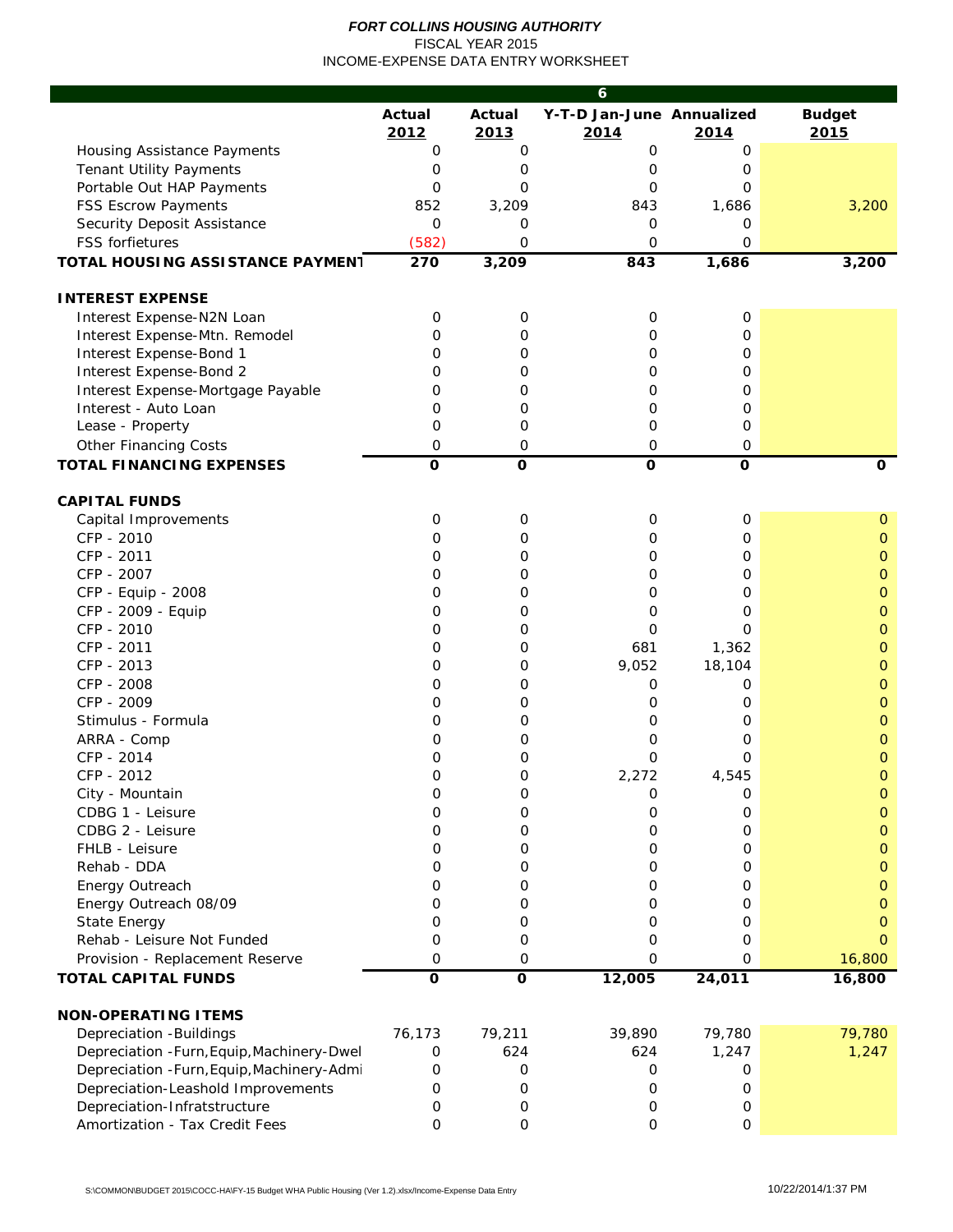|                                             | Actual       | Actual         | Y-T-D Jan-June Annualized |                | <b>Budget</b> |  |  |  |  |  |
|---------------------------------------------|--------------|----------------|---------------------------|----------------|---------------|--|--|--|--|--|
|                                             | 2012         | 2013           | 2014                      | 2014           | 2015          |  |  |  |  |  |
| Amortization - Loan Fees                    | 0            | 0              | 0                         | 0              |               |  |  |  |  |  |
| <b>Operating Transfers OUT</b>              | 0            | 0              | 0                         | 0              |               |  |  |  |  |  |
| Prior Period Adjustments Affecting RR       | 0            | 0              | 0                         | 0              |               |  |  |  |  |  |
| Sale of Fixed Assets                        | 0            | O              | 0                         | 0              |               |  |  |  |  |  |
| Sales - Unit cost                           | $\Omega$     | Ο              | 0                         | 0              |               |  |  |  |  |  |
| Sales - Fix up Expenses                     | $\Omega$     | Ο              | 0                         | 0              |               |  |  |  |  |  |
| Sales - Selling Costs                       | 0            | 0              | 0                         | 0              |               |  |  |  |  |  |
| Partnership Fee                             | 0            | 0              | O                         | 0              |               |  |  |  |  |  |
| Repayment of Grant to City                  | $\Omega$     | Ο              | 0                         | 0              |               |  |  |  |  |  |
| <b>TOTAL NON-OPERATING ITEMS</b>            | 76, 173      | 79,835         | 40,514                    | 81,028         | 81,027        |  |  |  |  |  |
| <b>TOTAL EXPENSES</b>                       | 319,159      | 343,132        | 174,643                   | 349,287        | 347,496       |  |  |  |  |  |
| <b>NET INCOME</b>                           | (33, 569)    | (81, 284)      | (49, 076)                 | (98, 152)      | (64, 310)     |  |  |  |  |  |
| <b>OPERATING INCOME CALCULATION:</b>        |              |                |                           |                |               |  |  |  |  |  |
| <b>Total Income</b>                         | 285,590      | 261,847        | 125,567                   | 251,135        | 283,186       |  |  |  |  |  |
| Less: Capital Fund Grants                   | (68, 620)    | (35, 467)      | (12,005)                  | (24, 010)      | 0             |  |  |  |  |  |
| <b>Total OPERATING INCOME</b>               | 216,970      | 226,380        | 113,562                   | 227,125        | 283,186       |  |  |  |  |  |
| <b>Total Expenses</b>                       | 319,159      | 343,132        | 174,643                   | 349,287        | 347,496       |  |  |  |  |  |
| Less: Interest Expense                      | $\mathbf{O}$ | $\overline{O}$ | $\mathbf{O}$              | $\mathbf{O}$   | $\Omega$      |  |  |  |  |  |
| <b>Capital Funds Expenses</b>               | $\Omega$     | $\Omega$       | (12,005)                  | (24, 011)      | (16, 800)     |  |  |  |  |  |
| Non-Operating Items                         | (76, 173)    | (79, 835)      | (40, 514)                 | (81, 028)      | (81, 027)     |  |  |  |  |  |
| <b>Total OPERATING EXPENSES</b>             | 242,987      | 263,297        | 122,124                   | 244,248        | 249,669       |  |  |  |  |  |
| <b>Net OPERATING INCOME</b>                 | (26, 016)    | (36, 917)      | (8, 562)                  | (17, 123)      | 33,517        |  |  |  |  |  |
| <b>CASH FLOW CALCULATION (Operating):</b>   |              |                |                           |                |               |  |  |  |  |  |
| Net Income                                  | (33, 569)    | (81, 284)      | (49, 076)                 | (98, 152)      | (64, 310)     |  |  |  |  |  |
| Capital Fund Grants<br>Less:                | (68, 620)    | (35, 467)      | (12,005)                  | (24, 010)      | 0             |  |  |  |  |  |
| Accrued (unpaid) Soft Loan Interes<br>Less: | $\mathbf{O}$ | 0              | $\Omega$                  | $\mathbf{O}$   | 0             |  |  |  |  |  |
| Add:<br><b>Interest Expense</b>             | $\mathbf 0$  | $\circ$        | 0                         | $\overline{O}$ | 0             |  |  |  |  |  |
| <b>Capital Funds Expenses</b>               | 0            | 0              | 12,005                    | 24,011         | 16,800        |  |  |  |  |  |
| Depreciation                                | 76,173       | 79,835         | 40,514                    | 81,028         | 81,027        |  |  |  |  |  |
| Amortization of Fees                        | $\mathbf{O}$ | 0              | 0                         | 0              | <sup>O</sup>  |  |  |  |  |  |
| Projected EBITDA*                           | (26, 016)    | (36, 917)      | (8, 562)                  | (17, 123)      | 33,517        |  |  |  |  |  |
| Scheduled Debt Payments (P&I)<br>Less:      |              |                |                           |                | $\Omega$      |  |  |  |  |  |
| Reserve for Replacements<br>Less:           | $\mathbf{O}$ | $\circ$        | $\mathbf{O}$              | $\circ$        | (16, 800)     |  |  |  |  |  |
| <b>Projected CASH FLOW</b>                  | (26, 016)    | (36, 917)      | (8, 562)                  | (17, 123)      | 16,717        |  |  |  |  |  |
|                                             |              |                |                           |                |               |  |  |  |  |  |

\* Earnings Before Interest, Taxes, Depreciation, Amortization…and Capital Expenses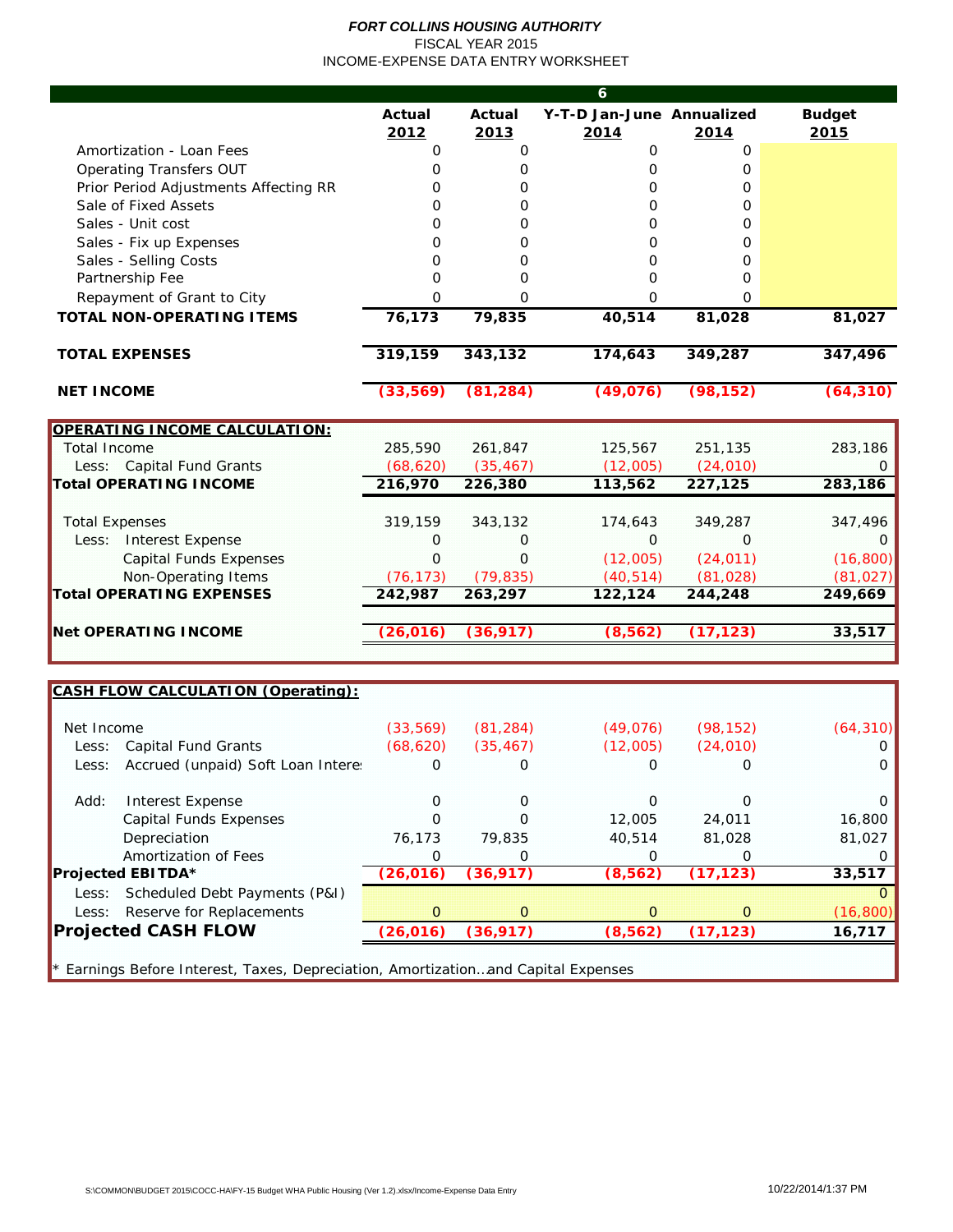### Exhibit II

### 2015

# WHA Summary Budget (with month-by-month totals)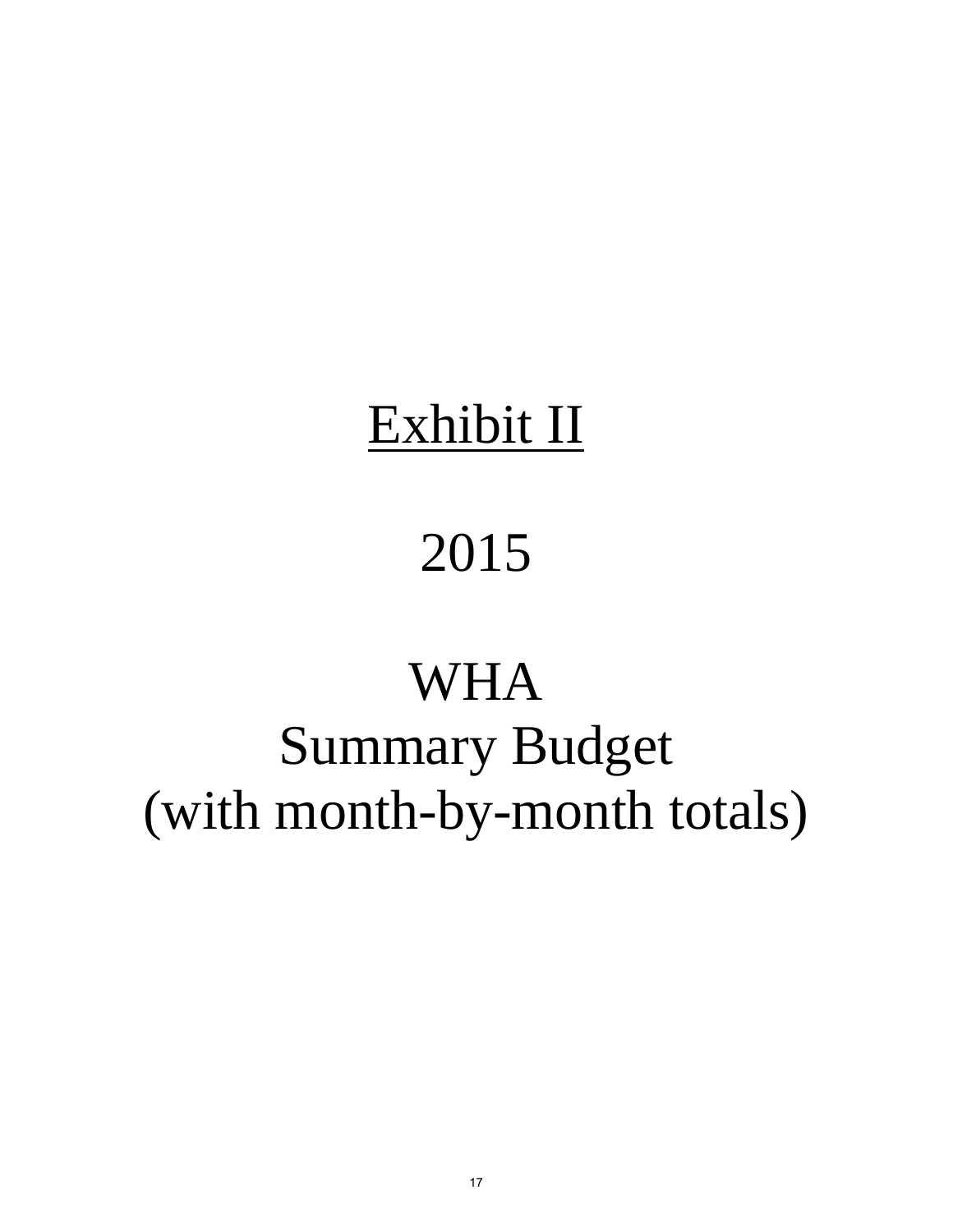### *FORT COLLINS HOUSING AUTHORITY* FISCAL YEAR 2013 12-MONTH BUDGET SUMMARY

| <b>Wellington HA Public Housing</b> |  |
|-------------------------------------|--|
| phwha                               |  |
| n/a                                 |  |
| n/a                                 |  |
| John Tuchscherer                    |  |
| n/a                                 |  |
| <b>Carol McGrath</b>                |  |
|                                     |  |

|                                                                            | 2015<br>Jan              | 2015<br>Feb  | 2015<br>Mar              | 2015<br>Apr              | 2015<br>May              | 2015<br>Jun              | 2015<br>Jul              | 2015<br>Aug              | 2015<br>Sep              | 2015<br>Oct  | 2015<br>Nov  | 2015<br>Dec  | 2015<br><b>TOTALS</b> |
|----------------------------------------------------------------------------|--------------------------|--------------|--------------------------|--------------------------|--------------------------|--------------------------|--------------------------|--------------------------|--------------------------|--------------|--------------|--------------|-----------------------|
| <b>TENANT INCOME</b>                                                       |                          |              |                          |                          |                          |                          |                          |                          |                          |              |              |              |                       |
| <b>Total Rental Income</b>                                                 | 5,750                    | 5,750        | 5,750                    | 5,750                    | 5,750                    | 5,750                    | 5,750                    | 5,750                    | 5,750                    | 5,750        | 5,750        | 5,750        | 69,000                |
| <b>Total Other Tenant Income</b>                                           | 549                      | 549          | 549                      | 549                      | 549                      | 549                      | 549                      | 549                      | 549                      | 549          | 549          | 549          | 6,590                 |
| <b>NET TENANT INCOME</b>                                                   | 6,299                    | 6,299        | 6,299                    | 6,299                    | 6,299                    | 6,299                    | 6,299                    | 6,299                    | 6,299                    | 6,299        | 6,299        | 6,299        | 75,590                |
| <b>TOTAL GRANT INCOME</b>                                                  | 17,144                   | 17,144       | 17,144                   | 17,144                   | 17,144                   | 17,144                   | 17,144                   | 17,144                   | 17.144                   | 17,144       | 17,144       | 17,144       | 205,731               |
| TOTAL OTHER INCOME                                                         | 155                      | 155          | 155                      | 155                      | 155                      | 155                      | 155                      | 155                      | 155                      | 155          | 155          | 155          | 1,865                 |
| <b>TOTAL INCOME</b>                                                        | 23,599                   | 23,599       | 23,599                   | 23,599                   | 23,599                   | 23,599                   | 23,599                   | 23,599                   | 23,599                   | 23,599       | 23,599       | 23,599       | 283,186               |
| <b>EXPENSES</b>                                                            |                          |              |                          |                          |                          |                          |                          |                          |                          |              |              |              |                       |
| <b>ADMINISTRATIVE</b>                                                      |                          |              |                          |                          |                          |                          |                          |                          |                          |              |              |              |                       |
| <b>Total Administrative Salaries</b>                                       | 1.704                    | 1,704        | 1,704                    | 1,704                    | 1,704                    | 2,555                    | 1,704                    | 1,704                    | 1,704                    | 1,704        | 1,704        | 2.555        | 22,146                |
| <b>Total FSS Salaries</b>                                                  | $\overline{\phantom{a}}$ |              |                          | $\overline{\phantom{a}}$ | $\overline{\phantom{a}}$ |                          | $\overline{\phantom{a}}$ | $\overline{\phantom{a}}$ | $\overline{\phantom{a}}$ | ÷,           |              |              |                       |
| <b>Total Legal Expense</b>                                                 |                          |              | $\overline{\phantom{a}}$ | $\overline{\phantom{a}}$ | $\overline{\phantom{a}}$ |                          | $\overline{\phantom{a}}$ | $\overline{\phantom{a}}$ | $\overline{\phantom{a}}$ |              |              |              |                       |
| <b>Total Other Admin Expenses</b>                                          | 4,150                    | 4,150        | 4,150                    | 4,150                    | 4,150                    | 4,150                    | 4,150                    | 4,150                    | 4,150                    | 4,150        | 4,150        | 4,150        | 49,804                |
| <b>Total Miscellaneous Admin Expenses</b><br>TOTAL ADMINISTRATIVE EXPENSES | 121<br>5.975             | 121<br>5.975 | 121<br>5,975             | 121<br>5,975             | 121<br>5,975             | 121<br>6.826             | 121<br>5,975             | 121<br>5,975             | 121<br>5,975             | 121<br>5.975 | 121<br>5,975 | 121<br>6,826 | 1,448<br>73,398       |
|                                                                            |                          |              |                          |                          |                          |                          |                          |                          |                          |              |              |              |                       |
| <b>TOTAL TENANT SERVICES EXPENSES</b>                                      | 225                      | 225          | 225                      | 225                      | 225                      | 225                      | 225                      | 225                      | 225                      | 225          | 225          | 225          | 2,700                 |
| TOTAL UTILITY EXPENSES                                                     | 4,268                    | 4,268        | 4,268                    | 4,268                    | 4,268                    | 4,268                    | 4,268                    | 4,268                    | 4,268                    | 4,268        | 4,268        | 4,268        | 51,220                |
| MAINTENANCE AND OPERATIONS                                                 |                          |              |                          |                          |                          |                          |                          |                          |                          |              |              |              |                       |
| <b>Total General Maint Expense</b>                                         | 1,005                    | 1,005        | 1,005                    | 1,005                    | 1,005                    | 1,507                    | 1,005                    | 1,005                    | 1,005                    | 1,005        | 1,005        | 1,507        | 13,060                |
| <b>Total Materials</b>                                                     | 448                      | 448          | 448                      | 448                      | 448                      | 448                      | 448                      | 448                      | 448                      | 448          | 448          | 448          | 5,376                 |
| <b>Total Contract Costs</b>                                                | 7,264                    | 7,264        | 7,264                    | 7,264                    | 7,264                    | 7,264                    | 7,264                    | 7,264                    | 7,264                    | 7,264        | 7,264        | 7,264        | 87,168                |
| <b>Total Facility</b>                                                      |                          |              |                          |                          |                          |                          |                          | $\overline{\phantom{a}}$ | ÷,                       | ÷,           |              |              |                       |
| <b>Total Vehicle Costs</b>                                                 |                          |              |                          | $\overline{\phantom{a}}$ | $\overline{\phantom{a}}$ | $\overline{\phantom{a}}$ | $\overline{\phantom{a}}$ | $\sim$                   | $\overline{\phantom{a}}$ | $\sim$       |              |              |                       |
| TOTAL MAINTENACE EXPENSES                                                  | 8,717                    | 8,717        | 8,717                    | 8,717                    | 8,717                    | 9,219                    | 8,717                    | 8,717                    | 8,717                    | 8,717        | 8,717        | 9,219        | 105,604               |
| <b>TOTAL GENERAL EXPENSES</b>                                              | 1,129                    | 1,129        | 1,129                    | 1,129                    | 1,129                    | 1,129                    | 1,129                    | 1,129                    | 1,129                    | 1,129        | 1,129        | 1,129        | 13,546                |
| TOTAL HOUSING ASSISTANCE PAYMENTS                                          | 267                      | 267          | 267                      | 267                      | 267                      | 267                      | 267                      | 267                      | 267                      | 267          | 267          | 267          | 3,200                 |
| TOTAL FINANCING EXPENSES                                                   |                          |              |                          |                          |                          |                          |                          |                          |                          |              |              |              |                       |
| TOTAL CAPITAL FUNDS                                                        | 1,400                    | 1,400        | 1,400                    | 1,400                    | 1,400                    | 1,400                    | 1,400                    | 1,400                    | 1,400                    | 1,400        | 1,400        | 1,400        | 16,800                |
| TOTAL NON-OPERATING ITEMS                                                  | 6,752                    | 6,752        | 6,752                    | 6,752                    | 6,752                    | 6,752                    | 6,752                    | 6,752                    | 6,752                    | 6,752        | 6,752        | 6,752        | 81,027                |
| <b>TOTAL EXPENSES</b>                                                      | 28.732                   | 28,732       | 28,732                   | 28,732                   | 28,732                   | 30,086                   | 28,732                   | 28,732                   | 28,732                   | 28,732       | 28,732       | 30,086       | 347,496               |
| <b>NET INCOME</b>                                                          | (5, 133)                 | (5, 133)     | (5, 133)                 | (5, 133)                 | (5, 133)                 | (6, 488)                 | (5, 133)                 | (5, 133)                 | (5, 133)                 | (5, 133)     | (5, 133)     | (6, 488)     | (64, 310)             |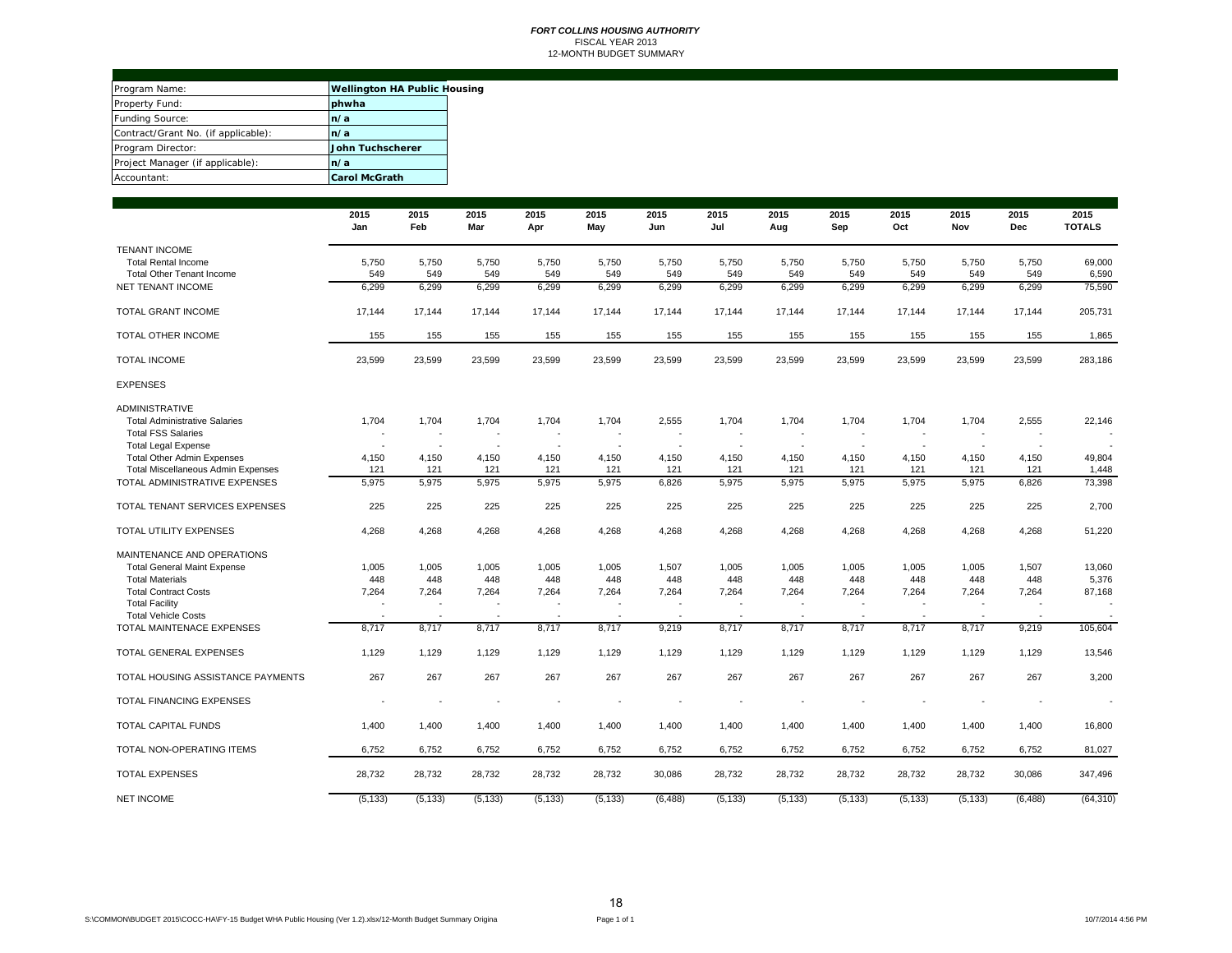### Exhibit III

### 2015

# WHA Year-Over-Year Budget Comparison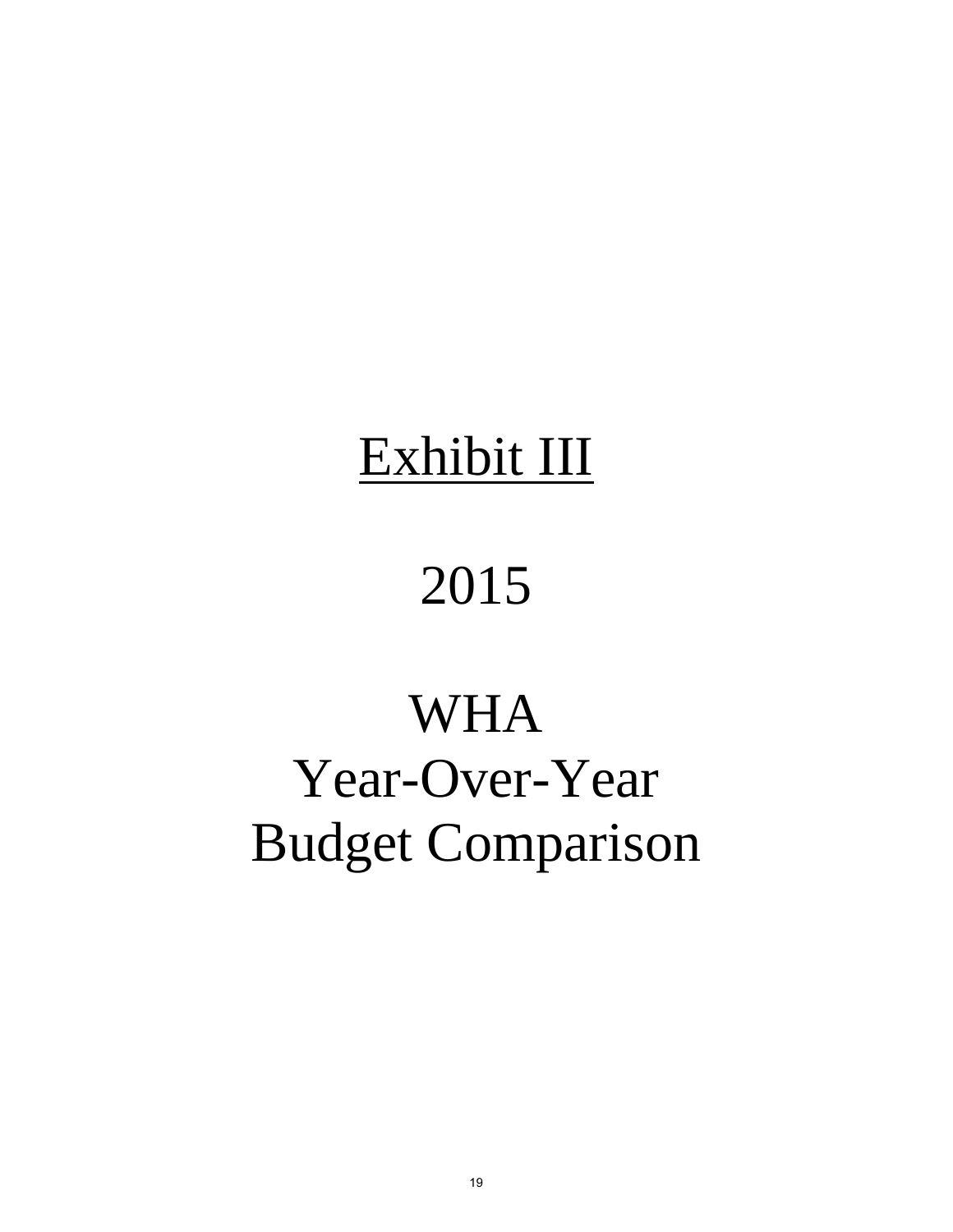#### *FORT COLLINS HOUSING AUTHORITY*

Fiscal Year 2015

Year-Over-Year Comparison

| <b>WHA</b>              |
|-------------------------|
| ble):                   |
|                         |
| applicable):            |
| <b>John Tuchscherer</b> |
| $l$ icable $)$ :        |
| <b>Carol McGrath</b>    |

|                                                                    | <b>Budget</b>  | <b>Budget</b>               | 2015<br>$$ - Incr$ | 2015<br><u>% - Incr</u> | <b>Explanations</b>   |
|--------------------------------------------------------------------|----------------|-----------------------------|--------------------|-------------------------|-----------------------|
|                                                                    | 2014           | 2015                        | (Decr)             | (Decr)                  | Over '\$1,500 and 10% |
| <b>INCOME</b>                                                      |                |                             |                    |                         |                       |
|                                                                    |                |                             |                    |                         |                       |
| <b>TENANT INCOME</b>                                               |                |                             |                    |                         |                       |
| <b>Rental Income</b><br>Rent Income-Gross Potential                | $\circ$        | $\circ$                     |                    |                         |                       |
| <b>Tenant Rent</b>                                                 | 84,000         | 80,000                      | (4,000)            | 5%                      |                       |
| Tenant Assistance Payments                                         | $\mathbf{O}$   | $\circ$                     |                    |                         |                       |
| Utility Reimb.-Affordable                                          | (12, 400)      | (11,000)                    | (1,400)            | $-11%$                  |                       |
| Tax Credit Subsidy                                                 | O              | $\mathbf 0$                 |                    |                         |                       |
| Section 8 Subsidy                                                  | $\circ$        | $\mathbf 0$                 |                    |                         |                       |
| Pet Rent                                                           | $\mathbf{O}$   | $\mathbf 0$                 |                    |                         |                       |
| Storage Rent                                                       | $\mathbf{O}$   | $\mathbf 0$                 |                    |                         |                       |
| Less: Vacancies                                                    | $\circ$        | $\mathbf 0$                 |                    |                         |                       |
| Less: Concessions                                                  | $\Omega$       | $\overline{O}$              |                    |                         |                       |
| Less: Prepaid Rents                                                | $\mathbf{O}$   | $\overline{0}$              |                    |                         |                       |
| Less: Delinquencies                                                | $\overline{O}$ | $\overline{0}$              |                    |                         |                       |
| Less: Admin/Employee Unit                                          | $\circ$        | $\mathbf 0$                 |                    |                         |                       |
| Subsidy Adjustments                                                | $\circ$        | $\overline{0}$              |                    |                         |                       |
| <b>TOTAL RENTAL INCOME</b>                                         | 71,600         | 69,000                      |                    |                         |                       |
| <b>Other Tenant Income</b>                                         |                |                             |                    |                         |                       |
| Laundry and Vending                                                | 170            | 180                         | 10                 | 6%                      |                       |
| Cleaning Fee                                                       | $\mathbf 0$    | $\mathbf 0$                 |                    |                         |                       |
| Damages                                                            | $\mathbf 0$    | $\circ$                     |                    |                         |                       |
| Late Charges                                                       | 770            | 950                         | 180                | 23%                     |                       |
| Legal Fees - Tenant                                                | 240            | 670                         | 430                | 179%                    |                       |
| <b>NSF Charges</b>                                                 | $\circ$        | $\mathbf{O}$                |                    |                         |                       |
| <b>Tenant Owed Utilities</b>                                       | 1,400          | 1,400                       | $\mathbf 0$        |                         |                       |
| <b>Tenant Screening</b>                                            | $\mathbf{O}$   | $\mathbf 0$                 |                    |                         |                       |
| Misc. Tenant Income                                                | $\circ$        | $\overline{O}$              |                    |                         |                       |
| <b>Tenant Work Orders</b>                                          | 1,475          | 1,690                       | 215                | 15%                     |                       |
| Repayment Agreement 1                                              | 1,600          | 900                         | (700)              | $-44%$                  |                       |
| Repayment Agreement 2                                              | 460            | 800                         | 340                | 74%                     |                       |
| Repayment Agreement 3                                              | 170            | $\mathbf{O}$                | (170)              | $-100%$                 |                       |
| Repayment Agreement 4                                              | 200            | $\mathbf 0$                 | (200)              | $-100%$                 |                       |
| <b>Total Other Tenant Income</b>                                   | 6,485          | 6,590                       |                    |                         |                       |
| <b>NET TENANT INCOME</b>                                           | 78,085         | 75,590                      |                    |                         |                       |
|                                                                    |                |                             |                    |                         |                       |
| <b>GRANT INCOME</b>                                                |                |                             |                    | 3%                      |                       |
| HUD PHA Operating Grants/Subsidy                                   | 150,247        | 155,000                     | 4,753              |                         |                       |
| Section 8 HAP Earned<br>Section 8 Admin. Fee Income                |                | $\mathbf{O}$<br>$\mathbf 0$ |                    |                         |                       |
| Section 8 FSS Grant Income                                         |                | $\overline{0}$              |                    |                         |                       |
|                                                                    |                | $\mathsf{O}\xspace$         |                    |                         |                       |
| Section 8 Port-In Admin Fees<br>Section 8 Homeownership Fee Earned |                | $\mathbf 0$                 |                    |                         |                       |
| Port In HAP Earned                                                 |                | $\mathbf{O}$                |                    |                         |                       |
| HUD - ROSS                                                         |                | $\mathbf{O}$                |                    |                         |                       |
| Other Government Grants                                            |                | $\mathbf{O}$                |                    |                         |                       |
| Grants - CDOH                                                      |                | $\mathbf{O}$                |                    |                         |                       |
| Grants - City                                                      |                | $\mathbf{O}$                |                    |                         |                       |
| Grants - FHLB                                                      |                | $\mathbf{O}$                |                    |                         |                       |
| Grants - Other                                                     |                | $\mathbf{O}$                |                    |                         |                       |
| <b>Capital Fund Grants</b>                                         |                | $\mathbf{O}$                |                    |                         |                       |
|                                                                    |                |                             |                    |                         |                       |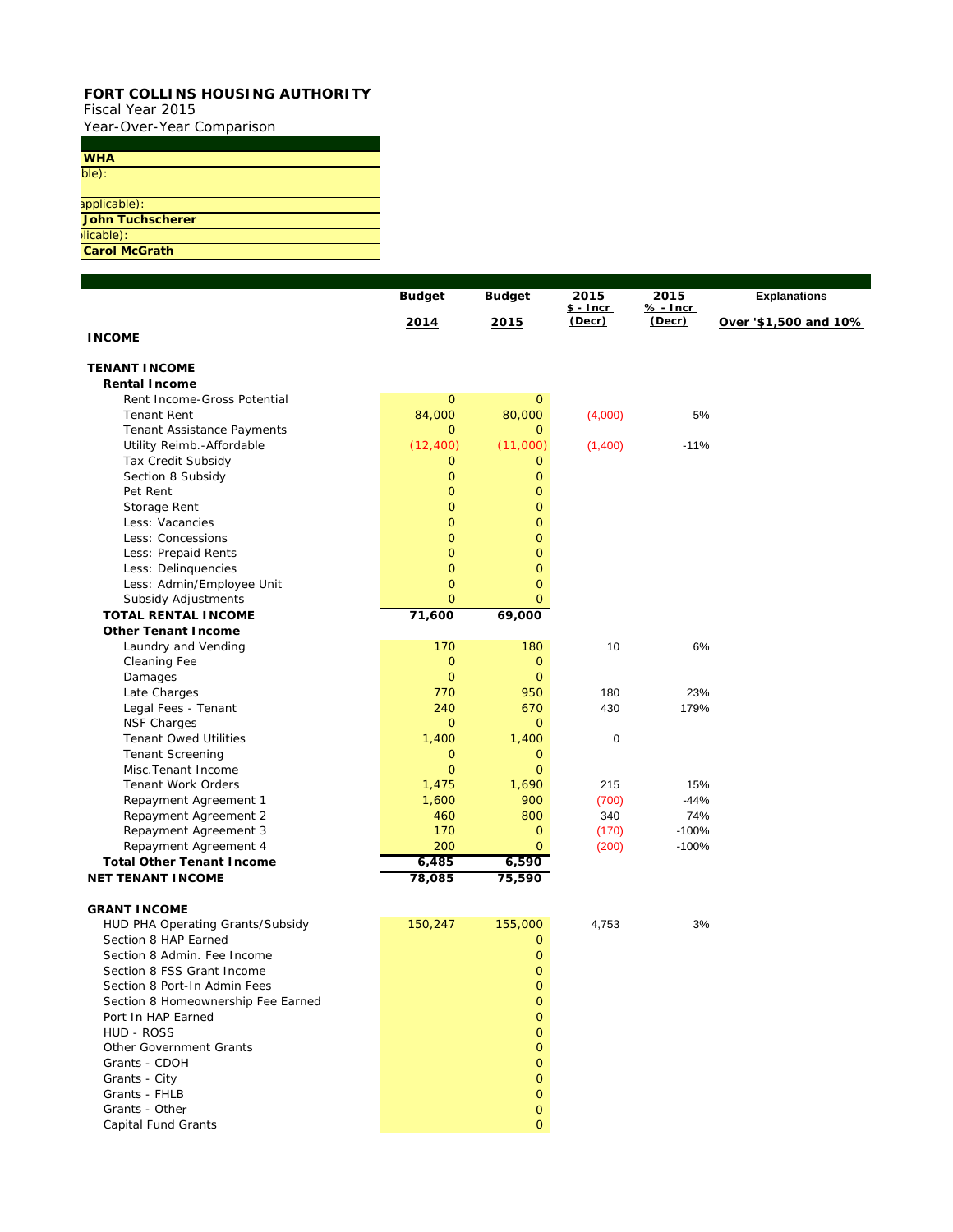|                                          | <b>Budget</b> | <b>Budget</b>  | 2015<br>$$ - Incr$ | 2015<br>$% - Incr$ | <b>Explanations</b>                                  |
|------------------------------------------|---------------|----------------|--------------------|--------------------|------------------------------------------------------|
|                                          | 2014          | 2015           | (Decr)             | (Decr)             | Over '\$1,500 and 10%                                |
| Capital Fund Grants-Operating Subsidy ** | 67,500        | 50,731         | (16, 769)          |                    | Moved from CFP budget to<br>-25% this budget in 2015 |
| <b>TOTAL GRANT INCOME</b>                | 217,747       | 205,731        |                    |                    |                                                      |
|                                          |               |                |                    |                    |                                                      |
| <b>OTHER INCOME</b>                      |               |                |                    |                    |                                                      |
| Investment Income - Unrestricted         | 370           | 215            | (155)              | $-42%$             |                                                      |
| Investment Income - Restricted           |               | $\mathbf{O}$   |                    |                    |                                                      |
| Interest - Mortgages                     |               | $\mathbf 0$    |                    |                    |                                                      |
| Interest Income - N2N Loan               |               | $\mathbf 0$    |                    |                    |                                                      |
| Management Fee Income                    |               | $\mathbf{O}$   |                    |                    |                                                      |
| <b>FCHA LIPH Fees</b>                    |               | $\mathbf 0$    |                    |                    |                                                      |
| <b>FCHA Voucher Fees</b>                 |               | $\mathbf 0$    |                    |                    |                                                      |
| <b>Villages Fees</b>                     |               | $\mathsf{O}$   |                    |                    |                                                      |
| <b>VOCC Fees</b>                         |               | $\overline{O}$ |                    |                    |                                                      |
| <b>WHA Fees</b>                          |               | $\mathbf{O}$   |                    |                    |                                                      |
| <b>LCHA Fees</b>                         |               | 0              |                    |                    |                                                      |
| <b>VOE Fees</b>                          |               | $\mathbf{O}$   |                    |                    |                                                      |
| Northern Fees                            |               | $\mathsf{O}$   |                    |                    |                                                      |
| VOS Fees                                 |               | 0              |                    |                    |                                                      |
| Force Account                            |               | $\overline{O}$ |                    |                    |                                                      |
| Development Department Fees              |               | $\mathsf{O}$   |                    |                    |                                                      |
| Developer Fee Income                     |               | $\mathsf{O}$   |                    |                    |                                                      |
| Maintenance Fees                         |               | $\mathbf 0$    |                    |                    |                                                      |
| FSS Forteiture Income                    |               | $\mathbf 0$    |                    |                    |                                                      |
| Fraud Recovery                           |               | $\Omega$       |                    |                    |                                                      |
| Miscellaneous Other Income               | 2,800         | 1,650          | (1, 150)           | $-41%$             |                                                      |
| Office Rent Charged                      |               | $\mathbf{O}$   |                    |                    |                                                      |
| Leasing Office Income                    |               | $\mathbf{O}$   |                    |                    |                                                      |
| <b>Operating Transfers IN</b>            |               | $\mathsf{O}$   |                    |                    |                                                      |
| Income - Partnerships                    |               | $\mathbf{O}$   |                    |                    |                                                      |
| FSS - Donations                          |               | $\Omega$       |                    |                    |                                                      |
| <b>TOTAL OTHER INCOME</b>                | 3,170         | 1,865          |                    |                    |                                                      |
| <b>TOTAL INCOME</b>                      | 299,002       | 283,186        |                    |                    |                                                      |
|                                          |               |                |                    |                    |                                                      |

 **EXPENSES**

#### **ADMINISTRATIVE**

| Administrative Salaries              |              |              |           |                              |
|--------------------------------------|--------------|--------------|-----------|------------------------------|
|                                      |              |              |           | Director and 2 admins not    |
|                                      |              |              |           | budgeted here. Moved to      |
|                                      |              |              |           | Mgmt. Fee to allocate to all |
| Administrative Salaries              | 31,511       | 18,278       | (13, 233) | -42% props                   |
| Administrative Housing AllowanceUnit |              | Ο            |           |                              |
| Additional Compensation              |              | $\Omega$     |           |                              |
| <b>Compensated Absences</b>          |              | O            |           |                              |
| Employee Benefit Contribution-Admin  | 6,046        | 3,868        | (2, 178)  | $-36%$                       |
| <b>Total Administrative Salaries</b> | 37,558       | 22,146       |           |                              |
| <b>FSS Salaries</b>                  |              |              |           |                              |
| <b>FSS Salaries</b>                  | $\Omega$     | 0            |           |                              |
| <b>FSS Benefits</b>                  | $\mathbf{O}$ | 0            |           |                              |
| <b>Total FSS Salaries</b>            | 0            | $\Omega$     |           |                              |
| <b>Legal Expense</b>                 |              |              |           |                              |
| <b>Unlawful Detainers</b>            |              | $\mathbf{O}$ |           |                              |
| Criminal Background Checks           | 510          | $\mathbf{O}$ | (510)     | $-100%$                      |
| <b>Tenant Screening</b>              |              | $\mathbf{O}$ |           |                              |
| General Legal Expense                | 400          | $\mathbf 0$  | (400)     | $-100%$                      |
| <b>Total Legal Expense</b>           | 910          | $\Omega$     |           |                              |
| <b>Other Admin Expenses</b>          |              |              |           |                              |
|                                      |              |              |           | 2014 based on 2              |
|                                      |              |              |           | commissioners. \$1,000 is a  |
| <b>Staff Training</b>                | 5,000        | 1,000        | (4,000)   | -80% holding amount          |
| Travel                               |              | $\circ$      |           |                              |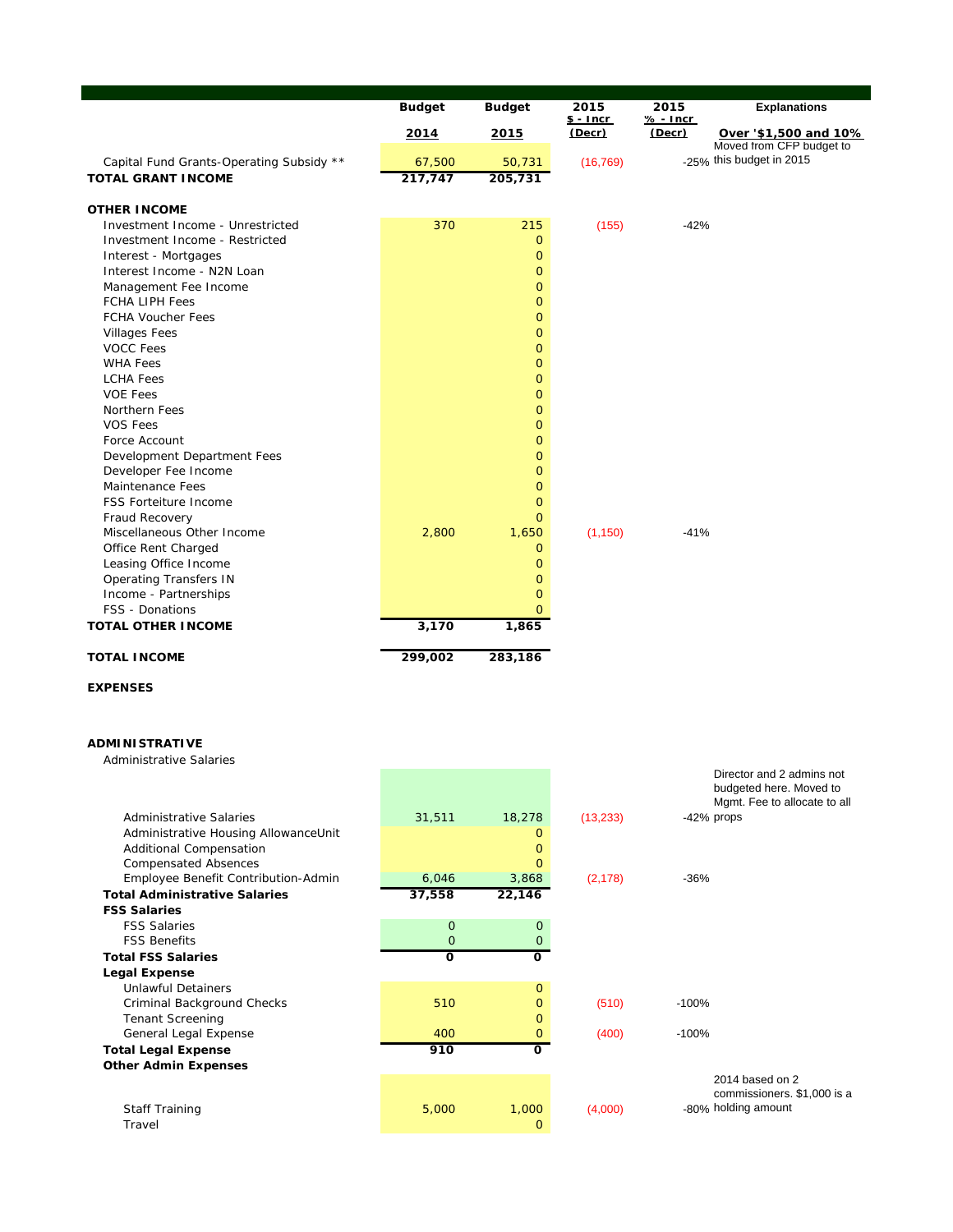|                                                 | <b>Budget</b> | <b>Budget</b>                | 2015<br><u>\$ - Incr</u> | 2015<br><u>% - Incr_</u> | <b>Explanations</b>           |
|-------------------------------------------------|---------------|------------------------------|--------------------------|--------------------------|-------------------------------|
|                                                 | <u> 2014 </u> | 2015                         | (Decr)                   | <u>(Decr)</u>            | Over '\$1,500 and 10%         |
| Mileage                                         |               | $\mathbf 0$                  |                          |                          |                               |
| <b>Accounting Fees</b>                          |               | $\overline{O}$               |                          |                          |                               |
| <b>Auditing Fees</b><br>Port Out Admin Fee Paid | 6,292         | 5,925<br>$\circ$             | (367)                    | $-6%$                    |                               |
| <b>Management Fee</b>                           | 14,968        | 23,496                       | 8,528                    |                          | 57% Increase in cocc expenses |
| Accounting/Bookkeeping Fee                      | 11,644        | 16,974                       | 5,330                    |                          | 46% Increase in cocc expenses |
| Program Overhead                                |               | $\mathbf{O}$                 |                          |                          |                               |
| Leasing Office Expense                          |               | $\mathbf 0$                  |                          |                          |                               |
| Tax Credits Monitoring                          |               | $\mathbf{O}$                 |                          |                          |                               |
| Marketing                                       |               | $\mathbf{O}$                 |                          |                          |                               |
| Security Deposit Assistance                     |               | $\overline{O}$               |                          |                          |                               |
| Office Rent                                     | 2,054         | 2,409                        | 355                      | 17%                      |                               |
| <b>Contract Inspections</b><br>Consultants      |               | $\mathbf{O}$<br>$\mathbf{O}$ |                          |                          |                               |
| <b>Total Other Admin Expenses</b>               | 39,958        | 49,804                       |                          |                          |                               |
| <b>Miscellaneous Admin Expenses</b>             |               |                              |                          |                          |                               |
| Membership and Fees                             |               | $\mathbf{O}$                 |                          |                          |                               |
| Publications                                    |               | $\mathbf{O}$                 |                          |                          |                               |
| Advertising                                     |               | $\mathbf 0$                  |                          |                          |                               |
| Office Supplies                                 |               | $\overline{O}$               |                          |                          |                               |
| Cable                                           |               | $\overline{O}$               |                          |                          |                               |
| <b>City Network</b>                             |               | $\overline{O}$               |                          |                          |                               |
| Telephone                                       | 640           | 648<br>$\mathbf 0$           | 8                        | 1%                       |                               |
| Postage<br>Software License Fees                |               | $\overline{O}$               |                          |                          |                               |
| Copiers                                         |               | $\overline{O}$               |                          |                          |                               |
| <b>Printer Supplies</b>                         |               | $\mathbf{O}$                 |                          |                          |                               |
| Software                                        |               | $\mathbf{O}$                 |                          |                          |                               |
| Internet                                        |               | $\overline{O}$               |                          |                          |                               |
| Fax                                             |               | $\overline{O}$               |                          |                          |                               |
| Cell Phones/Pagers                              |               | $\overline{O}$               |                          |                          |                               |
| Temporary Administrative Labor                  |               | $\mathbf 0$                  |                          |                          |                               |
| Small Office Equipment<br><b>Bank Fees</b>      | 300           | $\mathbf{O}$<br>300          | 0                        |                          |                               |
| Sponsorships                                    |               | $\mathbf 0$                  |                          |                          |                               |
| Other Misc Admin Expenses                       |               | $\mathbf 0$                  |                          |                          |                               |
| Misc - Meetings                                 | 800           | 500                          | (300)                    | $-38%$                   |                               |
| Vehicle Allowance                               |               | $\mathbf 0$                  |                          |                          |                               |
| Public Housing Disposition                      |               | $\mathbf{O}$                 |                          |                          |                               |
| <b>Total Miscellaneous Admin Expenses</b>       | 1,740         | 1,448                        |                          |                          |                               |
| <b>TOTAL ADMINISTRATIVE EXPENSES</b>            | 80,166        | 73,398                       |                          |                          |                               |
| <b>TENANT SERVICES</b>                          |               |                              |                          |                          |                               |
| <b>Tenant Services Salaries</b>                 | $\mathbf{O}$  | 0                            |                          |                          |                               |
| Employee Benefit Contributions-Tenant Svcs.     | $\mathbf 0$   | $\mathbf{O}$                 |                          |                          |                               |
| <b>Resident Council</b>                         |               | 0                            |                          |                          |                               |
| Other Tenant Svcs.                              | 3,850         | 2,700                        | (1, 150)                 | $-30%$                   |                               |
| <b>Tenant Services Contract Costs</b>           |               | $\mathbf 0$                  |                          |                          |                               |
| <b>Tenant Relocation</b>                        |               | $\mathbf{O}$                 |                          |                          |                               |
| <b>TOTAL TENANT SERVICES EXPENSES</b>           | 3,850         | 2,700                        |                          |                          |                               |
| <b>UTILITIES</b>                                |               |                              |                          |                          |                               |
| Water                                           | 34,500        | 35,500                       | 1,000                    | 3%                       |                               |
| Electricity                                     | 8,000         | 8,240                        | 240                      | 3%                       |                               |
| Electricity-Vacant Units                        |               | $\mathbf 0$                  |                          |                          |                               |
| Gas                                             | 7,261         | 7,480                        | 219                      | 3%                       |                               |
| Gas-Vacant Units                                |               | $\mathbf 0$                  |                          |                          |                               |
| <b>Heating Oil</b>                              |               | $\mathbf 0$                  |                          |                          |                               |
| Garbage/Trash Removal                           |               | $\mathbf 0$                  |                          |                          |                               |
| Do Not Use<br>Sewer                             |               | $\mathbf{O}$<br>$\mathbf{O}$ |                          |                          |                               |
| <b>TOTAL UTILITY EXPENSES</b>                   | 49,761        | 51,220                       |                          |                          |                               |
|                                                 |               |                              |                          |                          |                               |

 **MAINTENANCE AND OPERATIONS General Maint Expense**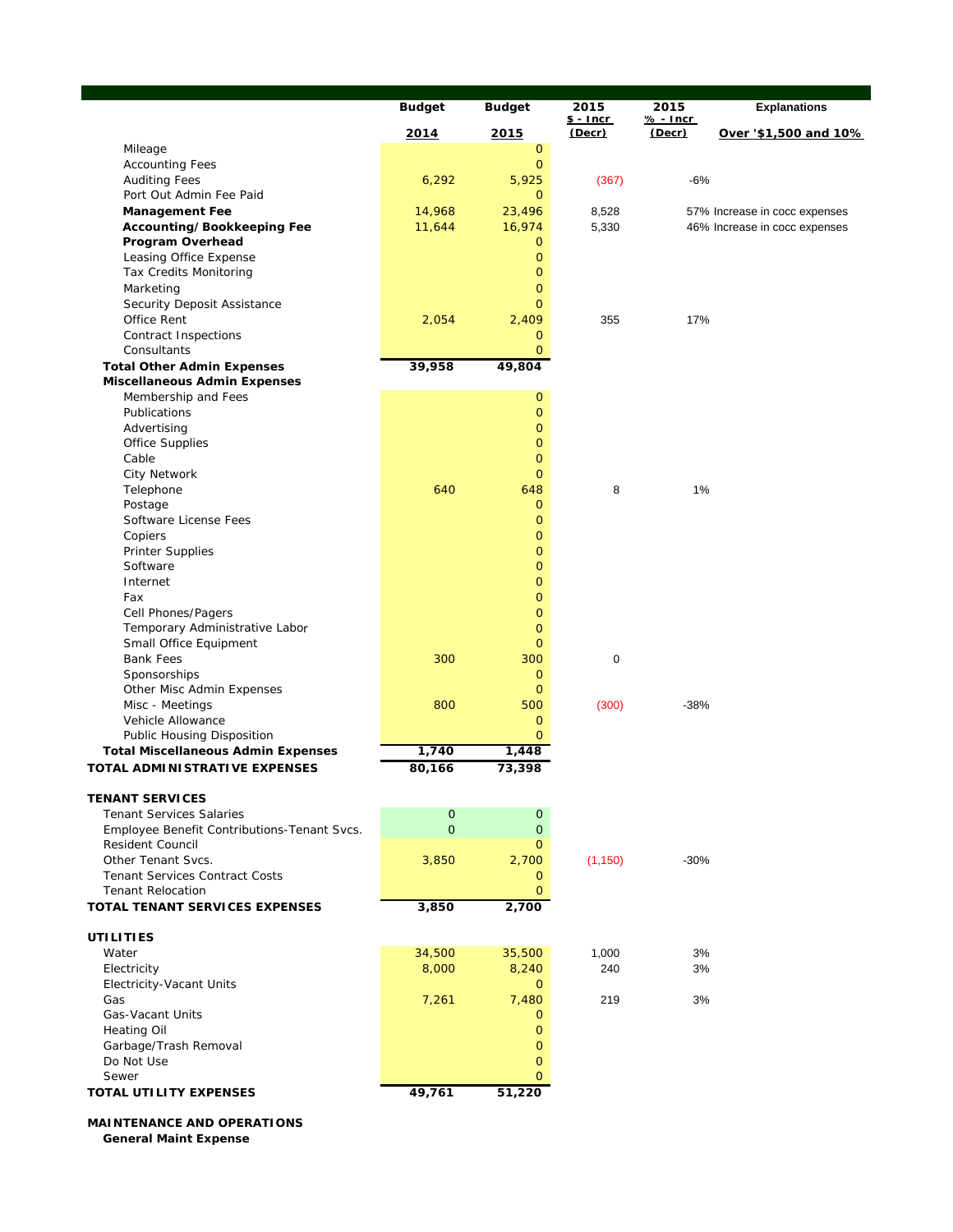|                                      | <b>Budget</b>  | <b>Budget</b>           | 2015<br>$$ - Incr$ | 2015<br><u>% - Incr_</u> | <b>Explanations</b>                                       |
|--------------------------------------|----------------|-------------------------|--------------------|--------------------------|-----------------------------------------------------------|
|                                      | <u> 2014</u>   | <u>2015</u>             | (Decr)             | (Decr)                   | Over '\$1,500 and 10%                                     |
| Maintenance Salaries                 | 12,209         | 10,966                  | (1, 243)           | $-10%$                   |                                                           |
| Maintenance Labor-Grounds            |                | $\mathbf{O}$            |                    |                          |                                                           |
| Maint-On Call Service                |                | $\mathbf{O}$            |                    |                          |                                                           |
| Maintenance - Temporary Labor        | $\mathbf 0$    | $\overline{O}$          |                    |                          |                                                           |
| Maint. Empl. Rent Free Unit          |                | $\Omega$                |                    |                          |                                                           |
| Employee Benefit Contribution-Maint. | 2,393          | 2,095                   | (298)              | $-12%$                   |                                                           |
| Maintenace Uniforms                  |                | 0                       |                    |                          |                                                           |
| Maintenance Travel/Training          |                | $\mathbf 0$             |                    |                          |                                                           |
| Vehicle Gas, Oil, Grease             |                | 0                       |                    |                          |                                                           |
| Vehicle allowance                    |                | $\mathbf{O}$            |                    |                          |                                                           |
| TOTAL GENERAL MAINT EXPENSE          | 14,601         | 13,060                  |                    |                          |                                                           |
| <b>Materials</b>                     |                |                         |                    |                          |                                                           |
| Supplies-Grounds                     | 381            | 392                     | 11                 | 3%                       | Aging appliances replaced in                              |
| Supplies-Appliance                   | 1,930          | 250                     | (1,680)            |                          | -87% 2013. Repairs only.                                  |
| Supplies-Decorating                  | $\circ$        | $\mathbf{O}$            |                    |                          |                                                           |
| Supplies-Electrical                  | 201            | 550                     | 349                | 174%                     |                                                           |
| Supplies-Exterminating               | 8              | 9                       | $\mathbf{1}$       | 14%                      |                                                           |
| Supplies-Janitorial/Cleaning         | 6              | 75                      | 69                 | 1195%                    |                                                           |
|                                      |                |                         | 402                | 37%                      |                                                           |
| Supplies-Maint/Repairs               | 1,098          | 1,500                   |                    |                          |                                                           |
| Supplies-Plumbing                    | 1,432          | 1,500                   | 68                 | 5%                       |                                                           |
| Tools and Equipment                  | $\circ$        | $\mathsf{O}$            |                    |                          |                                                           |
| Maintenance Paper/Supplies           | $\mathbf 0$    | $\mathbf{O}$            |                    |                          |                                                           |
| Supplies - Paint                     | $\circ$        | 150                     | 150                |                          |                                                           |
| Materials - HVAC                     | 340            | 950                     | 610                | 179%                     |                                                           |
| <b>Total Materials</b>               | 5,395          | 5,376                   |                    |                          |                                                           |
| <b>Contract Costs</b>                |                |                         |                    |                          |                                                           |
| Contract-Alarm/Extinguisher          | $\overline{0}$ | $\mathbf{O}$            |                    |                          |                                                           |
| Contract-Appliance                   | 1,517          | 150                     | (1, 367)           | $-90%$                   |                                                           |
| <b>Contract-Building Repairs</b>     | 265            | 0                       | (265)              | $-100%$                  |                                                           |
| Contract-Carpet Cleaning             | $\mathbf 0$    | $\mathbf{O}$            |                    |                          |                                                           |
| Contract-Decorating/Painting         | $\overline{O}$ | $\mathsf{O}$            |                    |                          |                                                           |
| Contract-Electrical                  | 1,386          | 250                     | (1, 136)           | $-82%$                   |                                                           |
| Contract-Pest Control                | 706            | 800                     | 94                 | 13%                      |                                                           |
| Contract-Floor Covering              | $\overline{0}$ | $\mathbf{O}$            |                    |                          |                                                           |
|                                      |                |                         |                    |                          | 8,500 snow removal, 22,841<br>contract, 1,500 misc, 1,500 |
| Contract-Grounds                     | 22,219         | 34,300                  | 12,081             |                          | 54% irrigation                                            |
| Contract-Janitorial/Cleaning         | $\circ$        | $\mathbf{O}$            |                    |                          |                                                           |
| Contract-Plumbing                    | 2,831          | 3,400                   | 569                | 20%                      |                                                           |
| Contract-Window Covering             | 112            | 1,000                   | 888                | 791%                     |                                                           |
|                                      |                |                         |                    |                          | Used a 3 year average of                                  |
| Contract-HVAC                        | 833            | 3,500                   | 2,667              |                          | 320% actuals                                              |
| Contract-Vehicle Maintenance         | $\circ$        | $\mathbf{O}$            |                    |                          |                                                           |
| Contract-Equipment Rental            | 0              | $\mathbf{O}$            |                    |                          |                                                           |
| Contract-Maintenance Consultants     | $\overline{O}$ | $\mathsf{O}$            |                    |                          |                                                           |
| Contract-Elevator Monitoring         | $\circ$        | $\mathsf{O}$            |                    |                          |                                                           |
| Contract-Alarm Monitoring            | $\overline{O}$ | $\mathbf 0$             |                    |                          |                                                           |
| Contract-Sprinkler Monitoring        | $\overline{O}$ | $\mathsf{O}$            |                    |                          |                                                           |
| Contract-IT Contracts                | $\mathbf{O}$   | $\mathsf{O}$            |                    |                          |                                                           |
| Contract-Consultants                 | $\circ$        | $\mathsf{O}$            |                    |                          |                                                           |
|                                      |                |                         |                    |                          | Had 4 bad turns in 2014.                                  |
| <b>FCHA Maintenance WO</b>           | 24,880         | 35,500                  | 10,620             |                          | 43% Anticipating more in 2015.                            |
| <b>Contractor Work Orders</b>        | 1,120          | 0                       | (1, 120)           | $-100%$                  |                                                           |
| Contract - Vacancy                   | 2,831          | 2,916                   | 85                 | 3%                       |                                                           |
| Contract - Casualty                  | $\circ$        | 0                       |                    |                          |                                                           |
| <b>HOA Dues</b>                      | $\Omega$       | $\mathbf{O}$            |                    |                          |                                                           |
| Contract - Trash                     | 5,014          | 5,352                   | 338                | 7%                       |                                                           |
| Capital Expenditures                 | 0              | 0                       |                    |                          |                                                           |
| Contract Costs-Other                 | $\overline{O}$ | $\mathbf{O}$            |                    |                          |                                                           |
| <b>Total Contract Costs</b>          | 63,714         | 87,168                  |                    |                          |                                                           |
| Facility - Utilities                 |                | 0                       |                    |                          |                                                           |
| Facilities - Trash                   |                | $\mathsf{O}$            |                    |                          |                                                           |
| Facilities - Other                   |                | 0                       |                    |                          |                                                           |
| <b>Total Facility</b>                | O              | $\overline{\mathbf{o}}$ |                    |                          |                                                           |
|                                      |                |                         |                    |                          |                                                           |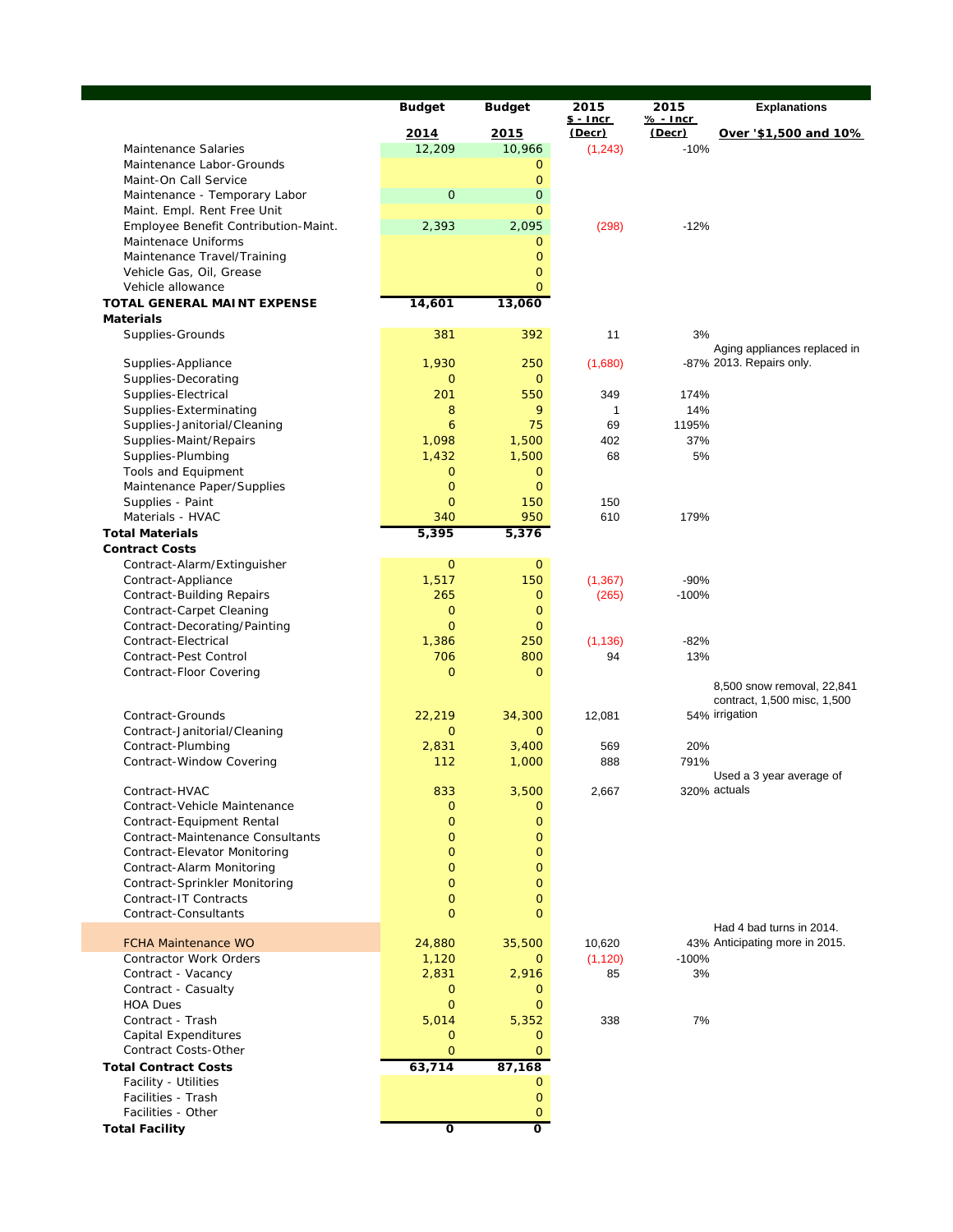|                                                                   | <b>Budget</b>       | <b>Budget</b>                          | 2015                        | 2015                      | <b>Explanations</b>      |
|-------------------------------------------------------------------|---------------------|----------------------------------------|-----------------------------|---------------------------|--------------------------|
|                                                                   | <u> 2014 </u>       | 2015                                   | <u>\$ - Incr_</u><br>(Decr) | <u>% - Incr</u><br>(Decr) | Over '\$1,500 and 10%    |
| <b>Vehicle Costs</b>                                              |                     |                                        |                             |                           |                          |
| Gas, Oil                                                          |                     | $\mathbf 0$                            |                             |                           |                          |
| Repairs                                                           |                     | $\mathbf{O}$                           |                             |                           |                          |
| Auto Insurance                                                    |                     | $\mathbf{O}$                           |                             |                           |                          |
| Lease                                                             |                     | $\mathbf 0$                            |                             |                           |                          |
| <b>Other Vehicle Costs</b>                                        |                     | $\mathbf 0$<br>$\overline{\mathbf{o}}$ |                             |                           |                          |
| <b>Total Vehicle Costs</b><br><b>TOTAL MAINTENANCE EXPENSES</b>   | O<br>83,711         |                                        |                             |                           |                          |
|                                                                   |                     | 105,604                                |                             |                           |                          |
| <b>GENERAL EXPENSES</b>                                           |                     |                                        |                             |                           |                          |
| Insurance                                                         | 11,273              | 11,896                                 | 623                         | 6%                        |                          |
| Payments in Lieu of Taxes                                         | 2,800               | 1,650                                  | (1, 150)                    | $-41%$                    |                          |
| Misc. Taxes/Liscenses/Insurance                                   |                     | O                                      |                             |                           |                          |
| Severance Expense                                                 |                     | $\mathbf 0$                            |                             |                           |                          |
| DDA - Mountain                                                    |                     | $\mathbf 0$                            |                             |                           |                          |
| <b>Bad Debt-Tenant Rents</b><br><b>Bad Debt-Other</b>             |                     | $\mathbf{O}$<br>$\mathbf 0$            |                             |                           |                          |
| Recoveries                                                        | (130)               | $\mathbf 0$                            | 130                         | $-100%$                   |                          |
| Security/Law Enforcement                                          |                     | $\mathbf 0$                            |                             |                           |                          |
| Port-In HAP Expense                                               |                     | $\mathbf 0$                            |                             |                           |                          |
| Other General Expense                                             |                     | $\mathbf{O}$                           |                             |                           |                          |
| <b>TOTAL GENERAL EXPENSES</b>                                     | 13,943              | 13,546                                 |                             |                           |                          |
|                                                                   |                     |                                        |                             |                           |                          |
| <b>HOUSING ASSISTANCE PAYMENTS</b><br>Housing Assistance Payments |                     | $\mathsf{O}\xspace$                    |                             |                           |                          |
| <b>Tenant Utility Payments</b>                                    |                     | $\mathbf 0$                            |                             |                           |                          |
| Portable Out HAP Payments                                         |                     | $\mathbf 0$                            |                             |                           |                          |
|                                                                   |                     |                                        |                             |                           | Projection based on 2014 |
| <b>FSS Escrow Payments</b>                                        | 8,000               | 3,200                                  | (4,800)                     |                           | -60% actuals             |
| Security Deposit Assistance                                       |                     | $\mathbf 0$                            |                             |                           |                          |
| <b>FSS forfietures</b><br>TOTAL HOUSING ASSISTANCE PAYMENTS       | 8,000               | $\mathbf{O}$<br>3,200                  |                             |                           |                          |
|                                                                   |                     |                                        |                             |                           |                          |
| <b>INTEREST EXPENSE</b>                                           |                     |                                        |                             |                           |                          |
| Interest Expense-N2N Loan                                         | 0                   | $\mathsf{O}\xspace$                    |                             |                           |                          |
| Interest Expense-Mtn. Remodel                                     | 0                   | $\mathbf 0$                            |                             |                           |                          |
| Interest Expense-Bond 1                                           | 0                   | $\mathbf{O}$                           |                             |                           |                          |
| Interest Expense-Bond 2<br>Interest Expense-Mortgage Payable      | $\mathbf{O}$<br>0   | $\mathbf 0$<br>$\mathbf 0$             |                             |                           |                          |
| Interest - Auto Loan                                              | $\overline{O}$      | $\mathbf 0$                            |                             |                           |                          |
| Lease - Property                                                  | $\mathbf 0$         | $\mathbf 0$                            |                             |                           |                          |
| Other Financing Costs                                             | $\overline{O}$      | $\mathbf{O}$                           |                             |                           |                          |
| TOTAL FINANCING EXPENSES                                          | O                   | 0                                      |                             |                           |                          |
|                                                                   |                     |                                        |                             |                           |                          |
| <b>CAPITAL FUNDS</b><br>Capital Improvements                      | $\mathsf{o}$        | $\mathbf{O}$                           |                             |                           |                          |
| CFP - 2010                                                        | $\mathsf{O}\xspace$ | $\mathsf{O}$                           |                             |                           |                          |
| CFP - 2011                                                        | $\mathbf{O}$        | $\mathbf{O}$                           |                             |                           |                          |
| CFP - 2007                                                        | 0                   | $\mathbf{O}$                           |                             |                           |                          |
| CFP - Equip - 2008                                                | 0                   | $\mathbf 0$                            |                             |                           |                          |
| CFP - 2009 - Equip                                                | 0                   | $\mathbf 0$                            |                             |                           |                          |
| CFP - 2010                                                        | $\mathbf{O}$        | $\mathbf{O}$                           |                             |                           |                          |
| CFP - 2011                                                        | 14,300              | $\mathbf 0$                            | (14,300)                    | $-100%$                   |                          |
| CFP - 2013 **                                                     | 26,250              | 0                                      | (26, 250)                   | $-100%$                   |                          |
| CFP - 2008 **<br>CFP - 2009                                       | 0<br>$\mathbf{O}$   | 0<br>$\mathbf 0$                       |                             |                           |                          |
| Stimulus - Formula                                                | $\mathbf 0$         | $\mathbf 0$                            |                             |                           |                          |
| ARRA - Comp                                                       | $\mathbf{O}$        | $\mathsf{O}\xspace$                    |                             |                           |                          |
| CFP - 2014                                                        | 0                   | $\mathbf 0$                            |                             |                           |                          |
| CFP - 2012 **                                                     | 26,950              | $\mathbf 0$                            | (26,950)                    | $-100%$                   |                          |
| City - Mountain                                                   | 0                   | $\mathsf{o}$                           |                             |                           |                          |
| CDBG 1 - Leisure                                                  | $\mathbf 0$         | $\mathbf 0$                            |                             |                           |                          |
| CDBG 2 - Leisure                                                  | 0                   | $\mathbf 0$                            |                             |                           |                          |
| FHLB - Leisure                                                    | 0                   | $\mathsf{o}$                           |                             |                           |                          |
| Rehab - DDA                                                       | 0                   | $\mathsf{o}$                           |                             |                           |                          |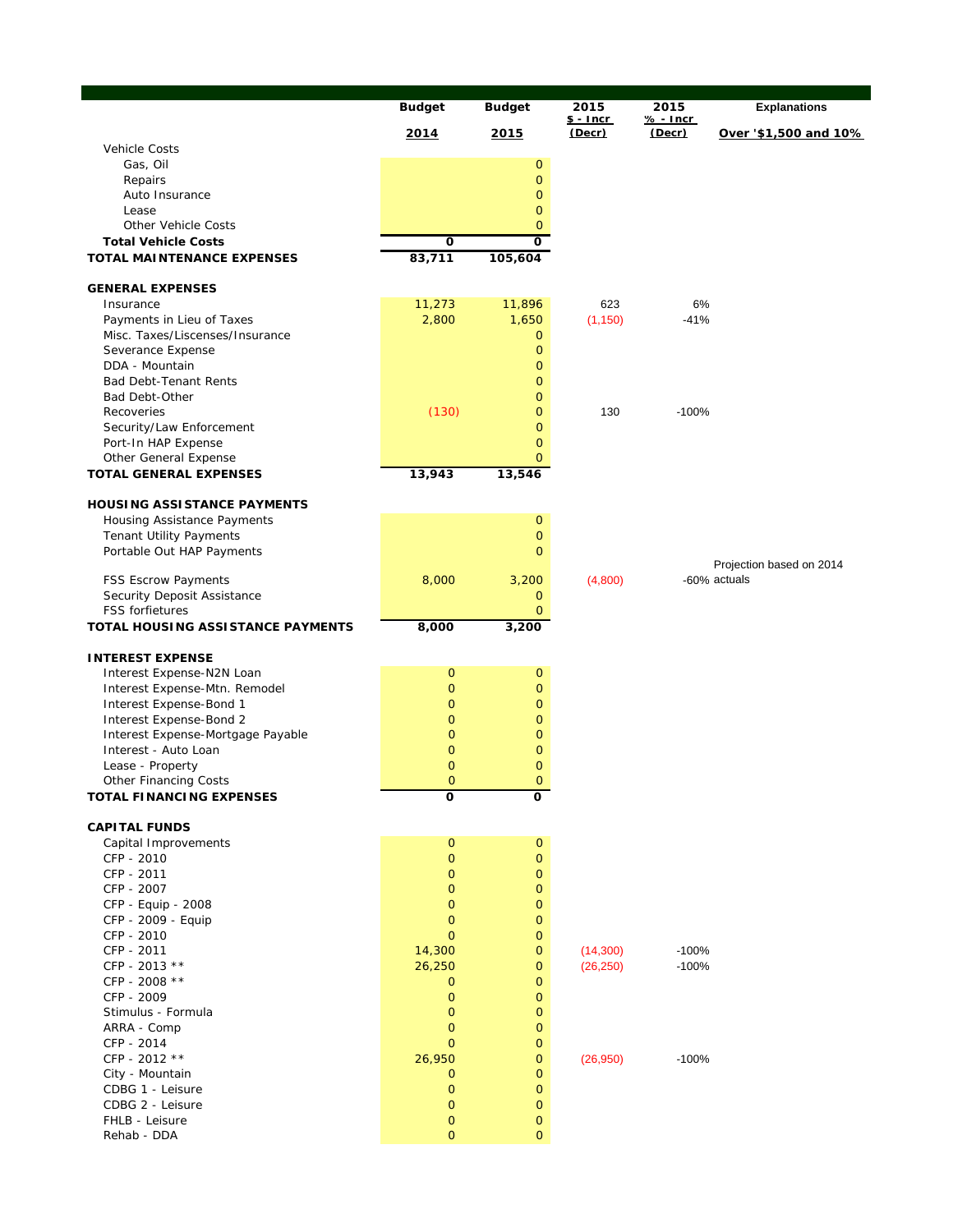|                                                                                    | <b>Budget</b>                 | <b>Budget</b>                | 2015                       | 2015                       | <b>Explanations</b>   |
|------------------------------------------------------------------------------------|-------------------------------|------------------------------|----------------------------|----------------------------|-----------------------|
|                                                                                    | <u> 2014 </u>                 | <u> 2015</u>                 | <u>\$ - Incr</u><br>(Decr) | <u>% - Incr_</u><br>(Decr) | Over '\$1,500 and 10% |
| Energy Outreach                                                                    | $\mathbf 0$                   | $\mathbf{O}$                 |                            |                            |                       |
| Energy Outreach 08/09                                                              | $\mathbf 0$                   | $\mathbf{O}$                 |                            |                            |                       |
| <b>State Energy</b>                                                                | $\mathbf 0$                   | $\mathbf 0$                  |                            |                            |                       |
| Rehab - Leisure Not Funded<br>Provision - Replacement Reserve                      | $\mathbf 0$<br>$\overline{O}$ | $\mathbf{O}$<br>16,800       | 16,800                     |                            | 100% \$400/unit/year  |
| <b>TOTAL CAPITAL FUNDS</b>                                                         | 67,500                        | 16,800                       |                            |                            |                       |
|                                                                                    |                               |                              |                            |                            |                       |
| <b>NON-OPERATING ITEMS</b>                                                         |                               |                              |                            |                            |                       |
| Depreciation - Buildings                                                           | 78,642                        | 79,780                       | 1,138                      | 1%                         |                       |
| Depreciation - Furn, Equip, Machinery-Dwellings                                    | $\mathbf{O}$                  | 1,247                        | 1,247                      | 100%                       |                       |
| Depreciation - Furn, Equip, Machinery-Admin.<br>Depreciation-Leashold Improvements | $\mathbf 0$<br>$\mathbf 0$    | $\mathbf 0$<br>$\mathsf{O}$  |                            |                            |                       |
| Depreciation-Infratstructure                                                       | 0                             | $\mathsf{O}$                 |                            |                            |                       |
| Amortization - Tax Credit Fees                                                     | $\mathbf 0$                   | $\mathsf{O}$                 |                            |                            |                       |
| Amortization - Loan Fees                                                           | $\mathbf 0$                   | $\mathsf{O}$                 |                            |                            |                       |
| Operating Transfers OUT                                                            | $\mathbf 0$                   | $\mathbf 0$                  |                            |                            |                       |
| Prior Period Adjustments Affecting RR                                              | $\mathbf 0$                   | 0                            |                            |                            |                       |
| Sale of Fixed Assets                                                               | $\mathbf 0$                   | $\mathbf{O}$                 |                            |                            |                       |
| Sales - Unit cost                                                                  | $\mathbf 0$                   | $\mathbf 0$                  |                            |                            |                       |
| Sales - Fix up Expenses                                                            | $\mathbf 0$                   | $\mathbf 0$                  |                            |                            |                       |
| Sales - Selling Costs<br>Partnership Fee                                           | $\mathbf 0$<br>$\mathbf 0$    | $\mathsf{O}$<br>$\mathsf{O}$ |                            |                            |                       |
| Repayment of Grant to City                                                         | $\mathbf{O}$                  | $\mathbf{O}$                 |                            |                            |                       |
| <b>TOTAL NON-OPERATING ITEMS</b>                                                   | 78,642                        | 81,027                       |                            |                            |                       |
| <b>TOTAL EXPENSES</b>                                                              | 385,572                       | 347,496                      |                            |                            |                       |
|                                                                                    |                               |                              |                            |                            |                       |
| <b>NET INCOME</b>                                                                  | (86, 570)                     | (64, 310)                    |                            |                            |                       |
| OPERATING INCOME CALCULATION:                                                      |                               |                              |                            |                            |                       |
| <b>Total Income</b>                                                                | 299,002                       | 283,186                      |                            |                            |                       |
| Less: Capital Fund Grants<br><b>Total OPERATING INCOME</b>                         | 0<br>299,002                  | 0                            |                            |                            |                       |
|                                                                                    |                               | 283,186                      |                            |                            |                       |
| <b>Total Expenses</b>                                                              | 385,572                       | 347,496                      |                            |                            |                       |
| Less: Interest Expense                                                             | 0                             | 0                            |                            |                            |                       |
| Capital Funds Expenses                                                             | $\mathbf{O}$                  | (16, 800)                    |                            |                            |                       |
| Non-Operating Items                                                                | (78, 642)                     | (81, 027)                    |                            |                            |                       |
| <b>Total OPERATING EXPENSES</b>                                                    | 306,930                       | 249,669                      |                            |                            |                       |
| <b>Net OPERATING INCOME</b>                                                        | (7, 928)                      | 33,517                       |                            |                            |                       |
|                                                                                    |                               |                              |                            |                            |                       |
| <b>CASH FLOW CALCULATION (Operating):</b>                                          |                               |                              |                            |                            |                       |
|                                                                                    |                               |                              |                            |                            |                       |
| Net Income                                                                         | (86, 570)                     | (64, 310)                    |                            |                            |                       |
| Less: Capital Fund Grants                                                          | 0                             | 0                            |                            |                            |                       |
| Accrued (unpaid) Soft Loan Interest Inco<br>Less:                                  | 0                             | 0                            |                            |                            |                       |
| Add:<br><b>Interest Expense</b>                                                    | 0                             | 0                            |                            |                            |                       |
| Capital Funds Expenses                                                             | 0                             | 16,800                       |                            |                            |                       |
| Depreciation                                                                       | 78,642                        | 81,027                       |                            |                            |                       |
| Amortization of Fees                                                               | 0                             | 0                            |                            |                            |                       |
| Projected EBITDA*                                                                  | (7, 928)                      | 33,517                       |                            |                            |                       |
| Less: Scheduled Debt Payments (P&I)                                                | $\overline{O}$                | $\mathbf{O}$                 |                            |                            |                       |
| Less: Reserve for Replacements                                                     | $\mathsf{O}$                  | (16, 800)                    |                            |                            |                       |
| <b>Projected CASH FLOW</b>                                                         | (7, 928)                      | 16,717                       |                            |                            |                       |
| Earnings Before Interest, Taxes, Depreciation, Amortizationand Capital Expenses    |                               |                              |                            |                            |                       |

\*\* Added CFP to 2014 budget in this analysis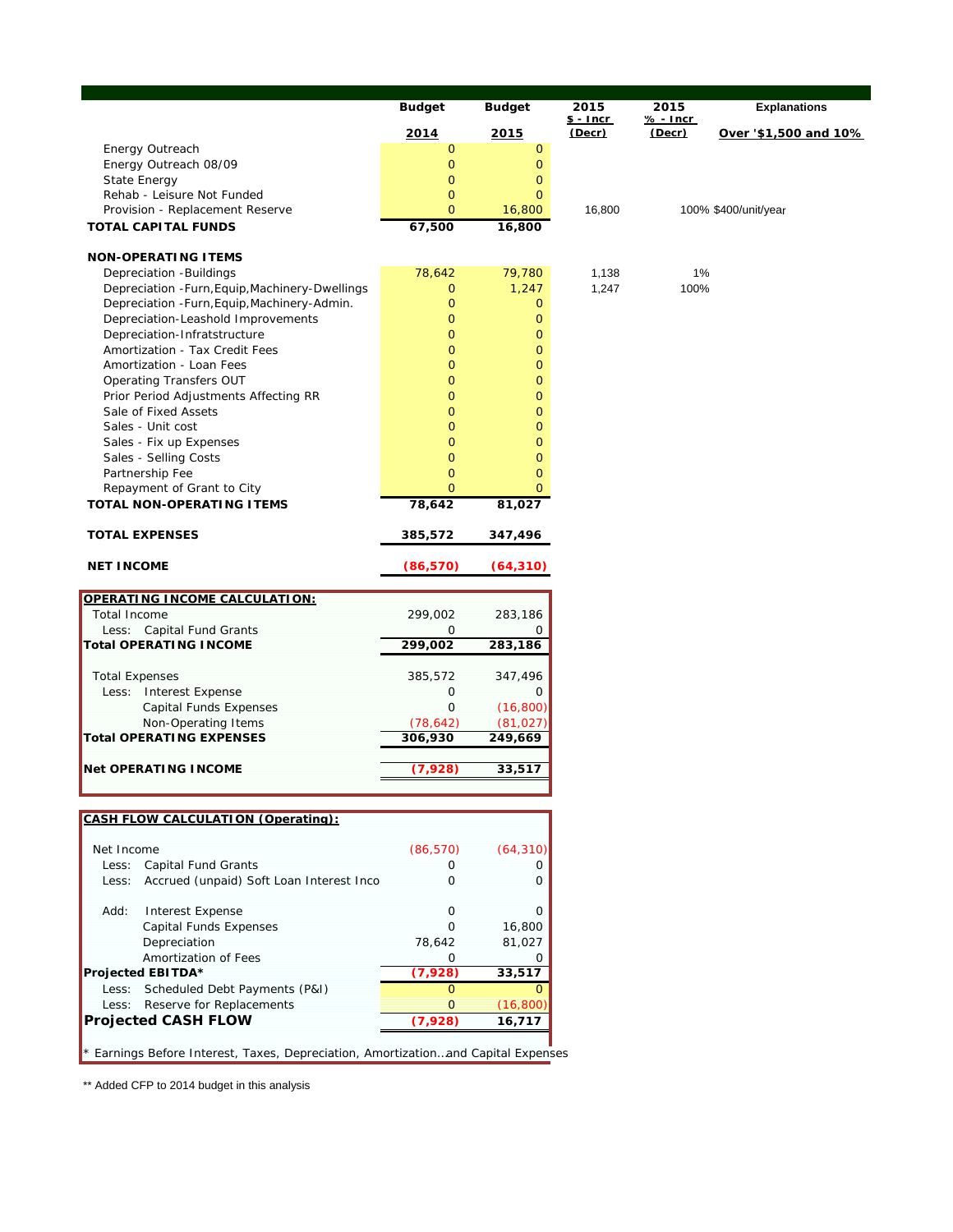### Exhibit IV

## 2015

# WHA Detail Budget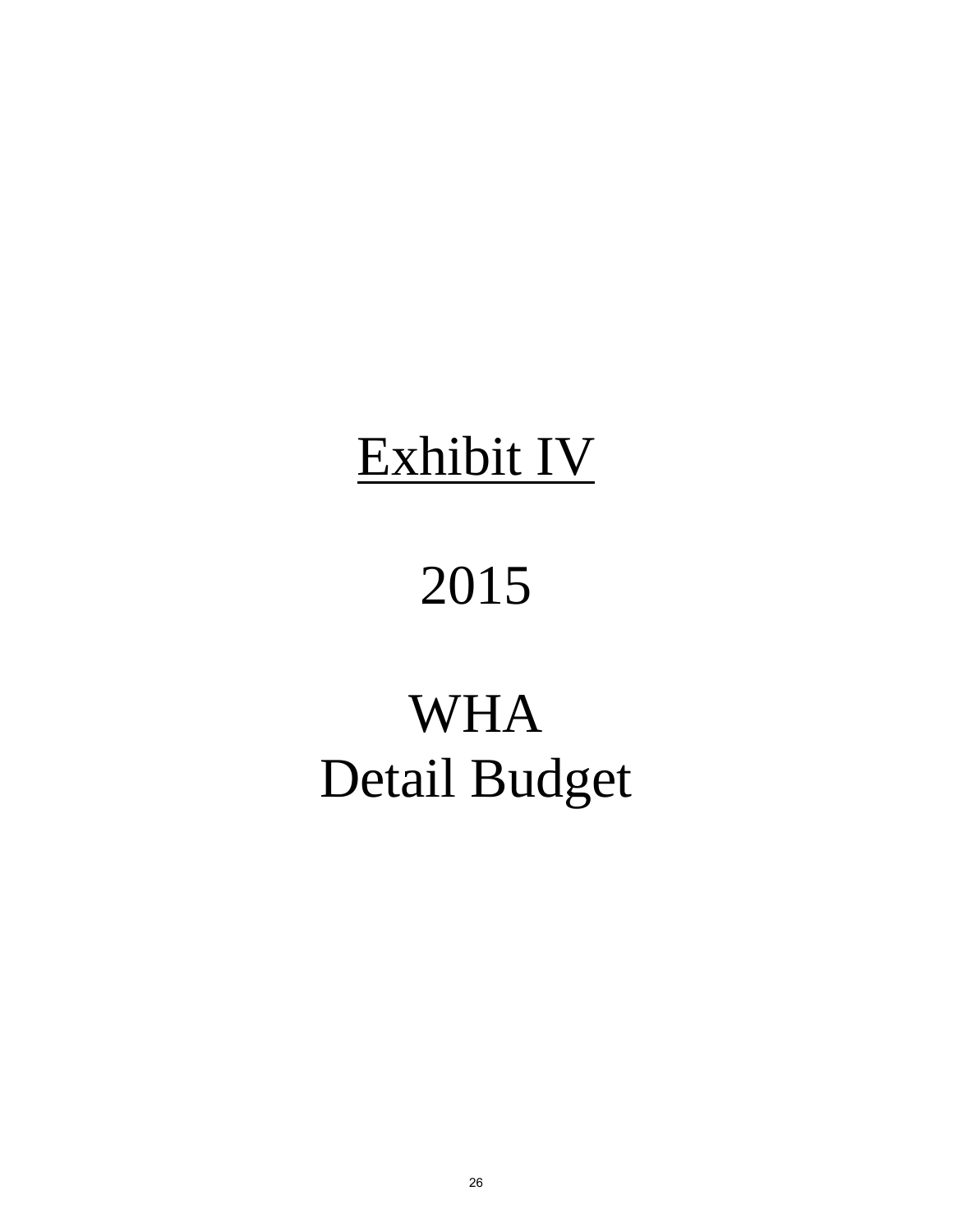#### *FORT COLLINS HOUSING AUTHORITY* Fiscal Year 2015 BUDGET DATA ENTRY WORKSHEET

| <b>WHA</b>           |  |
|----------------------|--|
|                      |  |
|                      |  |
|                      |  |
| John Tuchscherer     |  |
|                      |  |
| <b>Carol McGrath</b> |  |

|                                  | Wellington        |
|----------------------------------|-------------------|
|                                  | Public<br>Housing |
|                                  | <b>Budget</b>     |
|                                  | <u> 2015</u>      |
| <b>INCOME</b>                    |                   |
|                                  |                   |
| <b>TENANT INCOME</b>             |                   |
| <b>Rental Income</b>             |                   |
| Rent Income-Gross Potential      | 0                 |
| <b>Tenant Rent</b>               | 80,000            |
| Tenant Assistance Payments       | 0                 |
| Utility Reimb.-Affordable        | (11,000)          |
| Tax Credit Subsidy               | 0                 |
| Section 8 Subsidy                | 0                 |
| Pet Rent                         | 0                 |
| Storage Rent                     | $\overline{O}$    |
| Less: Vacancies                  | $\mathbf{O}$      |
| Less: Concessions                | $\mathbf{O}$      |
| Less: Prepaid Rents              | $\mathbf{O}$      |
| Less: Delinquencies              | $\overline{O}$    |
| Less: Admin/Employee Unit        | $\overline{O}$    |
| Subsidy Adjustments              | 0                 |
| <b>TOTAL RENTAL INCOME</b>       | 69,000            |
| <b>Other Tenant Income</b>       |                   |
| Laundry and Vending              | 180               |
| Cleaning Fee                     | 0                 |
| Damages                          | 0                 |
| Late Charges                     | 950               |
| Legal Fees - Tenant              | 670               |
| <b>NSF Charges</b>               | 0                 |
| <b>Tenant Owed Utilities</b>     | 1,400             |
| <b>Tenant Screening</b>          | 0                 |
| Misc. Tenant Income              | 0                 |
| <b>Tenant Work Orders</b>        | 1,690             |
| Repayment Agreement 1            | 900               |
| Repayment Agreement 2            | 800               |
| Repayment Agreement 3            | 0                 |
| Repayment Agreement 4            | 0                 |
| <b>Total Other Tenant Income</b> | 6,590             |
| <b>NET TENANT INCOME</b>         | 75,590            |
| <b>GRANT INCOME</b>              |                   |
| HUD PHA Operating Grants/Subsidy | 155,000           |
| Section 8 HAP Earned             | 0                 |
| Section 8 Admin, Fee Income      | 0                 |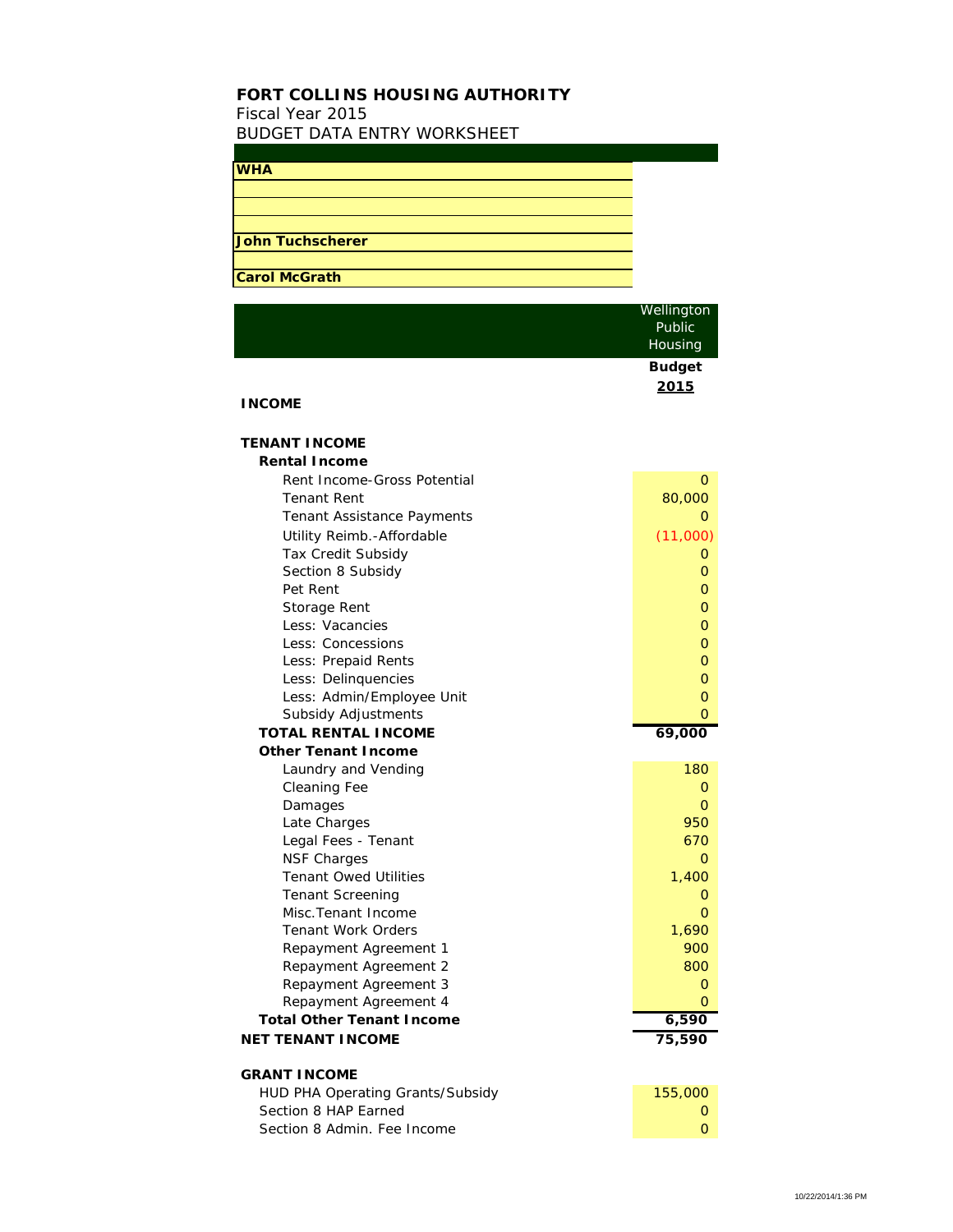|                                                                    | Wellington<br>Public<br>Housing |
|--------------------------------------------------------------------|---------------------------------|
|                                                                    | <b>Budget</b><br>2015           |
| Section 8 FSS Grant Income                                         | 0                               |
| Section 8 Port-In Admin Fees                                       | 0                               |
| Section 8 Homeownership Fee Earned                                 | 0                               |
| Port In HAP Earned                                                 | 0                               |
| <b>HUD - ROSS</b>                                                  | 0                               |
| Other Government Grants                                            | 0                               |
| Grants - CDOH                                                      | 0                               |
| Grants - City                                                      | 0                               |
| Grants - FHLB                                                      | 0                               |
| Grants - Other                                                     | 0                               |
| Capital Fund Grants                                                | O                               |
| Capital Fund Grants-Operating Subsidy                              | 50,731                          |
| <b>TOTAL GRANT INCOME</b>                                          | 205,731                         |
|                                                                    |                                 |
| <b>OTHER INCOME</b>                                                |                                 |
| Investment Income - Unrestricted<br>Investment Income - Restricted | 215                             |
|                                                                    | 0<br>0                          |
| Interest - Mortgages<br>Interest Income - N2N Loan                 | 0                               |
| Management Fee Income                                              | 0                               |
| <b>FCHA LIPH Fees</b>                                              | 0                               |
| <b>FCHA Voucher Fees</b>                                           | 0                               |
| <b>Villages Fees</b>                                               | 0                               |
| <b>VOCC Fees</b>                                                   | 0                               |
| <b>WHA Fees</b>                                                    | 0                               |
| <b>LCHA Fees</b>                                                   | 0                               |
| <b>VOE Fees</b>                                                    | 0                               |
| Northern Fees                                                      | 0                               |
| <b>VOS Fees</b>                                                    | 0                               |
| Force Account                                                      | 0                               |
| Development Department Fees                                        | 0                               |
| Developer Fee Income                                               | 0                               |
| Maintenance Fees                                                   | 0                               |
| FSS Forteiture Income                                              | $\mathbf{O}$                    |
| Fraud Recovery                                                     | 0                               |
| Miscellaneous Other Income                                         | 1,650                           |
| Office Rent Charged                                                | 0                               |
| Leasing Office Income                                              | 0                               |
| <b>Operating Transfers IN</b>                                      | 0                               |
| Income - Partnerships                                              | 0                               |
| <b>FSS - Donations</b>                                             | O                               |
| <b>TOTAL OTHER INCOME</b>                                          | 1,865                           |
| <b>TOTAL INCOME</b>                                                | 283,186                         |
| <b>EXPENSES</b>                                                    |                                 |
| <b>ADMINISTRATIVE</b>                                              |                                 |
| <b>Administrative Salaries</b>                                     |                                 |
| <b>Administrative Salaries</b>                                     | 18,278                          |
| Administrative Housing AllowanceUnit                               | 0                               |
| Additional Compensation                                            | 0                               |
|                                                                    |                                 |

Compensated Absences<br>
Employee Benefit Contribution-Admin 3,868 Employee Benefit Contribution-Admin 3,868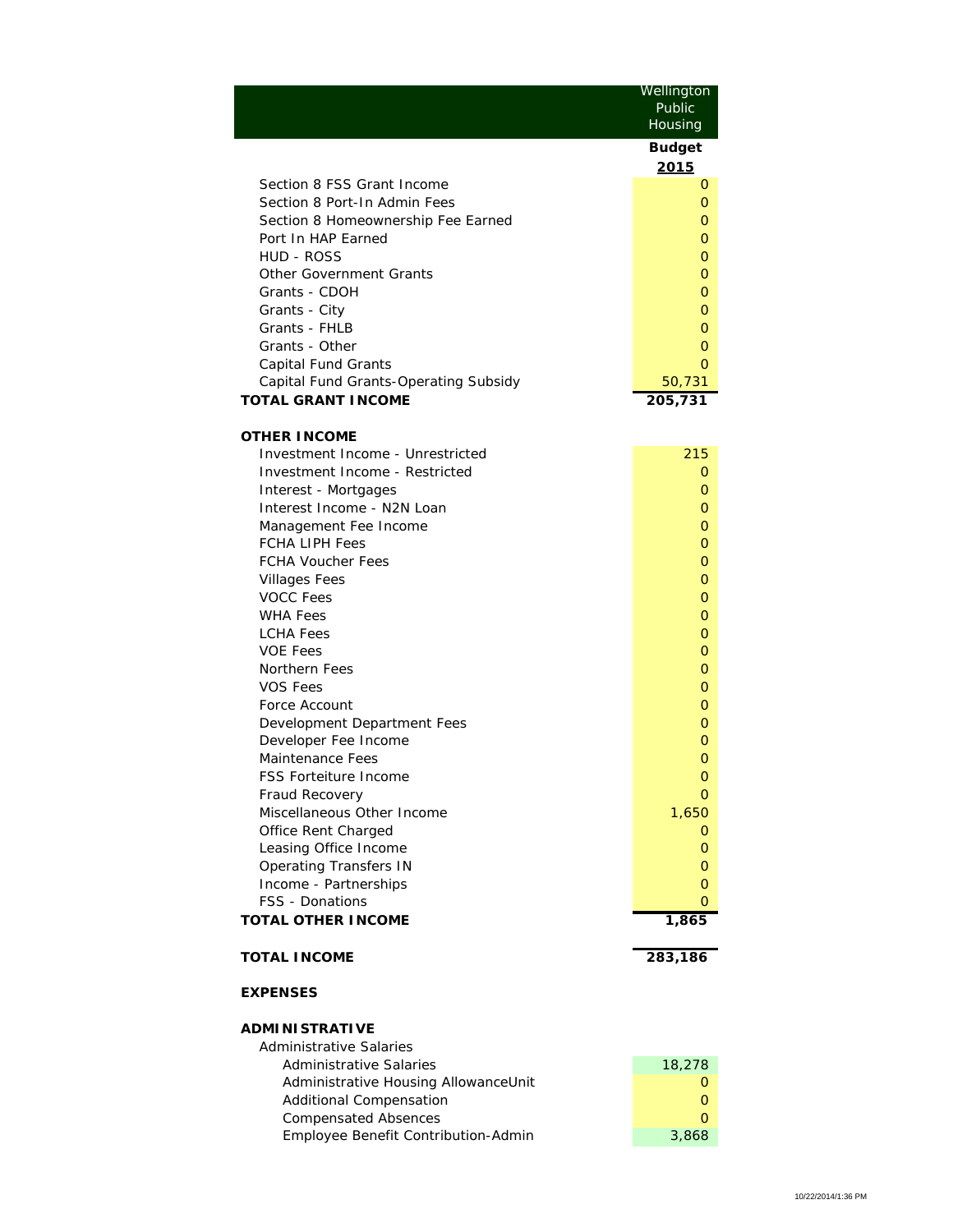|                                            | Wellington     |
|--------------------------------------------|----------------|
|                                            | Public         |
|                                            | Housing        |
|                                            | <b>Budget</b>  |
|                                            | 2015           |
| <b>Total Administrative Salaries</b>       | 22,146         |
| <b>FSS Salaries</b>                        |                |
| <b>FSS Salaries</b>                        | 0              |
| <b>FSS Benefits</b>                        | 0              |
| <b>Total FSS Salaries</b>                  | 0              |
| <b>Legal Expense</b>                       |                |
| <b>Unlawful Detainers</b>                  | 0              |
| Criminal Background Checks                 | 0              |
| <b>Tenant Screening</b>                    | $\overline{O}$ |
| General Legal Expense                      | 0              |
| <b>Total Legal Expense</b>                 | 0              |
| <b>Other Admin Expenses</b>                |                |
| <b>Staff Training</b>                      | 1,000          |
| Travel                                     | 0              |
| Mileage                                    | 0              |
| <b>Accounting Fees</b>                     | O              |
| <b>Auditing Fees</b>                       | 5,925          |
| Port Out Admin Fee Paid                    | O              |
| <b>Management Fee</b>                      | 23,496         |
| Accounting/Bookkeeping Fee                 | 16,974         |
| Program Overhead                           | 0              |
| Leasing Office Expense                     | O              |
|                                            | 0              |
| <b>Tax Credits Monitoring</b>              |                |
| Marketing                                  | 0              |
| Security Deposit Assistance                | O              |
| Office Rent                                | 2,409          |
| <b>Contract Inspections</b><br>Consultants | 0              |
|                                            | O              |
| <b>Total Other Admin Expenses</b>          | 49,804         |
| <b>Miscellaneous Admin Expenses</b>        |                |
| Membership and Fees                        | 0              |
| Publications                               | 0              |
| Advertising                                | 0              |
| <b>Office Supplies</b>                     | 0              |
| Cable                                      | 0              |
| <b>City Network</b>                        | 0              |
| Telephone                                  | 648            |
| Postage                                    | 0              |
| Software License Fees                      | 0              |
| Copiers                                    | O              |
| Printer Supplies                           | 0              |
| Software                                   | O              |
| Internet                                   | 0              |
| Fax                                        | 0              |
| Cell Phones/Pagers                         | 0              |
| Temporary Administrative Labor             | 0              |
| Small Office Equipment                     | 0              |
| <b>Bank Fees</b>                           | 300            |
| Sponsorships                               | 0              |
| Other Misc Admin Expenses                  | 0              |
| Misc - Meetings                            | 500            |
| Vehicle Allowance                          | 0              |
| Public Housing Disposition                 | 0              |
| <b>Total Miscellaneous Admin Expenses</b>  | 1,448          |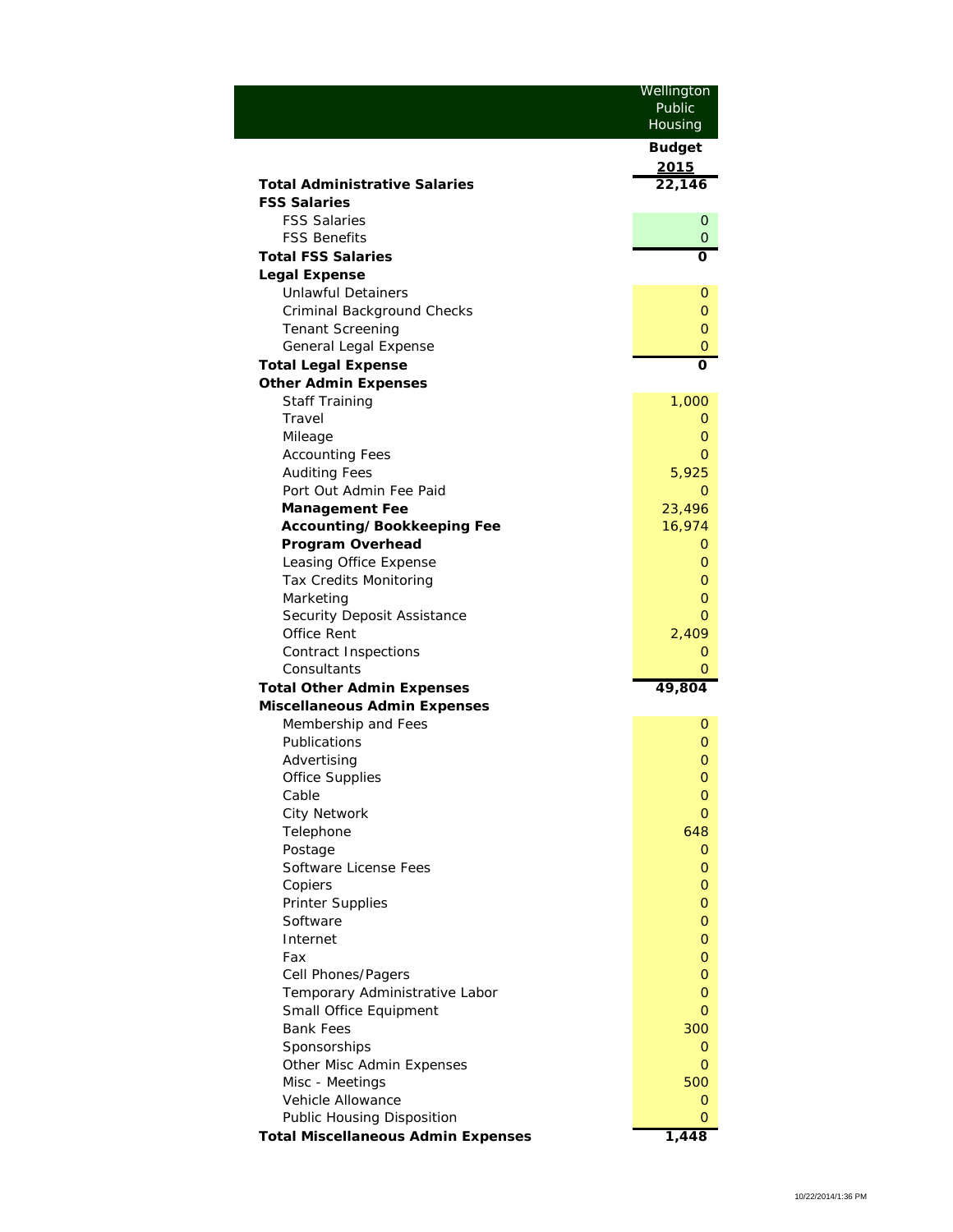|                                             | Wellington    |
|---------------------------------------------|---------------|
|                                             | Public        |
|                                             | Housing       |
|                                             | <b>Budget</b> |
|                                             | 2015          |
| TOTAL ADMINISTRATIVE EXPENSES               | 73,398        |
|                                             |               |
| <b>TENANT SERVICES</b>                      |               |
| <b>Tenant Services Salaries</b>             | 0             |
| Employee Benefit Contributions-Tenant Svcs. | 0             |
| <b>Resident Council</b>                     | 0             |
| Other Tenant Sycs.                          | 2,700         |
| <b>Tenant Services Contract Costs</b>       |               |
| <b>Tenant Relocation</b>                    | 0<br>$\Omega$ |
|                                             |               |
| <b>TOTAL TENANT SERVICES EXPENSES</b>       | 2,700         |
|                                             |               |
| <b>UTILITIES</b><br>Water                   |               |
|                                             | 35,500        |
| Electricity                                 | 8,240         |
| <b>Electricity-Vacant Units</b>             | 0             |
| Gas                                         | 7,480         |
| <b>Gas-Vacant Units</b>                     | 0             |
| <b>Heating Oil</b>                          | 0             |
| Garbage/Trash Removal                       | 0             |
| Do Not Use                                  | $\mathbf{O}$  |
| Sewer                                       | 0             |
| <b>TOTAL UTILITY EXPENSES</b>               | 51,220        |
|                                             |               |
| <b>MAINTENANCE AND OPERATIONS</b>           |               |
| <b>General Maint Expense</b>                |               |
| Maintenance Salaries                        | 10,966        |
| Maintenance Labor-Grounds                   | 0             |
| Maint-On Call Service                       | 0             |
| Maintenance - Temporary Labor               | 0             |
| Maint. Empl. Rent Free Unit                 | O             |
| Employee Benefit Contribution-Maint.        | 2,095         |
| Maintenace Uniforms                         | 0             |
| Maintenance Travel/Training                 | 0             |
| Vehicle Gas, Oil, Grease                    | 0             |
| Vehicle allowance                           | 0             |
| TOTAL GENERAL MAINT EXPENSE                 | 13,060        |
| <b>Materials</b>                            |               |
| Supplies-Grounds                            | 392           |
| Supplies-Appliance                          | 250           |
| Supplies-Decorating                         | 0             |
| Supplies-Electrical                         | 550           |
| Supplies-Exterminating                      | 9             |
| Supplies-Janitorial/Cleaning                | 75            |
| Supplies-Maint/Repairs                      | 1,500         |
| Supplies-Plumbing                           | 1,500         |
| Tools and Equipment                         | 0             |
| Maintenance Paper/Supplies                  | 0             |
| Supplies - Paint                            | 150           |
| Materials - HVAC                            | 950           |
| <b>Total Materials</b>                      | 5,376         |
| <b>Contract Costs</b>                       |               |
| Contract-Alarm/Extinguisher                 | 0             |
| Contract-Appliance                          | 150           |
| <b>Contract-Building Repairs</b>            | 0             |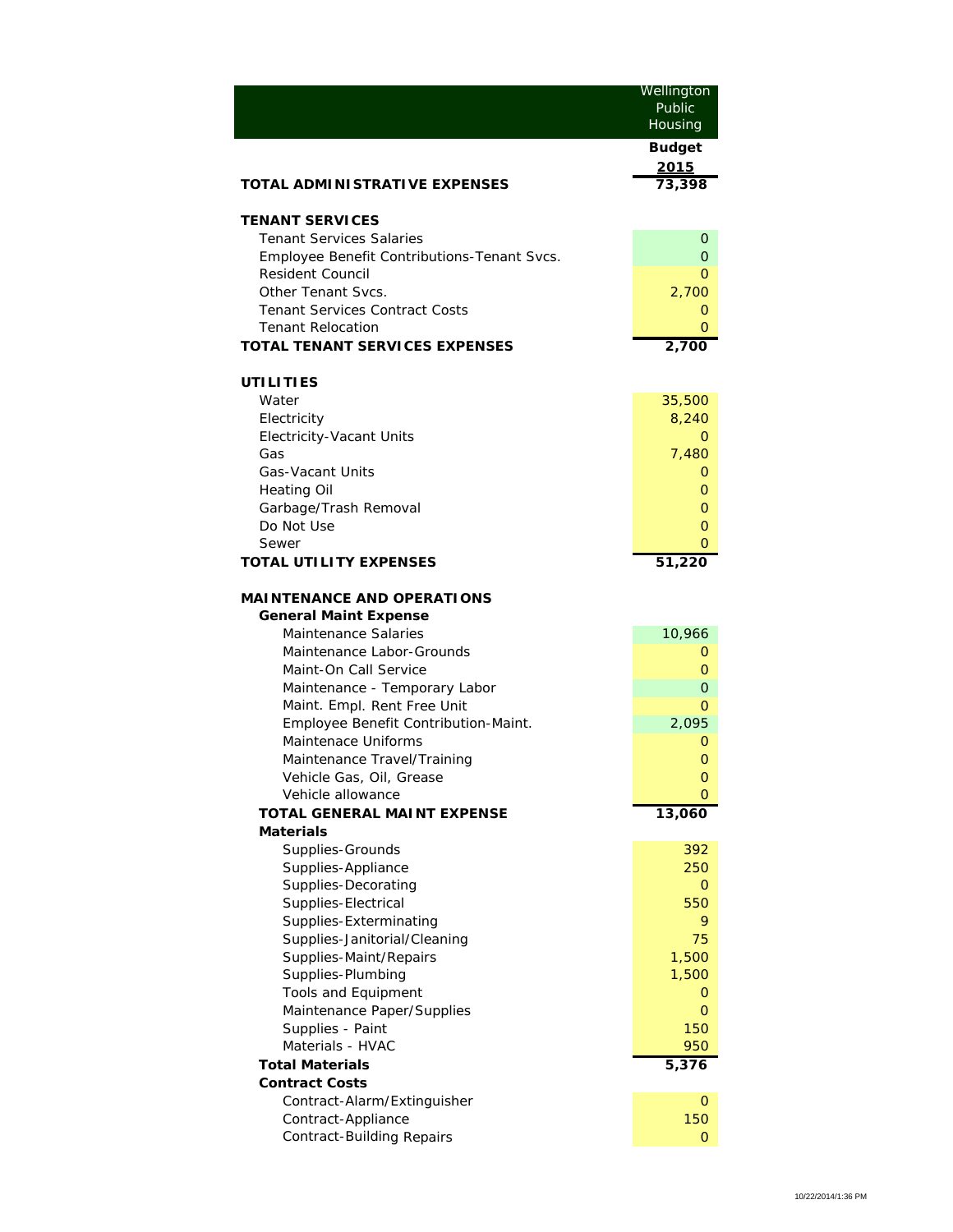|                                                        | Wellington     |
|--------------------------------------------------------|----------------|
|                                                        | <b>Public</b>  |
|                                                        | <b>Housing</b> |
|                                                        | <b>Budget</b>  |
|                                                        | 2015           |
| Contract-Carpet Cleaning                               | 0              |
| Contract-Decorating/Painting                           | $\mathbf{O}$   |
| Contract-Electrical                                    | 250            |
| Contract-Pest Control                                  | 800            |
| Contract-Floor Covering                                | 0              |
| Contract-Grounds                                       | 34,300         |
| Contract-Janitorial/Cleaning                           | 0              |
| Contract-Plumbing                                      | 3,400          |
| Contract-Window Covering                               | 1,000          |
| Contract-HVAC                                          | 3,500          |
| Contract-Vehicle Maintenance                           | 0              |
| Contract-Equipment Rental                              | 0              |
| Contract-Maintenance Consultants                       | 0              |
| Contract-Elevator Monitoring                           | 0              |
| Contract-Alarm Monitoring                              | 0              |
| Contract-Sprinkler Monitoring                          | $\mathbf{O}$   |
| Contract-IT Contracts                                  | 0              |
| Contract-Consultants                                   | 0              |
| <b>FCHA Maintenance WO</b>                             | 35,500         |
| <b>Contractor Work Orders</b>                          | 0              |
| Contract - Vacancy                                     | 2,916          |
| Contract - Casualty                                    | 0              |
| <b>HOA Dues</b>                                        | 0              |
| Contract - Trash                                       | 5,352          |
| <b>Capital Expenditures</b>                            | $\mathbf{O}$   |
| Contract Costs-Other                                   | O              |
| <b>Total Contract Costs</b>                            | 87,168         |
| Facility - Utilities                                   | 0              |
| Facilities - Trash                                     | $\mathbf{O}$   |
| Facilities - Other                                     | 0              |
| <b>Total Facility</b>                                  | O              |
| <b>Vehicle Costs</b>                                   |                |
| Gas, Oil                                               | 0              |
| Repairs                                                | 0              |
| Auto Insurance                                         | 0              |
| Lease                                                  | 0              |
| <b>Other Vehicle Costs</b>                             | 0              |
| <b>Total Vehicle Costs</b>                             | O              |
| <b>TOTAL MAINTENANCE EXPENSES</b>                      | 105,604        |
|                                                        |                |
| <b>GENERAL EXPENSES</b><br>Insurance                   |                |
|                                                        | 11,896         |
| Payments in Lieu of Taxes                              | 1,650          |
| Misc. Taxes/Liscenses/Insurance                        | 0              |
| Severance Expense<br>DDA - Mountain                    | 0              |
| <b>Bad Debt-Tenant Rents</b>                           | O              |
|                                                        | 0              |
| <b>Bad Debt-Other</b>                                  | 0              |
| Recoveries                                             | 0              |
| Security/Law Enforcement                               | 0              |
| Port-In HAP Expense                                    | 0<br>0         |
| Other General Expense<br><b>TOTAL GENERAL EXPENSES</b> |                |
|                                                        | 13,546         |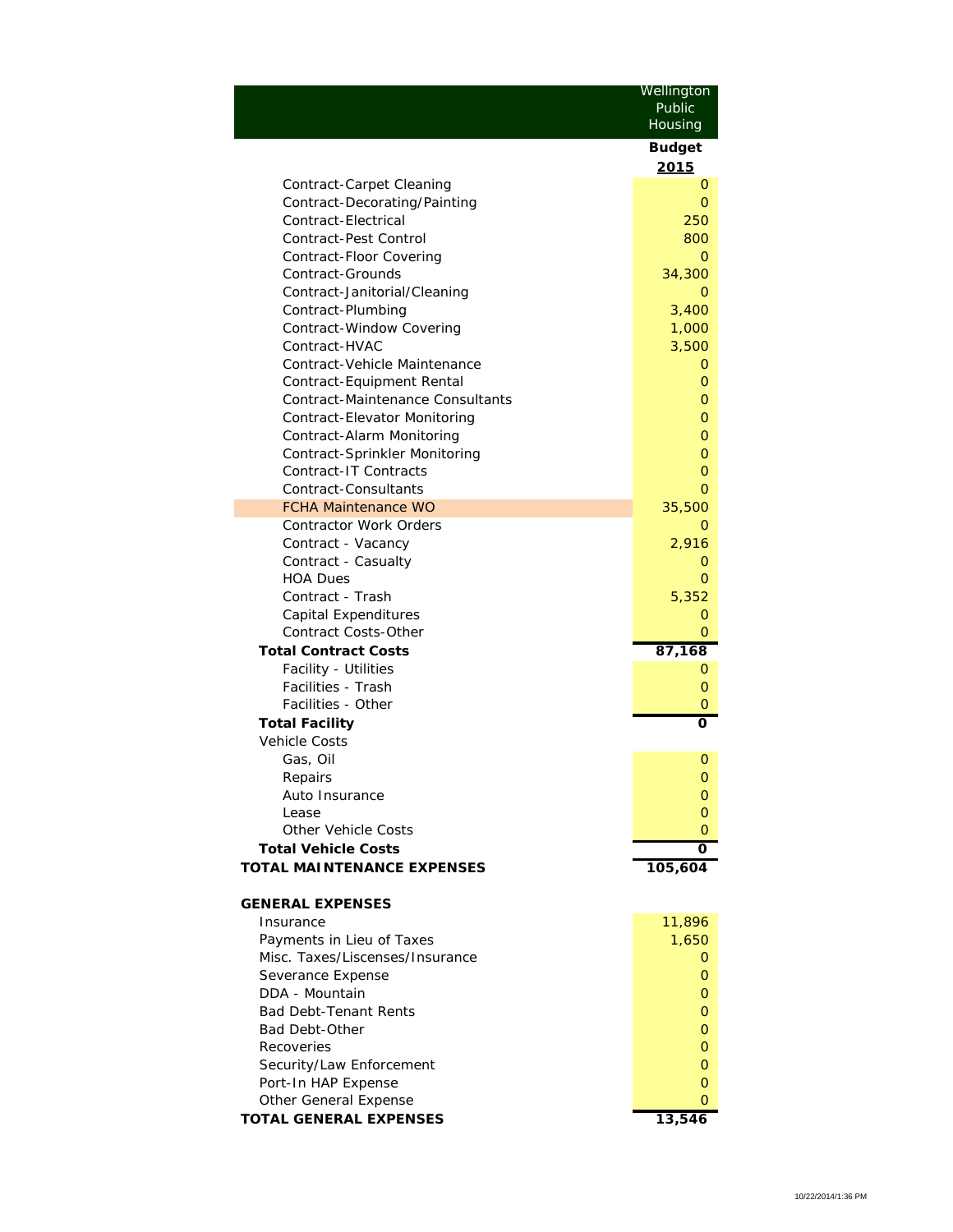| Housing<br><b>Budget</b><br>2015<br><b>HOUSING ASSISTANCE PAYMENTS</b><br>Housing Assistance Payments<br>0<br><b>Tenant Utility Payments</b><br>0<br>Portable Out HAP Payments<br>0<br><b>FSS Escrow Payments</b><br>3,200<br>Security Deposit Assistance<br>0<br><b>FSS forfietures</b><br>0<br>TOTAL HOUSING ASSISTANCE PAYMENTS<br>3,200<br><b>INTEREST EXPENSE</b><br>Interest Expense-N2N Loan<br>0<br>Interest Expense-Mtn. Remodel<br>0<br>Interest Expense-Bond 1<br>0<br>Interest Expense-Bond 2<br>0<br>Interest Expense-Mortgage Payable<br>0<br>Interest - Auto Loan<br>0<br>Lease - Property<br>0<br><b>Other Financing Costs</b><br>0<br><b>TOTAL FINANCING EXPENSES</b><br>0<br><b>CAPITAL FUNDS</b><br>Capital Improvements<br>0<br>CFP - 2010<br>0<br>CFP - 2011<br>0<br>CFP - 2007<br>0<br>CFP - Equip - 2008<br>0<br>CFP - 2009 - Equip<br>$\overline{O}$<br>CFP - 2010<br>0<br>CFP - 2011<br>0<br>CFP - 2013<br>0<br>CFP - 2008<br>0<br>CFP - 2009<br>0<br>Stimulus - Formula<br>0<br>ARRA - Comp<br>0<br>CFP - 2014<br>0<br>CFP - 2012<br>0<br>City - Mountain<br>0<br>CDBG 1 - Leisure<br>0<br>CDBG 2 - Leisure<br>O<br><b>FHLB - Leisure</b><br>$\mathbf{O}$<br>Rehab - DDA<br>0<br>Energy Outreach<br>0<br>Energy Outreach 08/09<br>0<br><b>State Energy</b><br>0<br>Rehab - Leisure Not Funded<br>0<br>Provision - Replacement Reserve<br>16,800<br><b>TOTAL CAPITAL FUNDS</b><br>16,800<br><b>NON-OPERATING ITEMS</b><br>Depreciation - Buildings<br>79,780<br>Depreciation - Furn, Equip, Machinery-Dwellings<br>1,247<br>Depreciation -Furn, Equip, Machinery-Admin.<br>0<br>Depreciation-Leashold Improvements<br>0<br>Depreciation-Infratstructure<br>0 | Wellington |
|---------------------------------------------------------------------------------------------------------------------------------------------------------------------------------------------------------------------------------------------------------------------------------------------------------------------------------------------------------------------------------------------------------------------------------------------------------------------------------------------------------------------------------------------------------------------------------------------------------------------------------------------------------------------------------------------------------------------------------------------------------------------------------------------------------------------------------------------------------------------------------------------------------------------------------------------------------------------------------------------------------------------------------------------------------------------------------------------------------------------------------------------------------------------------------------------------------------------------------------------------------------------------------------------------------------------------------------------------------------------------------------------------------------------------------------------------------------------------------------------------------------------------------------------------------------------------------------------------------------------------------------------------------------------------------------|------------|
|                                                                                                                                                                                                                                                                                                                                                                                                                                                                                                                                                                                                                                                                                                                                                                                                                                                                                                                                                                                                                                                                                                                                                                                                                                                                                                                                                                                                                                                                                                                                                                                                                                                                                       | Public     |
|                                                                                                                                                                                                                                                                                                                                                                                                                                                                                                                                                                                                                                                                                                                                                                                                                                                                                                                                                                                                                                                                                                                                                                                                                                                                                                                                                                                                                                                                                                                                                                                                                                                                                       |            |
|                                                                                                                                                                                                                                                                                                                                                                                                                                                                                                                                                                                                                                                                                                                                                                                                                                                                                                                                                                                                                                                                                                                                                                                                                                                                                                                                                                                                                                                                                                                                                                                                                                                                                       |            |
|                                                                                                                                                                                                                                                                                                                                                                                                                                                                                                                                                                                                                                                                                                                                                                                                                                                                                                                                                                                                                                                                                                                                                                                                                                                                                                                                                                                                                                                                                                                                                                                                                                                                                       |            |
|                                                                                                                                                                                                                                                                                                                                                                                                                                                                                                                                                                                                                                                                                                                                                                                                                                                                                                                                                                                                                                                                                                                                                                                                                                                                                                                                                                                                                                                                                                                                                                                                                                                                                       |            |
|                                                                                                                                                                                                                                                                                                                                                                                                                                                                                                                                                                                                                                                                                                                                                                                                                                                                                                                                                                                                                                                                                                                                                                                                                                                                                                                                                                                                                                                                                                                                                                                                                                                                                       |            |
|                                                                                                                                                                                                                                                                                                                                                                                                                                                                                                                                                                                                                                                                                                                                                                                                                                                                                                                                                                                                                                                                                                                                                                                                                                                                                                                                                                                                                                                                                                                                                                                                                                                                                       |            |
|                                                                                                                                                                                                                                                                                                                                                                                                                                                                                                                                                                                                                                                                                                                                                                                                                                                                                                                                                                                                                                                                                                                                                                                                                                                                                                                                                                                                                                                                                                                                                                                                                                                                                       |            |
|                                                                                                                                                                                                                                                                                                                                                                                                                                                                                                                                                                                                                                                                                                                                                                                                                                                                                                                                                                                                                                                                                                                                                                                                                                                                                                                                                                                                                                                                                                                                                                                                                                                                                       |            |
|                                                                                                                                                                                                                                                                                                                                                                                                                                                                                                                                                                                                                                                                                                                                                                                                                                                                                                                                                                                                                                                                                                                                                                                                                                                                                                                                                                                                                                                                                                                                                                                                                                                                                       |            |
|                                                                                                                                                                                                                                                                                                                                                                                                                                                                                                                                                                                                                                                                                                                                                                                                                                                                                                                                                                                                                                                                                                                                                                                                                                                                                                                                                                                                                                                                                                                                                                                                                                                                                       |            |
|                                                                                                                                                                                                                                                                                                                                                                                                                                                                                                                                                                                                                                                                                                                                                                                                                                                                                                                                                                                                                                                                                                                                                                                                                                                                                                                                                                                                                                                                                                                                                                                                                                                                                       |            |
|                                                                                                                                                                                                                                                                                                                                                                                                                                                                                                                                                                                                                                                                                                                                                                                                                                                                                                                                                                                                                                                                                                                                                                                                                                                                                                                                                                                                                                                                                                                                                                                                                                                                                       |            |
|                                                                                                                                                                                                                                                                                                                                                                                                                                                                                                                                                                                                                                                                                                                                                                                                                                                                                                                                                                                                                                                                                                                                                                                                                                                                                                                                                                                                                                                                                                                                                                                                                                                                                       |            |
|                                                                                                                                                                                                                                                                                                                                                                                                                                                                                                                                                                                                                                                                                                                                                                                                                                                                                                                                                                                                                                                                                                                                                                                                                                                                                                                                                                                                                                                                                                                                                                                                                                                                                       |            |
|                                                                                                                                                                                                                                                                                                                                                                                                                                                                                                                                                                                                                                                                                                                                                                                                                                                                                                                                                                                                                                                                                                                                                                                                                                                                                                                                                                                                                                                                                                                                                                                                                                                                                       |            |
|                                                                                                                                                                                                                                                                                                                                                                                                                                                                                                                                                                                                                                                                                                                                                                                                                                                                                                                                                                                                                                                                                                                                                                                                                                                                                                                                                                                                                                                                                                                                                                                                                                                                                       |            |
|                                                                                                                                                                                                                                                                                                                                                                                                                                                                                                                                                                                                                                                                                                                                                                                                                                                                                                                                                                                                                                                                                                                                                                                                                                                                                                                                                                                                                                                                                                                                                                                                                                                                                       |            |
|                                                                                                                                                                                                                                                                                                                                                                                                                                                                                                                                                                                                                                                                                                                                                                                                                                                                                                                                                                                                                                                                                                                                                                                                                                                                                                                                                                                                                                                                                                                                                                                                                                                                                       |            |
|                                                                                                                                                                                                                                                                                                                                                                                                                                                                                                                                                                                                                                                                                                                                                                                                                                                                                                                                                                                                                                                                                                                                                                                                                                                                                                                                                                                                                                                                                                                                                                                                                                                                                       |            |
|                                                                                                                                                                                                                                                                                                                                                                                                                                                                                                                                                                                                                                                                                                                                                                                                                                                                                                                                                                                                                                                                                                                                                                                                                                                                                                                                                                                                                                                                                                                                                                                                                                                                                       |            |
|                                                                                                                                                                                                                                                                                                                                                                                                                                                                                                                                                                                                                                                                                                                                                                                                                                                                                                                                                                                                                                                                                                                                                                                                                                                                                                                                                                                                                                                                                                                                                                                                                                                                                       |            |
|                                                                                                                                                                                                                                                                                                                                                                                                                                                                                                                                                                                                                                                                                                                                                                                                                                                                                                                                                                                                                                                                                                                                                                                                                                                                                                                                                                                                                                                                                                                                                                                                                                                                                       |            |
|                                                                                                                                                                                                                                                                                                                                                                                                                                                                                                                                                                                                                                                                                                                                                                                                                                                                                                                                                                                                                                                                                                                                                                                                                                                                                                                                                                                                                                                                                                                                                                                                                                                                                       |            |
|                                                                                                                                                                                                                                                                                                                                                                                                                                                                                                                                                                                                                                                                                                                                                                                                                                                                                                                                                                                                                                                                                                                                                                                                                                                                                                                                                                                                                                                                                                                                                                                                                                                                                       |            |
|                                                                                                                                                                                                                                                                                                                                                                                                                                                                                                                                                                                                                                                                                                                                                                                                                                                                                                                                                                                                                                                                                                                                                                                                                                                                                                                                                                                                                                                                                                                                                                                                                                                                                       |            |
|                                                                                                                                                                                                                                                                                                                                                                                                                                                                                                                                                                                                                                                                                                                                                                                                                                                                                                                                                                                                                                                                                                                                                                                                                                                                                                                                                                                                                                                                                                                                                                                                                                                                                       |            |
|                                                                                                                                                                                                                                                                                                                                                                                                                                                                                                                                                                                                                                                                                                                                                                                                                                                                                                                                                                                                                                                                                                                                                                                                                                                                                                                                                                                                                                                                                                                                                                                                                                                                                       |            |
|                                                                                                                                                                                                                                                                                                                                                                                                                                                                                                                                                                                                                                                                                                                                                                                                                                                                                                                                                                                                                                                                                                                                                                                                                                                                                                                                                                                                                                                                                                                                                                                                                                                                                       |            |
|                                                                                                                                                                                                                                                                                                                                                                                                                                                                                                                                                                                                                                                                                                                                                                                                                                                                                                                                                                                                                                                                                                                                                                                                                                                                                                                                                                                                                                                                                                                                                                                                                                                                                       |            |
|                                                                                                                                                                                                                                                                                                                                                                                                                                                                                                                                                                                                                                                                                                                                                                                                                                                                                                                                                                                                                                                                                                                                                                                                                                                                                                                                                                                                                                                                                                                                                                                                                                                                                       |            |
|                                                                                                                                                                                                                                                                                                                                                                                                                                                                                                                                                                                                                                                                                                                                                                                                                                                                                                                                                                                                                                                                                                                                                                                                                                                                                                                                                                                                                                                                                                                                                                                                                                                                                       |            |
|                                                                                                                                                                                                                                                                                                                                                                                                                                                                                                                                                                                                                                                                                                                                                                                                                                                                                                                                                                                                                                                                                                                                                                                                                                                                                                                                                                                                                                                                                                                                                                                                                                                                                       |            |
|                                                                                                                                                                                                                                                                                                                                                                                                                                                                                                                                                                                                                                                                                                                                                                                                                                                                                                                                                                                                                                                                                                                                                                                                                                                                                                                                                                                                                                                                                                                                                                                                                                                                                       |            |
|                                                                                                                                                                                                                                                                                                                                                                                                                                                                                                                                                                                                                                                                                                                                                                                                                                                                                                                                                                                                                                                                                                                                                                                                                                                                                                                                                                                                                                                                                                                                                                                                                                                                                       |            |
|                                                                                                                                                                                                                                                                                                                                                                                                                                                                                                                                                                                                                                                                                                                                                                                                                                                                                                                                                                                                                                                                                                                                                                                                                                                                                                                                                                                                                                                                                                                                                                                                                                                                                       |            |
|                                                                                                                                                                                                                                                                                                                                                                                                                                                                                                                                                                                                                                                                                                                                                                                                                                                                                                                                                                                                                                                                                                                                                                                                                                                                                                                                                                                                                                                                                                                                                                                                                                                                                       |            |
|                                                                                                                                                                                                                                                                                                                                                                                                                                                                                                                                                                                                                                                                                                                                                                                                                                                                                                                                                                                                                                                                                                                                                                                                                                                                                                                                                                                                                                                                                                                                                                                                                                                                                       |            |
|                                                                                                                                                                                                                                                                                                                                                                                                                                                                                                                                                                                                                                                                                                                                                                                                                                                                                                                                                                                                                                                                                                                                                                                                                                                                                                                                                                                                                                                                                                                                                                                                                                                                                       |            |
|                                                                                                                                                                                                                                                                                                                                                                                                                                                                                                                                                                                                                                                                                                                                                                                                                                                                                                                                                                                                                                                                                                                                                                                                                                                                                                                                                                                                                                                                                                                                                                                                                                                                                       |            |
|                                                                                                                                                                                                                                                                                                                                                                                                                                                                                                                                                                                                                                                                                                                                                                                                                                                                                                                                                                                                                                                                                                                                                                                                                                                                                                                                                                                                                                                                                                                                                                                                                                                                                       |            |
|                                                                                                                                                                                                                                                                                                                                                                                                                                                                                                                                                                                                                                                                                                                                                                                                                                                                                                                                                                                                                                                                                                                                                                                                                                                                                                                                                                                                                                                                                                                                                                                                                                                                                       |            |
|                                                                                                                                                                                                                                                                                                                                                                                                                                                                                                                                                                                                                                                                                                                                                                                                                                                                                                                                                                                                                                                                                                                                                                                                                                                                                                                                                                                                                                                                                                                                                                                                                                                                                       |            |
|                                                                                                                                                                                                                                                                                                                                                                                                                                                                                                                                                                                                                                                                                                                                                                                                                                                                                                                                                                                                                                                                                                                                                                                                                                                                                                                                                                                                                                                                                                                                                                                                                                                                                       |            |
|                                                                                                                                                                                                                                                                                                                                                                                                                                                                                                                                                                                                                                                                                                                                                                                                                                                                                                                                                                                                                                                                                                                                                                                                                                                                                                                                                                                                                                                                                                                                                                                                                                                                                       |            |
|                                                                                                                                                                                                                                                                                                                                                                                                                                                                                                                                                                                                                                                                                                                                                                                                                                                                                                                                                                                                                                                                                                                                                                                                                                                                                                                                                                                                                                                                                                                                                                                                                                                                                       |            |
|                                                                                                                                                                                                                                                                                                                                                                                                                                                                                                                                                                                                                                                                                                                                                                                                                                                                                                                                                                                                                                                                                                                                                                                                                                                                                                                                                                                                                                                                                                                                                                                                                                                                                       |            |
|                                                                                                                                                                                                                                                                                                                                                                                                                                                                                                                                                                                                                                                                                                                                                                                                                                                                                                                                                                                                                                                                                                                                                                                                                                                                                                                                                                                                                                                                                                                                                                                                                                                                                       |            |
|                                                                                                                                                                                                                                                                                                                                                                                                                                                                                                                                                                                                                                                                                                                                                                                                                                                                                                                                                                                                                                                                                                                                                                                                                                                                                                                                                                                                                                                                                                                                                                                                                                                                                       |            |
|                                                                                                                                                                                                                                                                                                                                                                                                                                                                                                                                                                                                                                                                                                                                                                                                                                                                                                                                                                                                                                                                                                                                                                                                                                                                                                                                                                                                                                                                                                                                                                                                                                                                                       |            |
|                                                                                                                                                                                                                                                                                                                                                                                                                                                                                                                                                                                                                                                                                                                                                                                                                                                                                                                                                                                                                                                                                                                                                                                                                                                                                                                                                                                                                                                                                                                                                                                                                                                                                       |            |
|                                                                                                                                                                                                                                                                                                                                                                                                                                                                                                                                                                                                                                                                                                                                                                                                                                                                                                                                                                                                                                                                                                                                                                                                                                                                                                                                                                                                                                                                                                                                                                                                                                                                                       |            |
|                                                                                                                                                                                                                                                                                                                                                                                                                                                                                                                                                                                                                                                                                                                                                                                                                                                                                                                                                                                                                                                                                                                                                                                                                                                                                                                                                                                                                                                                                                                                                                                                                                                                                       |            |
|                                                                                                                                                                                                                                                                                                                                                                                                                                                                                                                                                                                                                                                                                                                                                                                                                                                                                                                                                                                                                                                                                                                                                                                                                                                                                                                                                                                                                                                                                                                                                                                                                                                                                       |            |
|                                                                                                                                                                                                                                                                                                                                                                                                                                                                                                                                                                                                                                                                                                                                                                                                                                                                                                                                                                                                                                                                                                                                                                                                                                                                                                                                                                                                                                                                                                                                                                                                                                                                                       |            |
|                                                                                                                                                                                                                                                                                                                                                                                                                                                                                                                                                                                                                                                                                                                                                                                                                                                                                                                                                                                                                                                                                                                                                                                                                                                                                                                                                                                                                                                                                                                                                                                                                                                                                       |            |
|                                                                                                                                                                                                                                                                                                                                                                                                                                                                                                                                                                                                                                                                                                                                                                                                                                                                                                                                                                                                                                                                                                                                                                                                                                                                                                                                                                                                                                                                                                                                                                                                                                                                                       |            |
|                                                                                                                                                                                                                                                                                                                                                                                                                                                                                                                                                                                                                                                                                                                                                                                                                                                                                                                                                                                                                                                                                                                                                                                                                                                                                                                                                                                                                                                                                                                                                                                                                                                                                       |            |
|                                                                                                                                                                                                                                                                                                                                                                                                                                                                                                                                                                                                                                                                                                                                                                                                                                                                                                                                                                                                                                                                                                                                                                                                                                                                                                                                                                                                                                                                                                                                                                                                                                                                                       |            |
|                                                                                                                                                                                                                                                                                                                                                                                                                                                                                                                                                                                                                                                                                                                                                                                                                                                                                                                                                                                                                                                                                                                                                                                                                                                                                                                                                                                                                                                                                                                                                                                                                                                                                       |            |
|                                                                                                                                                                                                                                                                                                                                                                                                                                                                                                                                                                                                                                                                                                                                                                                                                                                                                                                                                                                                                                                                                                                                                                                                                                                                                                                                                                                                                                                                                                                                                                                                                                                                                       |            |
|                                                                                                                                                                                                                                                                                                                                                                                                                                                                                                                                                                                                                                                                                                                                                                                                                                                                                                                                                                                                                                                                                                                                                                                                                                                                                                                                                                                                                                                                                                                                                                                                                                                                                       |            |